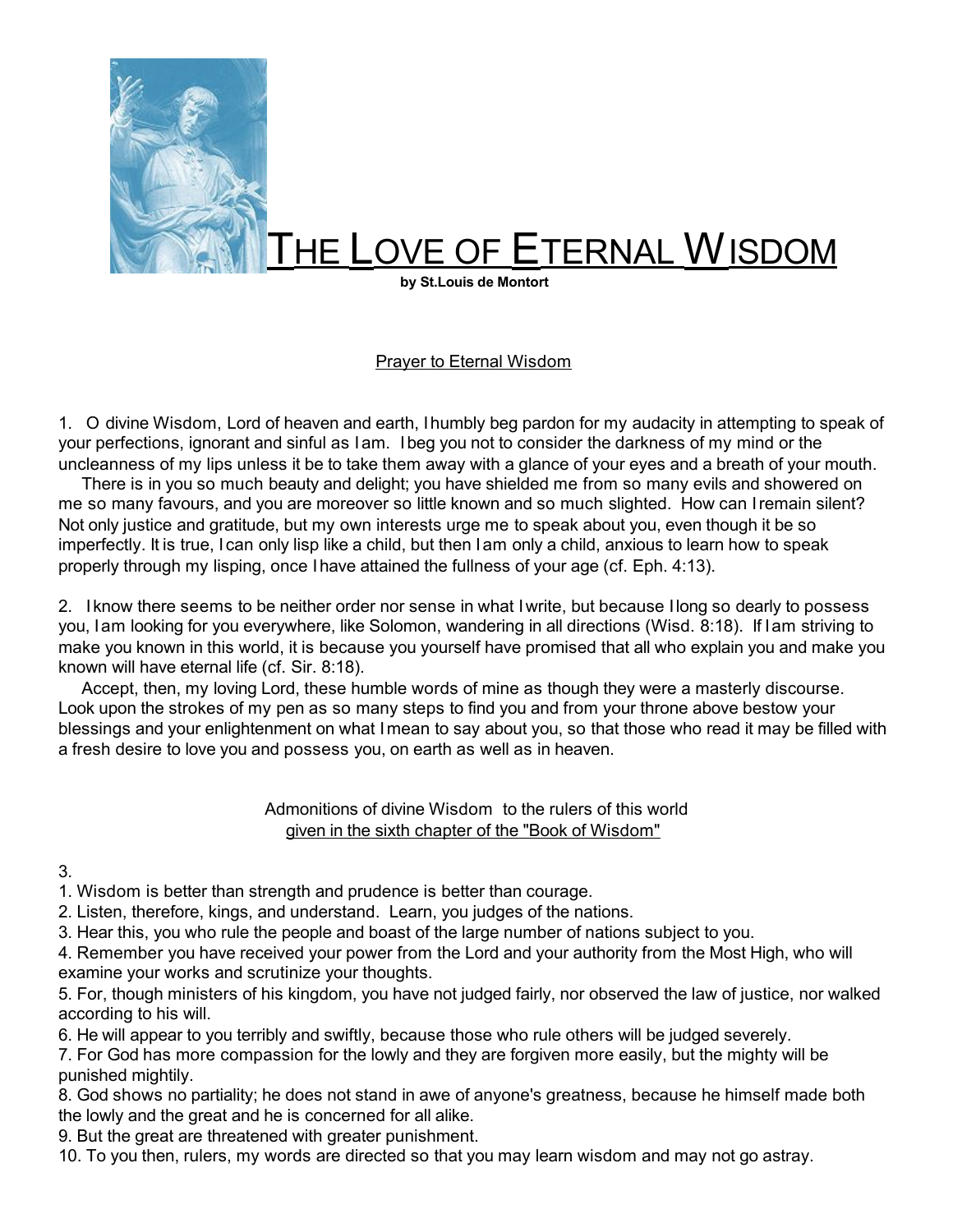11. For they who perform just deeds will be considered just and those who have understood what I teach will have a valid defence.

12. Therefore, desire ardently to know my words, love them and you will find instruction in them.

13. Wisdom is resplendent and her beauty never fades. Those who love her will have no trouble in recognizing her; and those who seek her will find her.

14. She anticipates those who desire her and makes herself known first to them.

15. He who rises early to look for her will not be disappointed, for she will be found sitting at his gate.

16. To reflect on Wisdom is the highest prudence and he who foregoes sleep to possess her will soon be given repose.

17. For she goes around seeking those worthy of her,graciously shows her ways to them, guides them and provides for them with loving care.

18. The first step, then, towards acquiring Wisdom is a sincere desire for instruction; the desire for instruction is love; and love is the keeping of her laws.

19. Assiduous obedience to her laws assures a perfect purity of soul.

20. And perfect purity brings one close to God.

21. Thus the desire for Wisdom leads to the everlasting kingdom.

22. If then, rulers of nations, you delight in thrones and scepters, love Wisdom and you will reign eternally.

23. All you who rule over the peoples of the world,love the insight given by Wisdom.

24. I will tell you now what Wisdom is and how she came to be. I will not hide the secrets of God from you but I will trace her right from the beginning. I will throw light upon her and make her known and not hide the truth.

25. I will not imitate the man consumed with envy, for the envious have nothing in common with Wisdom.

26. Multitudes of wise men will bring salvation to the world, and a prudent king is a strong support for his people.

27. Accept, then, instruction from my words and you will draw profit from them.

### Preliminary observations

5. I did not want, my dear reader, to mingle my poor words with the inspired words of the Holy Spirit. Yet I make bold to offer a few comments:

1. How gentle, attractive and approachable is eternal Wisdom who possesses such splendour, excellence and grandeur. He invites men to come to him because he wants to teach them the way to happiness. He is for ever searching for them and always greets them with a smile. He bestows blessings on them many times over and forestalls their needs in a thousand different ways, and even goes as far as to wait at their very doorstep to give them proofs of his friendship.

Who could be so heartless as to refuse to love this gentle conqueror?

6. 2. How unfortunate are the rich and powerful if they do not love eternal Wisdom. How terrifying are the warnings he gives them, so terrifying that they cannot be expressed in human terms: "He will appear to you terribly and swiftly ... those who rule will be judged severely ... the mighty will be punished mightily ... the great are threatened with greater punishment" (Wisd. 6:6,7,9).

To these words can be added those he uttered after he became man: "Woe to you who are rich (Lk. 6:24) ... it is easier for a camel to pass through the eye of a needle than for a rich man to enter the kingdom of heaven" (Mat. 19; Mk. 10; Lk. 18).

So often were these last words repeated by divine Wisdom while on earth that the three evangelists handed them down without the least variation. They ought to make the rich weep and lament: "And now, you rich people, weep and wail over the miseries that are coming upon you" (Jas. 5:1).

But alas! they find their consolation (Lk. 6:24) here on earth; they are as though captivated by the riches and pleasures they enjoy and are blind to the evils that hang over their heads. 7. 3. Solomon promises that he will give a faithful and exact description of divine Wisdom and that neither envy nor pride - both contrary to love - can prevent him from making known this heaven-sent knowledge, and he has not the least fear that anyone will surpass him or equal him in knowledge (cf. Wisd. 6:24-26).

Following the example of this great man, I am going, in my simple way, to portray eternal Wisdom before, during and after his incarnation and show by what means we can possess and keep him.

But as I do not have Solomon's profound learning or his insights I have less to fear from pride and envy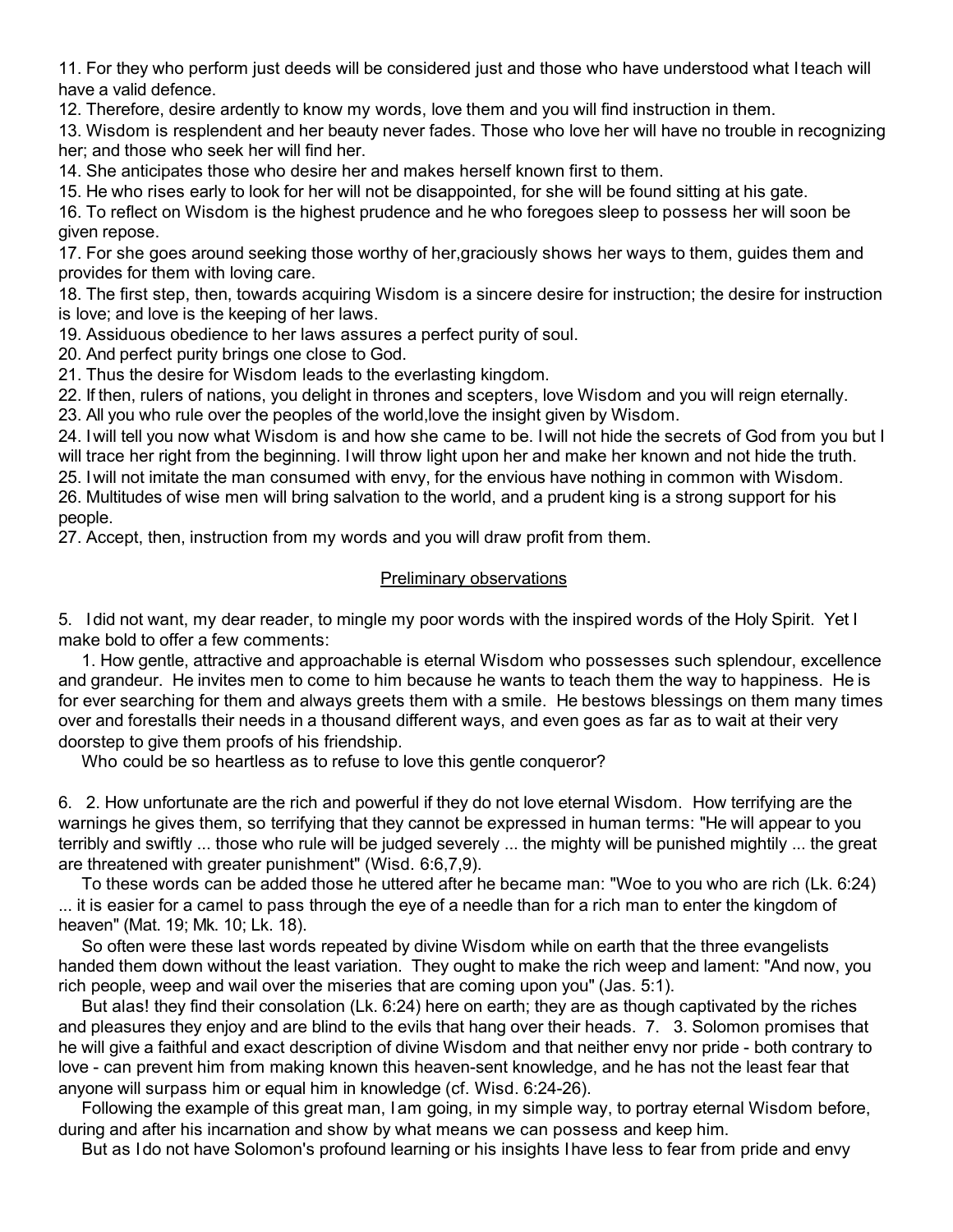than from my incompetence and ignorance, which I trust, in your kindness, you will overlook.

# **CHAPTER ONE**

### **TO LOVE AND SEEK DIVINE WISDOM WE NEED TO KNOW HIM**

### 1. Our need to acquire knowledge of divine Wisdom

8. Can we love someone we do not even know? Can we love deeply someone we know only vaguely? Why is Jesus, the adorable, eternal and incarnate Wisdom loved so little if not because he is either too little known or not known at all?

Hardly anyone studies the supreme science of Jesus, as did St. Paul (Eph. 3:19). And yet this is the most noble, the most consoling, the most useful and the most vital of all sciences and subjects in heaven and on earth.

9. 1. First, it is the most noble of all sciences because its subject is the most noble and the most sublime: Wisdom uncreated and incarnate. He possesses in himself the fullness of divinity and humanity alike and all that is great in heaven and on earth, namely, all creatures visible and invisible, spiritual and corporal.

St. John Chrysostom says that our Lord is the summary of all God's works, the epitome of all the perfections to be found in God and in his creatures (cf. Col. 1:16; 2:9).

"Jesus Christ is everything that you can and should wish for. Long for him, seek for him, because he is that unique and precious pearl for which you should be ready to sell everything you possess."

"Let the wise man boast no more of his wisdom nor the strong man of his strength, nor the rich man of his wealth. But if anyone wants to boast, let him boast only of understanding and knowing me and nothing else (Jer. 9:23-24)." 10. 2. Nothing is more consoling than to know divine Wisdom. Happy are those who listen to him; happier still are those who desire him and seek him; but happiest of all are those who keep his laws. Their hearts will be filled with that infinite consolation which is the joy and happiness of the eternal Father and the glory of the angels (cf. Prov. 2:1-9).

If only we knew the joy of a soul that perceives the beauty of divine Wisdom and is nourished with the milk of divine kindness, we would cry out with the bride in the Song of Songs: "Your love is better than wine" (Song 1:3) better by far than all created delights. This is especially true when divine Wisdom says to those who contemplate him, "Taste and see" (Ps. 33:9) eat and drink, be filled with my eternal sweetness (Song 5:1), for you will discover that conversing with me is in no way distasteful, that my companionship is never tedious and in me only will you find joy and contentment (Wisd. 8:16).

11. 3. This knowledge of eternal Wisdom is not only the most noble and the most consoling of all, it is also the most useful and the most necessary since eternal life consists in knowing God and Jesus Christ, his Son (Jn. 17:3). Speaking to eternal Wisdom, the Wise man exclaims, "To know you is perfect righteousness and to know your justice and your power is the root of immortality" (Wisd. 15:3). If we really want to have eternal life let us learn all there is to know about eternal Wisdom.

If we wish to have roots of immortality deeply embedded in our heart we must have in our mind knowledge of eternal Wisdom. To know Jesus Christ incarnate Wisdom, is to know all we need. To presume to know everything and not know him is to know nothing at all.

12. Of what use is it for an archer to hit the outer part of a target if he cannot hit the centre? What good will it do us to know all the other branches of knowledge necessary for salvation if we do not learn the only essential one, the knowledge of our Lord Jesus Christ, the centre towards which all the other branches of knowledge must tend? Although the great Apostle St. Paul was a man of such extensive knowledge and so well versed in human learning, still he said that he did not know anything except Jesus Christ and him nailed to a cross (1 Cor. 2:2).

Let us then say with him, "I count as loss all the knowledge I have prized so highly until now when I compare it to the knowledge of Jesus Christ, my Saviour" (Phil. 3:7-8). Now I see and understand that this knowledge is so excellent, so captivating, so profitable, so admirable that I no longer take any interest in other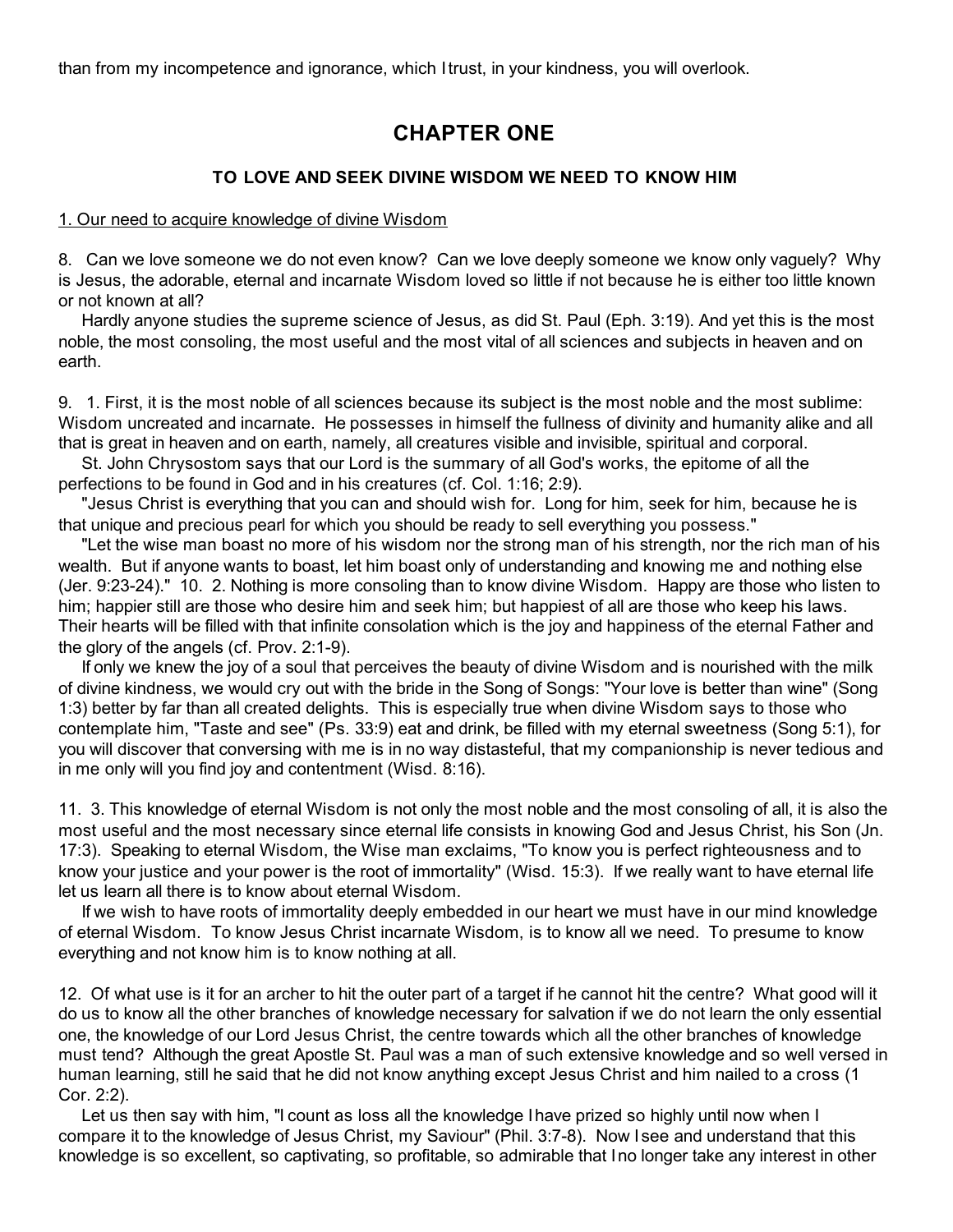branches of knowledge that I used to like so much. Everything else is so meaningless, so absurd and a foolish waste of time. "I say this to make sure that no one deceives you with beguiling words. Make sure that no one ensnares you with empty, rational philosophy" (Col. 2:4,8). I state that Jesus is the abyss of all knowledge so that you do not let yourself be deceived by the fine, glowing words of orators or by the specious subtleties of philosophers. "Grow in grace and the knowledge of our Lord and Saviour Jesus Christ" (2 Pet. 3:18).

That we may all grow in the knowledge and grace of our Lord and Saviour, Jesus Christ, incarnate Wisdom, we are going to speak of him in the following chapters. But first, let us consider the different kinds of wisdom.

### 2. Definition and division of the subject

13. In the general sense of the term wisdom means a

delectable knowledge, a taste for God and his truth.

There are several kinds of wisdom.

First, true and false wisdom. True wisdom is a taste for truth without falsehood or deception. False wisdom is a taste for falsehood disguised as truth.

This false wisdom is the wisdom or the prudence of the world, which the Holy Spirit divides into three classes: earthly, sensual, and diabolical.

True wisdom may be divided into natural and supernatural wisdom.

Natural wisdom is the knowledge, in an outstanding degree, of natural things in their principles.

Supernatural wisdom is knowledge of supernatural and divine things in their origin.

This supernatural wisdom is divided into substantial or uncreated Wisdom, and accidental or created wisdom. Accidental or created wisdom is the communication that uncreated Wisdom makes of himself to mankind. In other words, it is the gift of wisdom. Substantial or uncreated Wisdom is the Son of God, the second person of the most Blessed Trinity. In other words, it is eternal Wisdom in eternity or Jesus Christ in time.

It is precisely about this eternal Wisdom that we are going to speak.

14. Starting with his very origin, we shall consider Wisdom in eternity, dwelling in his Father's bosom and object of his Father's love.

Next, we shall see him in time, shining forth in the creation of the universe.

Then we shall consider him in the deep abasement of his incarnation and his mortal life; and then we shall see him glorious and triumphant in heaven.

Finally we shall propose the means to acquire and keep him.

I leave to philosophers their useless philosophical arguments and to scientists the secrets of their worldly wisdom.

Let us now speak to chosen souls seeking perfection (1 Cor. 2:6) of true wisdom, eternal Wisdom, Wisdom uncreated and incarnate.

# **CHAPTER TWO**

# **ORIGIN AND EXCELLENCE OF ETERNAL WISDOM**

15. Here, with St. Paul, we must declare, "O the depth, the immensity and the incomprehensibility of the Wisdom of God" (Rom. 11:33) : Generationem ejus quis enarrabit? (Is. 53:8; Acts 8:33). Who is the angel so enlightened, who is the man rash enough as to attempt to give us an adequate explanation of the origin of eternal Wisdom? For here all human beings must close their eyes so as not to be blinded by the vivid brightness of his light.

All should be silent for fear of tarnishing his perfect beauty by attempting to portray him.

Every mind should realize its inadequacy and adore, lest in striving to fathom him, it be crushed by the tremendous weight of his glory.

### 1. Wisdom in reference to the Father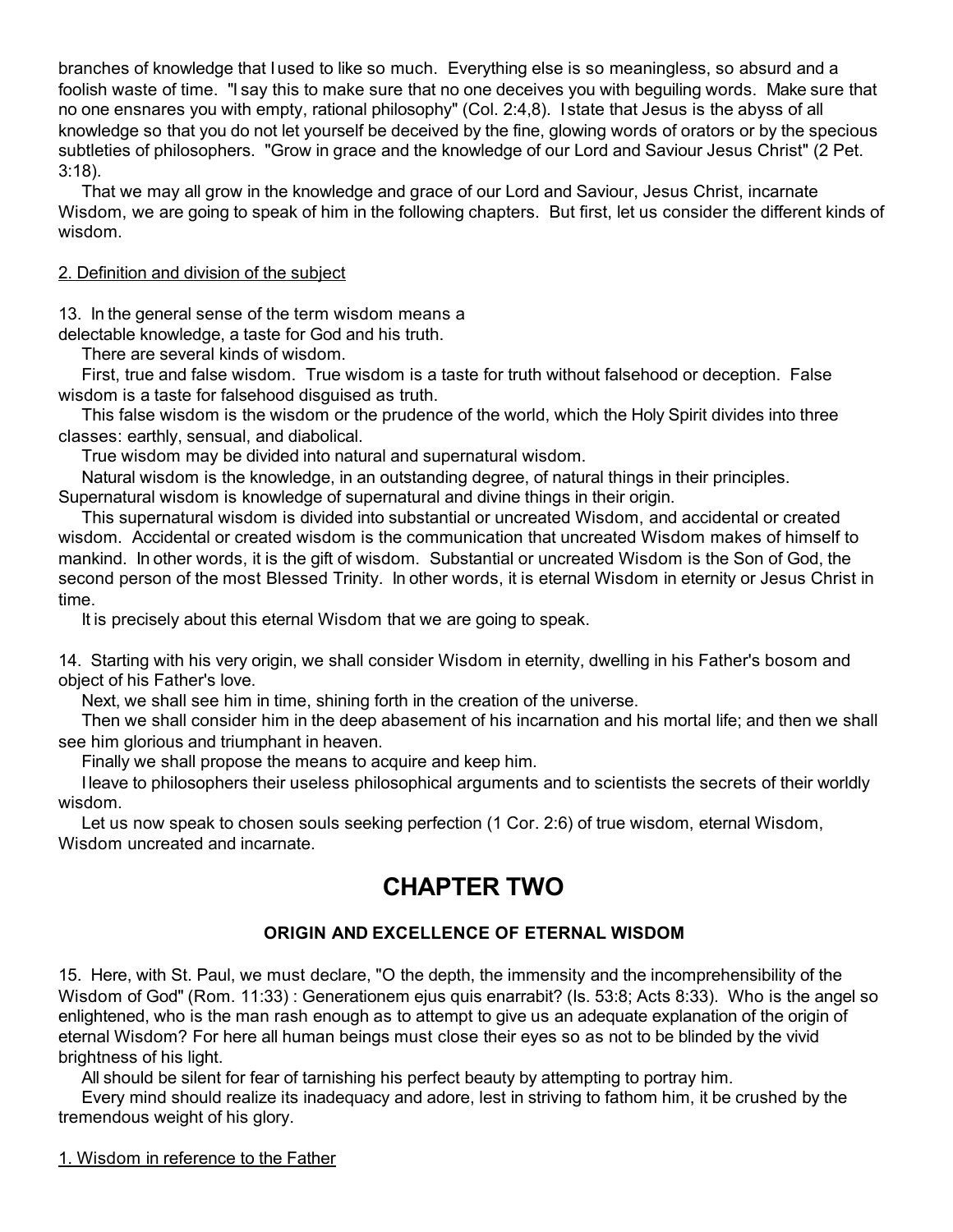16. Adapting himself to our weakness, the Holy Spirit offers this description of eternal Wisdom in the Book of Wisdom which he composed just for us.

"Eternal Wisdom is a breath of the power of God, a pure emanation of the glory of the Almighty. Hence nothing defiled gains entrance into him. He is the reflection of eternal light, the spotless mirror of God's majesty, the image of his goodness" (Wisd. 7:25,26).

17. He is the substantial and eternal idea of divine beauty which was shown to St. John the Evangelist in his ecstatic vision on the island of Patmos, when he exclaimed, "In the beginning was the Word - the Son of God, or eternal Wisdom - and the Word was in God and the Word was God" (Jn. 1:1).

18. This is the eternal Wisdom of which Solomon often speaks in his book (cf. Sir. 1:4,8; 24:14) when he says that Wisdom was created - that is, produced - from the very beginning before anything was made or even before the beginning of time.

Speaking of himself, Wisdom says, "I was begotten from eternity, before the creation of the world. The depths did not exist as yet and I was already conceived" (Prov. 8:23,24).

19. God the Father was well pleased with the sovereign beauty of eternal Wisdom, his Son, throughout time and eternity, as he himself explicitly testified on the day of his Son's baptism and his transfiguration, "This is my beloved Son with whom I am well pleased" (Mt. 17:5; cf. Mt. 3:17. Cf. Nos. 55, 98).

This splendour of dazzling and incomprehensible light of which the apostles caught a glimpse in the Transfiguration, filled them with delight and lifted them to the heights of ecstasy:

Illustre quiddam (cernimus) Sublime, celsum, interminum, Antiquius caelo et chao:

This eternal Wisdom is -

Something resplendent,

Sublime, immense, and infinite,

More ancient than the universe.

My words fail to give even the faintest idea of his beauty and supreme gentleness, and fall infinitely short of his excellence: for who can ever form an adequate idea of him? Who could ever portray him faithfully? You alone, great God, know who he is and can reveal him to all you wish (cf. Mt. 11:27; Lk. 10:22).

### 2. The activity of eternal Wisdom in souls

20. This is how divine Wisdom himself describes in the twenty-fourth chapter of Ecclesiasticus the effects of his activity in souls. I shall not mingle my poor words with his for fear of diminishing their clarity and sublime meaning.

1. Wisdom will sing her own praises. She will be honoured in the Lord and will proclaim his glory before his own people.

2. In the assembly of the Most High she will open her mouth; she will glorify herself in the armies of the Lord.

3. She will be raised up in the midst of her own people and will be admired in the assembly of all the saints.

4. In the multitude of the elect she will be praised and will be blessed by those who are blessed by God. She will say:

21.

5. I came forth from the mouth of the Most High; I was born before all creatures.

6. I made an unquenchable light appear in the sky and I covered the whole earth like a mist.

7. I had my dwelling in the heights and my throne was in a pillar of cloud.

8. Alone I compassed the vault of heaven; I penetrated into the depths of the abyss; I walked on the waves of the sea,

9. and travelled all over the earth.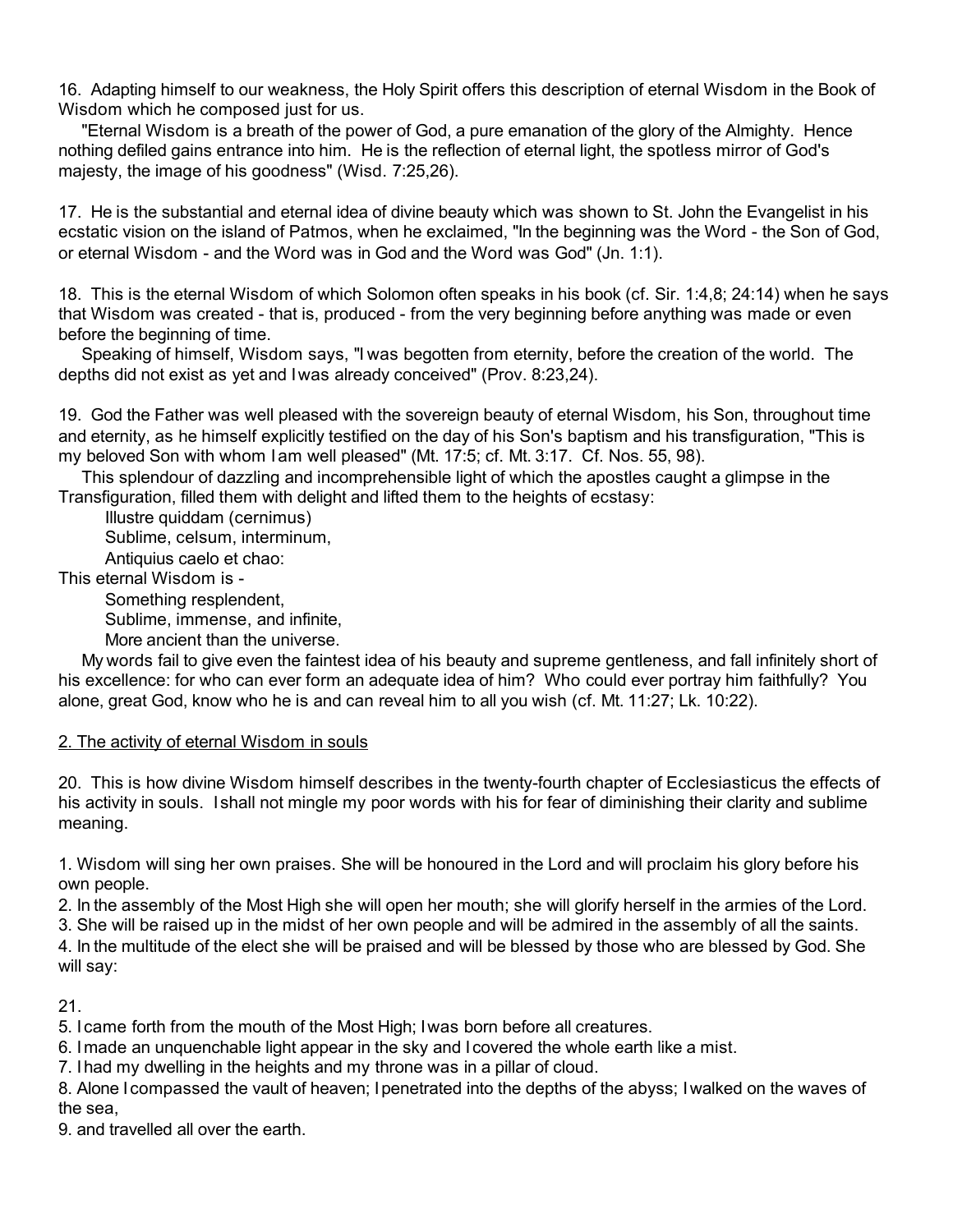22.

10. I held sway over every people and every nation.

11. By my power I have trodden underfoot the hearts of all men, great and small; and among all these things I searched for a resting-place and a dwelling in the heritage of the Lord.

23.

12. Then the Creator of the universe commanded me and spoke to me: he who created me rested in my tent. 13. And he said to me: "Dwell in Jacob, let Israel be your heritage, and take root in my elect."

24.

14. In the beginning, before all ages, he created me and through the ages I shall never cease to be, and in the holy tabernacle I ministered before him.

15. I fixed my abode in Sion; I found rest in the holy City, and Jerusalem became my domain.

25.

16. I took root in the people whom the Lord had honoured, whose heritage is the portion of the Lord. I fixed my abode in the assembly of all the saints.

17. Like a cedar on Lebanon and like a cypress on Mount Sion I have grown tall.

18. I raised my branches high like a palm-tree in Engedi and like the rose-bushes of Jericho.

19. I grew tall like a beautiful olive-tree in the field,like a plane-tree planted along the road near the water.

20. I gave forth fragrance like cinnamon or the most precious balm; I gave forth perfume like the most exquisite myrrh.

21. I have filled my house with sweet fragrance as of galbanum, onycha, myrrh and with the sweet smell of incense; I exude the scent of the purest balm.

22. I spread out my branches like a terebinth and my branches are glorious and graceful.

23. I have grown sweet-smelling flowers like the vine; my blossoms are the fruits of glory and wealth.

26.

24. I am the mother of pure love, of fear, of knowledge and of holy hope.

25. In me is all grace of the way and of the truth; in me is all hope of life and strength.

27.

26. Come to me, all you who desire for me, and be filled with my fruits.

27. For my spirit is sweeter than honey and my inheritance more delightful than the sweetest honeycomb.

28. My renown will endure down through the ages.

28.

29. Those who eat of me will hunger for more; those who drink of me will thirst for more.

30. Those who listen to me will not be put to shame; those who work with me will not sin.

31. Those who make me known will possess eternal life.

32. All this is the book of life, the covenant of the Most High, and the knowledge of the truth."

29. Eternal Wisdom compares himself to all these trees and plants, characterised by their varied fruits and qualities which illustrate the great variety of states, functions and virtues of privileged souls. These resemble cedars by the loftiness of their hearts raised up towards heaven, or cypress trees by their constant meditation on death. They resemble palm-trees by their humble endurance of labour, or rose-bushes by martyrdom and the shedding of their blood. They resemble plane-trees planted along river banks, or terebinths with their branches spread out wide, signifying their great love for their fellow-men. They resemble all the other less noticeable but fragrant plants like balm, myrrh and others which symbolise all those retiring souls who prefer to be known by God more than by man.

30. Divine Wisdom shows himself to be the mother and source of all good and he exhorts all men to give up everything and desire him alone. Because, as St Augustine says, "he gives himself only to those who desire him and seek him with all the zeal such a lofty aim deserves."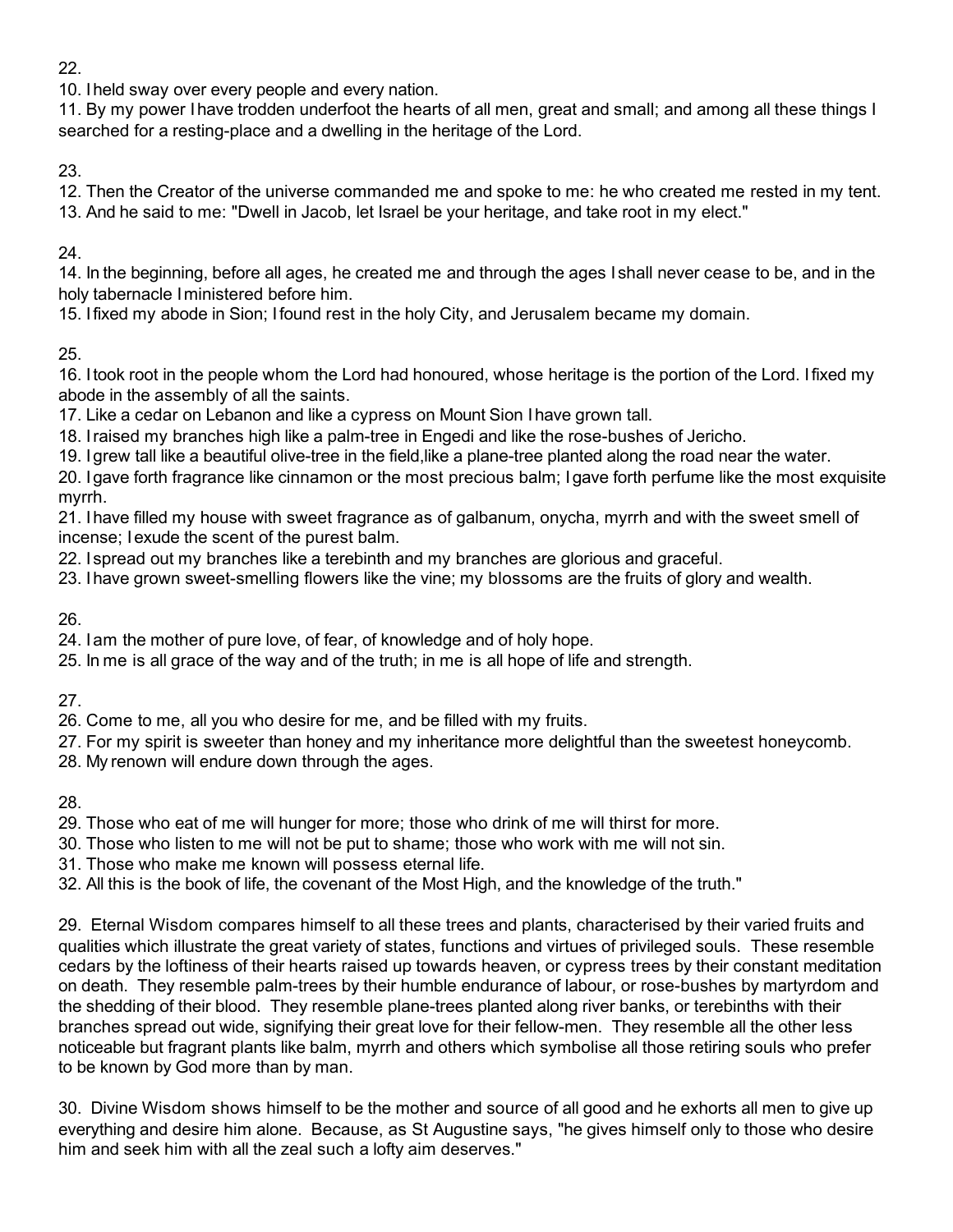In verses 30 and 31 divine Wisdom lists three degrees in holy living, the last of which constitutes perfection: (1) Listen to God with humble submission;

(2) Act in him and through him with persevering fidelity;

(3) Seek to acquire the light and unction you need to inspire others with that love for Wisdom which will lead them to eternal life.

# **CHAPTER THREE**

# **THE MARVELOUS POWER OF DIVINE WISDOM SHOWN IN THE CREATION OF THE WORLD AND MAN**

### 1. In the creation of the world

31. Eternal Wisdom began to manifest himself outside the bosom of God the Father when, after a whole eternity, he made light, heaven and earth. St John tells us that everything was made through the Word, that is eternal Wisdom: "All things were made by him" (Jn. 1:3; cf. Heb. 1:2; Col. 1:16-17).

Solomon says that eternal Wisdom is the mother and maker of all things. Notice that Solomon does not call him simply the maker of the universe but also its mother because the maker does not love and care for the work of his hands like a mother does for her child (Wisd. 7: 12,21).

32. After creating all things, eternal Wisdom abides in them to contain, maintain and renew them (Wisd. 1:7; 7:27). It was this supremely perfect beauty who, after creating the universe, established the magnificent order we find there. He it was who separated, arranged, evaluated, augmented and calculated everything.

He spread out the skies; he set the sun, the moon, the stars and the planets in perfect order. He laid the foundations of the earth and assigned limits and laws to the sea and depths to the ocean. He raised mountains and gave moderation to all things even to the springs of water. Finally, he says, "I was with God and I disposed everything with such perfect precision and such pleasing variety that it was like playing a game to entertain my Father and myself" (Prov. 8:30-31).

33. This mysterious game of divine Wisdom is clearly seen in the great variety of all he created. Apart from considering the different species of angels whose number is well-nigh infinite, and the varied brightness of the stars and the different temperaments of men, we are filled with wonderment at the changes we see in the seasons and the weather, at the variety of instincts in animals, at the different species of plants, at the diversified beauty of the flowers and the different tastes of the fruits. "Let him who is wise understand these things" (Hos. 14:10; cf. Jer. 9:12; Ps. 106:43). Who is the one to whom eternal Wisdom has communicated his wisdom? That person alone will understand these mysteries of nature.

34. Eternal Wisdom has revealed these things to the saints, as we learn from their biographies. At times they were so astonished at the beauty, the harmony and the order that God has put into the smallest things, such as a bee, an ant, an ear of corn, a flower, a worm, that they were carried away in rapture and ecstasy.

### 2. In the creation of man

35. If the power and gentleness of eternal Wisdom were so luminously evident in the creation, the beauty and order of the universe, they shone forth far more brilliantly in the creation of man. For man is his supreme masterpiece, the living image of his beauty and his perfection, the great vessel of his graces, the wonderful treasury of his wealth and in a unique way his representative on earth. "By your wisdom you appointed man to have dominion over every creature you made" (Wisd. 9:2).

36. For the glory of this magnificent and powerful Worker I must describe the original beauty and excellence of man as created by divine Wisdom. But the state of man's grievous sin has fallen upon me, poor miserable child of Eve, dulling my understanding to the point that I can describe only very imperfectly the work of man's creation.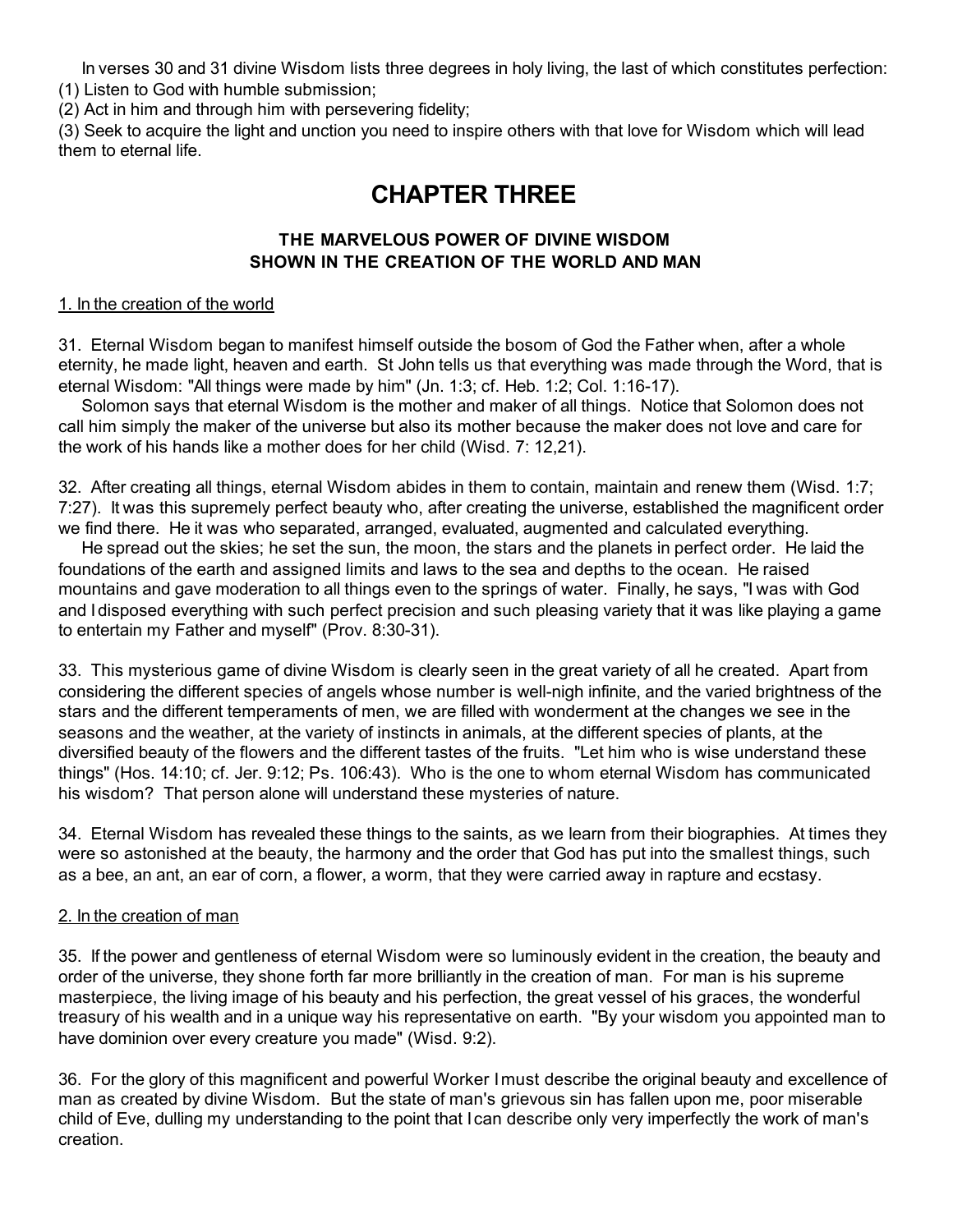37. We might say that eternal Wisdom made copies, that is, shining likenesses of his own intelligence, memory, and will, and infused them into the soul of man so that he might become the living image of the Godhead. In man's heart he enkindled the fire of the pure love of God. He gave him a radiant body and virtually enshrined within him a compendium of all the various perfections of angels, animals, and other created things.

38. Man's entire being was bright without shadow, beautiful without blemish, pure without stain, perfectly proportioned without deformity, flaw, or imperfection. His mind, gifted with the light of wisdom, understood perfectly both Creator and creature. The grace of God was in his soul making him innocent and pleasing to the most High God. His body was endowed with immortality. He had the pure love of God in his heart without any fear of death, for he loved God ceaselessly, without wavering and purely for God himself. In short, man was so godlike, so absorbed and rapt in God that he had no unruly passions to subdue and no enemies to overcome.

Such was the generosity shown to man by eternal Wisdom and such was the happiness that man enjoyed in his state of innocence.

39. But, alas, the vessel of the Godhead was shattered into a thousand pieces. This beautiful star fell from the skies. This brilliant sun lost its light. Man sinned, and by his sin lost his wisdom, his innocence, his beauty, his immortality. In a word, he lost all the good things he was given and found himself burdened with a host of evils. His mind was darkened and impaired. His heart turned cold towards the God he no longer loved. His sin-stained soul resembled Satan himself. The passions were in disorder; he was no longer master of himself. His only companions are the devils who have made him their slave and their abode. Even creatures have risen up in warfare against him.

In a single instant, man became the slave of demons, the object of God's anger (Cf. Eph. 2:3), the prey of the powers of hell.

He became so hideous in his own sight that he hid himself for shame. He was cursed and condemned to death. He was driven from the earthly paradise and excluded from heaven. With no hope of future happiness, he was doomed to eke out a pitiable life upon an earth under curse (cf. Gen. 3:10; 17:23; 4:11,12). He would eventually die like a criminal and after death, together with all his posterity, share the devil's damnation in body and soul.

Such was the frightful calamity which befell man when he sinned. Such was the well-deserved sentence God in his justice pronounced against him.

40. Seeing himself in such a plight, Adam came close to despair. He could not hope for help from angels or any of God's creatures. Nothing could restore his privileges because he had been so eminently fair, so very magnificently fashioned when he was created, and now by his sin he had become so hideous, so repulsive. He saw himself banished from Paradise and from the presence of God. He could see God's justice pursuing him in all his descendants. He saw heaven closed and no one to open it; he saw hell open and no one to close it.

# **CHAPTER FOUR**

# **MARVELS OF WISDOM'S GOODNESS AND MERCY BEFORE HIS INCARNATION**

41. Eternal Wisdom was deeply moved by the plight of Adam and all his descendants. He was profoundly distressed at seeing his vessel of honour shattered, his image torn to pieces, his masterpiece destroyed, his representative in this world overthrown.

He listened tenderly to man's sighs and entreaties and he was moved with compassion when he saw the sweat of his brow, the tears in his eyes, the fatigue of his arms, his sadness of heart, his affliction of soul.

### 1. The Incarnation is decreed

42. I seem to see this lovable Sovereign convoking and assembling the most holy Trinity, a second time, so to speak, for the purpose of rehabilitating man in the state he formerly created him (cf. Gen. 1:26). We can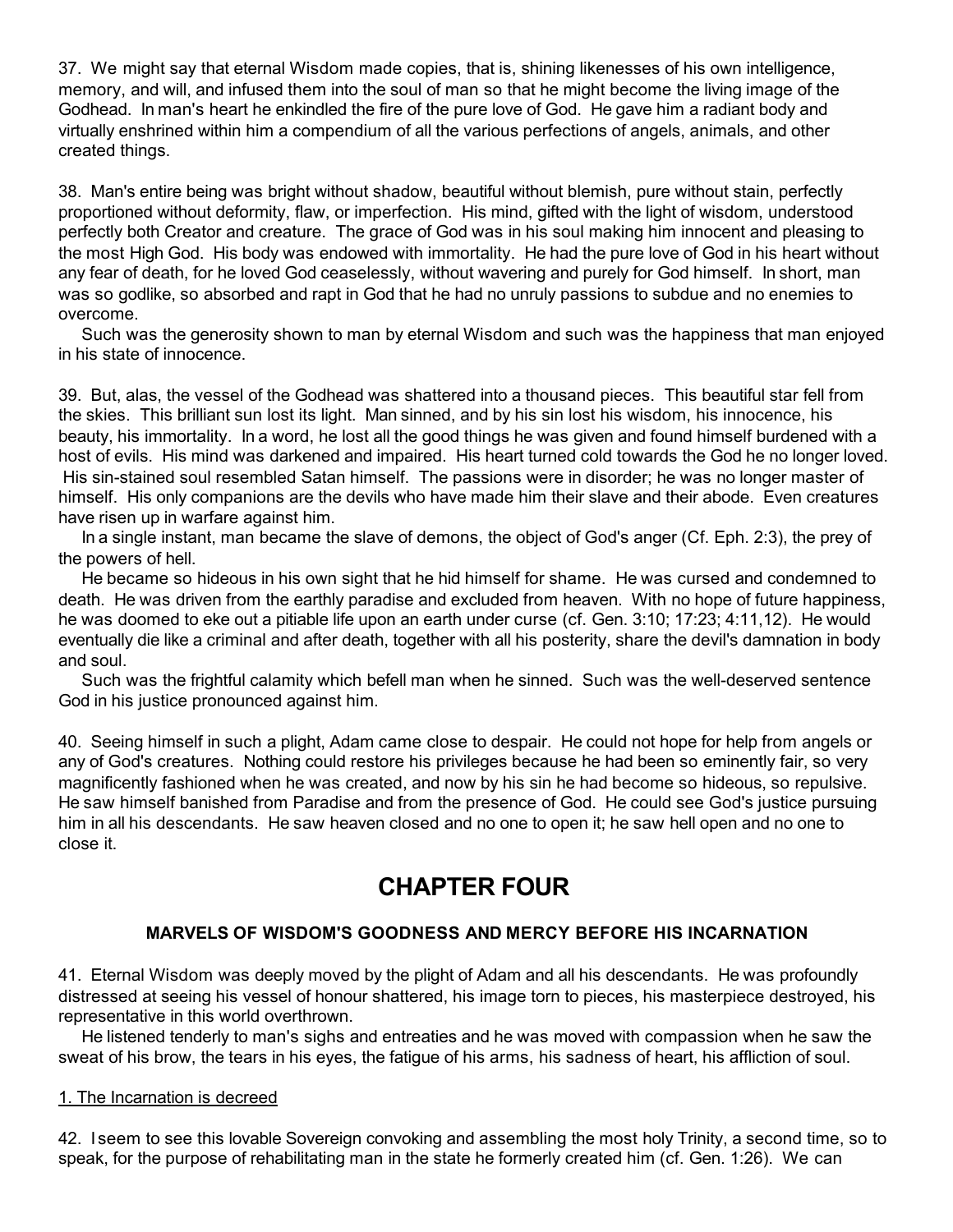picture a kind of contest going on in this grand council between eternal Wisdom and God's justice.

43. I seem to hear eternal Wisdom, in his plea on behalf of man, admit that because of his sin man and all his descendants deserve to be condemned and to spend all eternity with the rebel angels. Still, man should be pitied because he sinned more through ignorance and weakness than through malice. He points out that it would be a pity if such an exquisite masterpiece were to become the slave of the devil for ever, and millions upon millions of men were to be lost eternally, through the sin of only one man. Besides, eternal Wisdom draws attention to the places left vacant by the fall of the apostate angels. Would it not be fitting to fill these places? And would not God receive great glory in time and in eternity if man were saved?

44. It seems to me that I hear the God of justice replying that the sentence of death and eternal damnation has been pronounced against man and his descendants, and it must be carried out without pardon or mercy, just as happened in the case of Lucifer and his followers. Man has shown himself ungrateful for the gifts he received, has followed the devil in pride and disobedience and should therefore follow him in his punishment, for sin must necessarily be punished.

45. Eternal Wisdom seeing that nothing on earth can expiate man's sin, that nothing can satisfy divine justice and appease God's anger and still, wishing to save unfortunate man whom he cannot help loving, finds a wonderful way of accomplishing this.

Wonder of wonders! With boundless and incomprehensible love, this tender-hearted Lord offers to comply with his justice, to calm the divine anger, to rescue us from the slavery of the devil and from the flames of hell, and to merit for us eternal happiness.

46. His offer is accepted; a decision is reached and made. Eternal Wisdom, the Son of God, will become man at a suitable time and in determined circumstances. For about four thousand years - from the creation of the world and Adam's sin until the Incarnation of divine Wisdom - Adam and his descendants were subject to death, just as God had decreed. But in view of the Incarnation of the Son of God, they received the graces they needed to obey his commandments and do salutary penance for any they might have transgressed. If they died in the state of grace and in God's friendship, their souls went to Limbo, there to await their Saviour and Deliverer who would open the gates of heaven for them.

### 2. The time before the Incarnation

47. During the whole time preceding his Incarnation, eternal Wisdom proved in a thousand ways his friendship for men and his great desire to bestow his favours on them and to converse with them. "My delight is to be with the children of men" (Prov. 8:31). He went about seeking those worthy of him (Wisd. 6:16), that is those worthy of his friendship, his precious gifts, his very person. He passed through different nations, making them prophets and friends of God (Wisd. 7:27; cf. 7:14). He it was who instructed all the holy patriarchs, all the friends of God, all the saints and prophets of the old and new testaments (Wisd. 7).

This same Wisdom inspired men of God and spoke by the mouths of the prophets. He directed their ways and enlightened them in their doubts. He upheld them in their weakness and freed them from all harm.

48. This is how the Holy Spirit tells it in the tenth chapter of the Book of Wisdom (Wisd. 10:1-21).

1. It was Wisdom who safeguarded Adam, the first man, created alone to be the father of all men.

2. He rescued him from his sin and gave him power to control and rule over all things.

3. When the sinful Cain in anger withdrew from Wisdom, he perished because through his fury he became the murderer of his brother.

4. When the Deluge flooded the earth, because of him, it was Wisdom again who saved it, piloting the just man Noah in a frail wooden ark.

5. When the nations conspired together to do evil, Wisdom discerned the just man, Abraham, preserved him in innocence before God and kept him resolute in overcoming the pity he felt for his son, Isaac.

6. Wisdom rescued the righteous man, Lot, when he fled from the company of wicked men who perished as fire descended upon the Five Cities.

7. Evidence of their wickedness still remains - a smoking wasteland, plants bearing fruit that never ripen,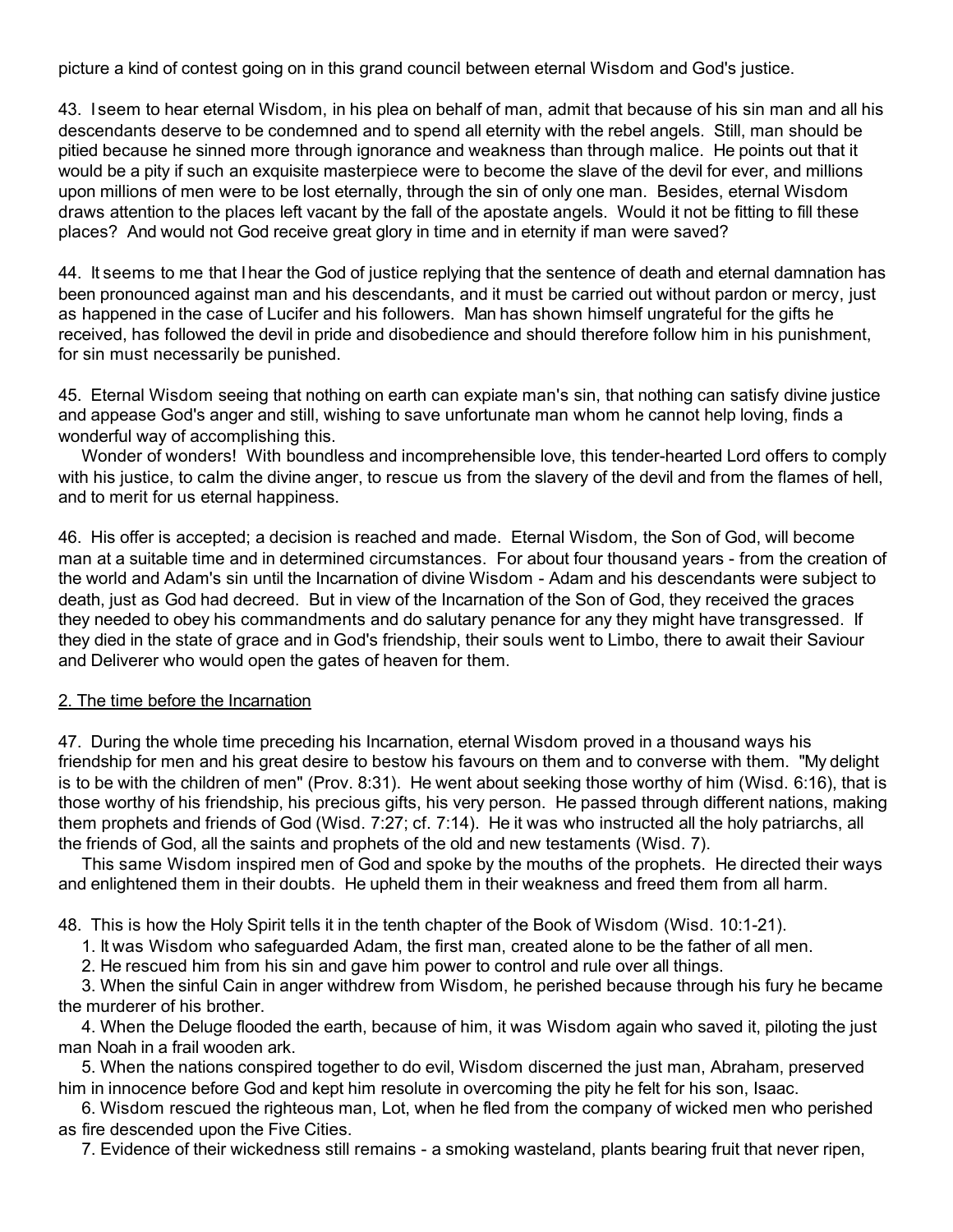and a pillar of salt standing as a monument to an unbelieving soul.

8. For those who neglected to see Wisdom were not only kept from knowledge of good, but they also left to mankind a memorial of their folly, and so their crime could never remain hidden.

49. 9. But Wisdom delivered those who served him from all evils.

10. When the just man Jacob fled from the wrath of his brother Esau, Wisdom guided him along straight paths and showed him the kingdom of God. God gave him knowledge of holy things, prospered him in his labours and increased the fruits of his work.

11. He stood by him against the greed of defrauders and made him rich.

12. He protected him from his enemies and saved him from seducers. He gave him victory in his arduous struggle so that he might know that Wisdom is mightier than anything.

13. He did not abandon Joseph, the just man, when he was old, but delivered him from the hands of sinners and went down with him into the well.

14. He did not desert him in his chains until he brought him the scepter of royalty and authority over his oppressors. He showed those who had defamed him to be liars and gave him an eternal renown.

15. He liberated a holy people and a blameless race, the Hebrews, from a nation of oppressors.

16. He entered the soul of God's servant, Moses, and withstood fearsome kings with signs and wonders.

17. He gave the holy ones the reward of their labours, led them along a perfect way, and became a shelter for them by day and shed a starry light upon them by night.

18. He brought them across the Red Sea and led them through the deep waters.

19. He submerged their enemies in the sea and gathered his own people up from the depths of the sea. Thus he carried off the spoils of the wicked.

20. They extolled you in their songs, O Lord, and together praised your conquering hand.

21. For Wisdom opened the mouths of the dumb and made the tongues of the babes speak with fluency.

50. In the next chapter of the Book of Wisdom (Wisd. 11) the Holy Spirit describes the various evils from which eternal Wisdom delivered Moses and the Israelites during the time they lived in the desert. To this we may add those who were delivered from great dangers by eternal Wisdom in the Old and New Testaments. Among them were Daniel who was freed from the lions' den, Susanna from the false crime she was accused of, the three young men from the furnace in Babylon, St Peter from prison, St John from the cauldron of boiling oil and numberless martyrs and confessors from the physical torments they were made to suffer and the calumnies which blackened their good name. All these were delivered and healed by eternal Wisdom. "O Lord, those who have pleased you from the beginning were healed by Wisdom (Wisd. 9:19).

### **Conclusion**

51. And now let us proclaim: "A thousand times happy is the man into whose soul Wisdom has entered to have his abode! No matter what battles he has to wage, he will emerge victorious. No matter what dangers threaten him, he will escape unharmed. No matter what sorrows afflict him, he will find joy and consolation. No matter what humiliations are heaped upon him, he will be exalted and glorified in time and throughout eternity."

# **CHAPTER FIVE**

# **MARVELOUS EXCELLENCE OF ETERNAL WISDOM**

52. In the eighth chapter of the Book of Wisdom, the Holy Spirit shows the excellence of eternal Wisdom in terms so sublime and yet so clear that we need only quote them here, adding a few reflections.

53. 1. "Wisdom reaches mightily from one end of the earth to the other and orders all things graciously." Nothing is so gracious as eternal Wisdom. Of his very nature he is gracious without bitterness; gracious to those who love him, never showing displeasure; gracious in his conduct, never showing severity. He is so

gentle and unobtrusive that you might often think that he is not present when you meet with accidents and contradictions. But, possessed of invincible power, he quietly but effectively brings all things to a happy issue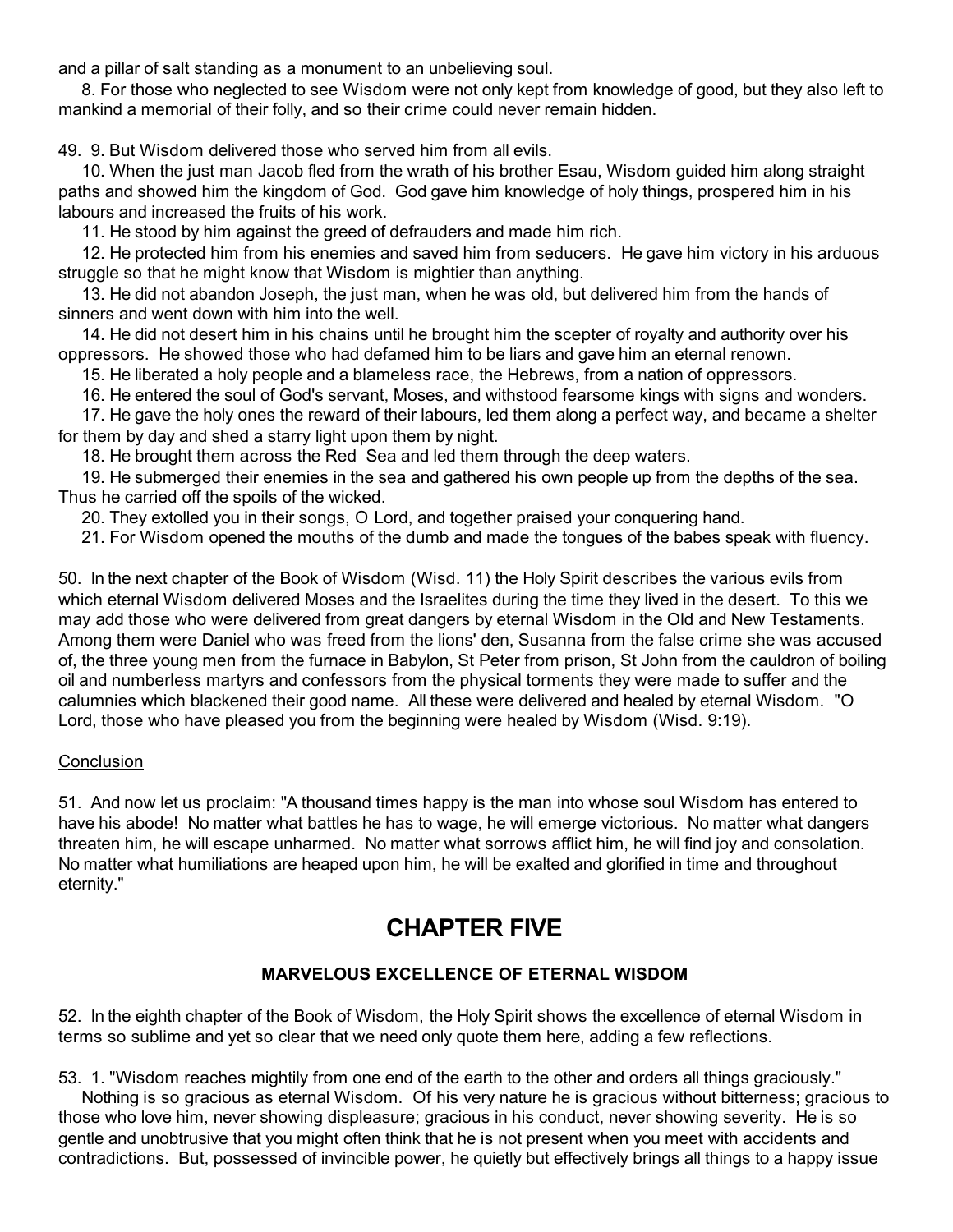in ways unknown to men. After his example, the wise man should be graciously firm and firmly gracious suaviter fortis et fortiter suavis.

54. 2. "From my youth I have loved and sought him and desired

to take him for my inseparable companion."

Whoever wishes to find this precious treasure of Wisdom should, like Solomon, search for him (a) early and, if possible, while still young; (b) purely and spiritually as a chaste young man seeks a bride; (c) unceasingly, to the very end, until he has found him. It is certain that eternal Wisdom loves souls so much that he even espouses them, contracting with them a true, spiritual marriage which the world cannot understand. History furnishes us with examples of this.

55. 3. "Wisdom shows his glorious origin by being so intimately in union with God and by being loved by him who is Lord of all."

Wisdom is God himself - such is his glorious origin. God the Father has testified that he is pleased with him proving how much Wisdom is loved (Cf. Chapter One and No. 98).

56. 4. "Wisdom is the teacher of the knowledge of God and director of all his works."

Eternal Wisdom alone enlightens every man that comes into this world (Jn. 1:9). He alone came from heaven to teach the secrets of God (Cf. Jn. 1:18; Mt. 11:27; 1 Cor. 2:10). We have no real teacher (Mt. 23:8,10) except the incarnate Wisdom, whose name is Jesus Christ. He alone brings all the works of God to perfection, especially the saints, for he shows them what they must do and teaches them to appreciate and put into practice all he has taught them.

57. 5. "If it is riches we seek in this life, who is richer than divine Wisdom who created all things?"

6. "If the mind of man can produce things, who is more able than the fashioner of everything that exists?" 7. "If someone loves holiness, again the great virtues are the handiwork of Wisdom, for he teaches

temperance and prudence, justice and fortitude, and nothing in this life is more useful than these."

Solomon clearly shows that since we should love Wisdom alone, then from Wisdom alone we should expect all things - material goods, knowledge of nature's secrets, all spiritual good, the theological and cardinal virtues.

58. 8. "If anyone desires knowledge, eternal Wisdom knows the past and can forecast the future. He understands the subtleties of speech and the lessons of parables. He recognizes signs and wonders and knows all that is going to happen as seasons and ages pass by."

If anyone desires to possess a deep, holy and special knowledge of the treasures of grace and nature, and not merely dry, common and superficial knowledge, he must make every effort to acquire Wisdom. Without him, man is nothing in the sight of God, no matter how learned he may appear in the eyes of men. "He will count for nothing" (Wisd. 3:17).

59. 9. "I therefore resolved to take him as my companion in life, knowing that he would share his goods with me and be my consolation in my cares and sorrows."

Eternal Wisdom is so rich and generous; how can anyone who possesses him be poor? He is so gentle, attractive and tender; how can anyone who possesses him be unhappy? But among all those who seek eternal Wisdom how many can honestly say with Solomon, "I have resolved to possess him"? The majority of men do not make such a resolution with real sincerity. Their decisions are mere wishful thinking or at best weak and wavering resolves. That is why they never find eternal Wisdom.

60. 10. "Through him, I shall be acclaimed among the people and, although still a youth, honoured by the elders."

11. "I shall be considered shrewd when I sit in judgment. The most powerful will be surprised when they see me and princes will show their admiration for me."

12. "When I am silent, they will wait for me to speak; when I speak, they will pay attention to what I say. If I speak at some length, they will place their hands on their lips."

13. "He it is who will give me immortality, and through him I shall leave an everlasting remembrance to those who come after me."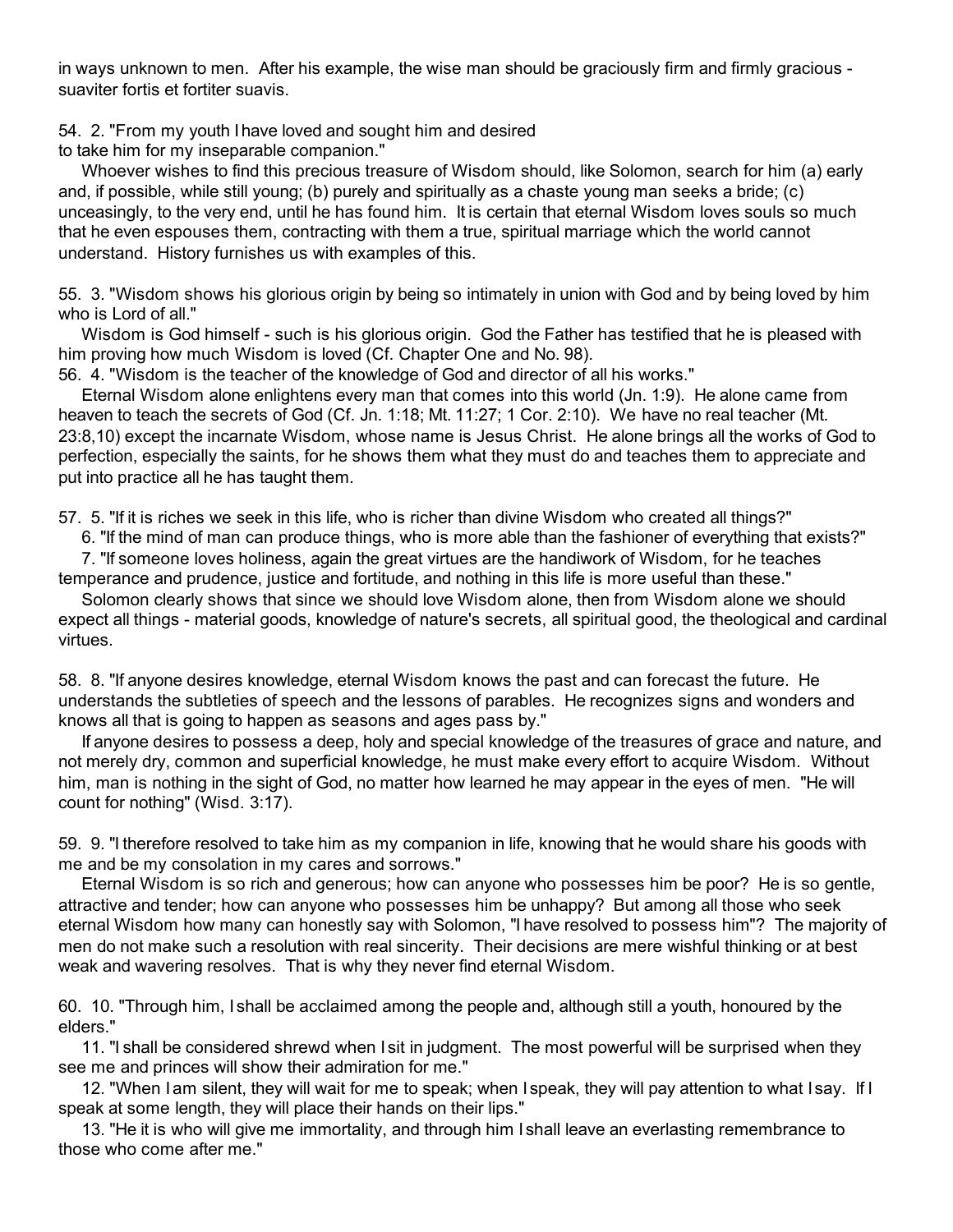14. "I shall govern people through him and nations shall be my subjects."

St Gregory has this comment to make on Solomon's self- praise, " Those whom God has chosen to write his sacred words are filled with the Holy Spirit. In a way, they seem to rise above themselves and enter into the very one who possesses them. Thus they become mouthpieces of God himself, for they are concerned with God alone in everything they say, and they speak of themselves as though speaking of someone else."

61. 15. "The most formidable kings shall be afraid when they hear of me. I shall show myself kind to my people and valiant in war."

16. "When I go home, I shall be at my ease with Wisdom, for his conversation is never disagreeable nor his company unpleasant. With him there is only contentment and joy."

17. "I thought about these things and I reflected in my heart that immortality is found in union with Wisdom."

18. "I found pure contentment in his friendship, inexhaustible wealth in his accomplishments, understanding in his teaching and conversation, and great joy listening to his counsels; and so I went about seeking him everywhere to make him my companion."

After summing up his previous commentary, Solomon draws this conclusion: "I went about seeking for eternal Wisdom in all directions." To possess him we must seek ardently; in other words, we must be ready to give up everything, to suffer everything, in order to obtain possession of him. Only a few find him because only a few look for him in a manner worthy of him.

62. In the seventh chapter of the Book of Wisdom, the Holy Spirit speaks of the excellence of eternal Wisdom in these terms: "In Wisdom there is a spirit that is intelligent, holy, unique, fruitful, subtle, eloquent, active, unsullied, lucid, gentle, benevolent, keen, irresistible, beneficent, kindly, firm, unfailing, unperturbed, all-powerful, all-seeing, possessing every spirit, understandable, pure and subtle. For Wisdom is more active than any active thing. He is so pure he penetrates all things" (Wisd. 7:22-24).

"Wisdom is an infinite treasure for men. Those who have utilized this treasure have become God's friends, and praiseworthy for their gifts of knowledge".

63 After reading such powerful but tender words which the Holy Spirit uses to show the beauty, the excellence and the treasures of eternal Wisdom, we cannot but love him and search for him with all our strength. All the more so since he is an inexhaustible source of riches for man who was made for him and infinitely eager to give himself to man.

# **CHAPTER SIX**

# **EARNEST DESIRE OF DIVINE WISDOM TO GIVE HIMSELF TO MEN**

64. The bond of friendship between eternal Wisdom and man is so close as to be beyond our understanding. Wisdom is for man and man is for Wisdom. "He is an infinite treasure for man," (Wisd. 7:14) and not for angels or any other creatures.

Wisdom's friendship for man arises from man's place in creation, from his being an abridgement of eternal Wisdom's marvels, his small yet ever so great world, his living image and representative on earth (cf. Nos. 35-38). Since Wisdom, out of an excess of love, gave himself up to death to save man, he loves man as a brother, a friend, a disciple, a pupil, the price of his own blood and co-heir of his kingdom. For man to withhold his heart from Wisdom or to wrench it away from him would constitute an outrage.

### 1. Eternal Wisdom's letter of love

65. This eternal beauty, ever supremely loving, is so intent on winning man's friendship that for this very purpose he has written a book in which he describes his own excellence and his desire for man's friendship. This book reads like a letter written by a lover to win the affections of his loved one, for in it he expresses such ardent desires for the heart of man, such tender longings for man's friendship, such loving invitations and promises, that you would say he could not possibly be the sovereign Lord of heaven and earth and at the same time need the friendship of man to be happy.

66. In his pursuit of man, he hastens along the highways, or scales the loftiest mountain peaks, or waits at the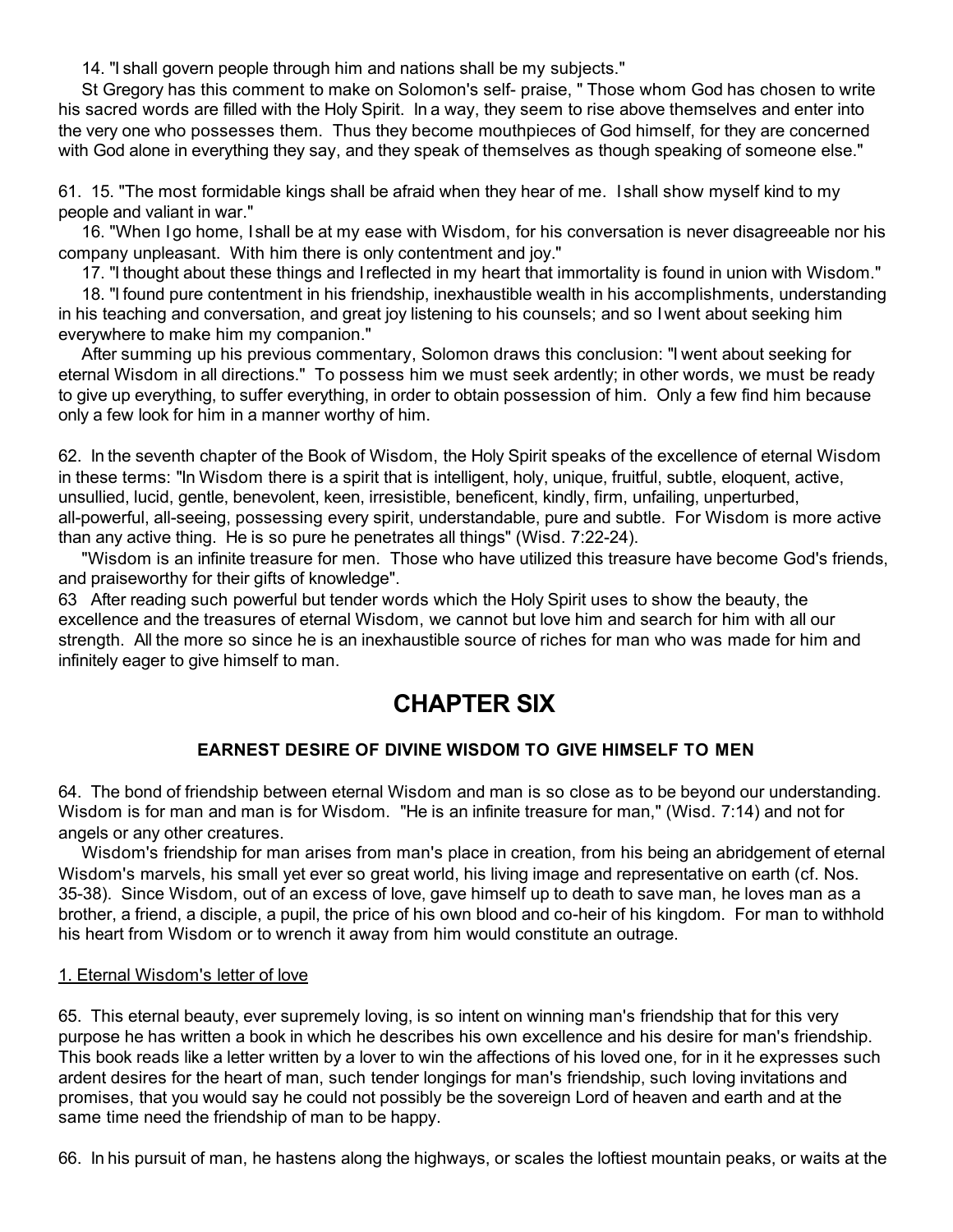city gates, or goes into the public squares and among the gatherings of people, proclaiming at the top of his voice, "You children of men, it is you I have been calling so persistently; it is you I am addressing; it is you I desire and seek; it is you I am claiming. Listen, draw close to me, for I want to make you happy" (Prov. 8:4).

And the better to attract men, Wisdom says to them, "It is through me and through my grace that kings reign, princes rule, monarchs and sovereigns bear the scepter and crown, I inspire legislators with the ability to enact just laws for the good of their people. I give magistrates the courage to administer justice fairly and fearlessly."

67. "I love those who love me and those who seek me diligently find me," and in finding me they will find good things in abundance. "For riches, glory, honours, dignities, real pleasure and true virtue are found in me; and it is far better for a man to possess me than to possess all the gold and silver, all the precious stones, and all the wealth of the whole universe. Those who come to me, I will lead along the paths of justice and prudence. I will enrich them with the inheritance due to rightful children and fulfill their greatest desires (cf. Prov. 8:15-21). Rest assured, it is my greatest pleasure and purest delight to converse and to abide with the children of men" (cf. Prov. 8:31).

68. "And now, my children, listen to me. Happy are those who keep my ways. Hear my instructions, be wise and do not ignore them. Happy is the man who listens to me, watching at my gates every day, waiting beside my door. He who finds me finds life and obtains salvation from the Lord, but he who sins against me, wounds his own soul. All who hate me love death" (Prov. 8:32-36).

69. Even though eternal Wisdom has spoken so kindly and so reassuringly to win the friendship of men, he still fears that they, filled with awe at his glorious state and sovereign majesty, will not dare approach him. That is why he tells them that "he is easily accessible, is quickly recognized by those who love him and is found by those who seek him; that he hastens to meet those who desire him and that anyone who rises early to look for him will have no trouble, for he will find him sitting at his door, waiting for him" (Wisd. 6:13b-15).

### 2. Incarnation, Death and the Eucharist

70. Finally, in order to draw closer to men and give them a more convincing proof of his love, eternal Wisdom went so far as to become man, even to become a little child, to embrace poverty and to die upon a cross for them.

How many times while here on earth could he be heard pleading, "Come to me, come to me, all of you. Do not be afraid, it is I. Why are you afraid? I am just like you; I love you. Are you afraid because you are sinners? But they are the very ones I am looking for; I am the friend of sinners. If it is because you have strayed from the fold through your own fault, then I am the good shepherd. If it is because you are weighted down with sin, covered with grime and utterly dejected, then that is just why you should come to me for I will unburden you, purify you and console you."

71. Eternal Wisdom, on the one hand, wished to prove his love for man by dying in his place in order to save him, but on the other hand, he could not bear the thought of leaving him. So he devised a marvelous way of dying and living at the same time, and of abiding with man until the end of time. So, in order fully to satisfy his love, he instituted the sacrament of Holy Eucharist and went to the extent of changing and overturning nature itself.

He does not conceal himself under a sparkling diamond or some other precious stone, because he does not want to abide with man in an ostentatious manner. But he hides himself under the appearance of a small piece of bread - man's ordinary nourishment - so that when received he might enter the heart of man and there take his delight. Ardenter amantium hoc est - Those who love ardently act in this way. "O eternal Wisdom," says a saint, "O God who is truly lavish with himself in his desire to be with man."

### 3. The ingratitude of those who refuse

72. How ungrateful and insensitive we would be if we were not moved by the earnest desire of eternal Wisdom, his eagerness to seek us out and the proofs he gives us of his friendship!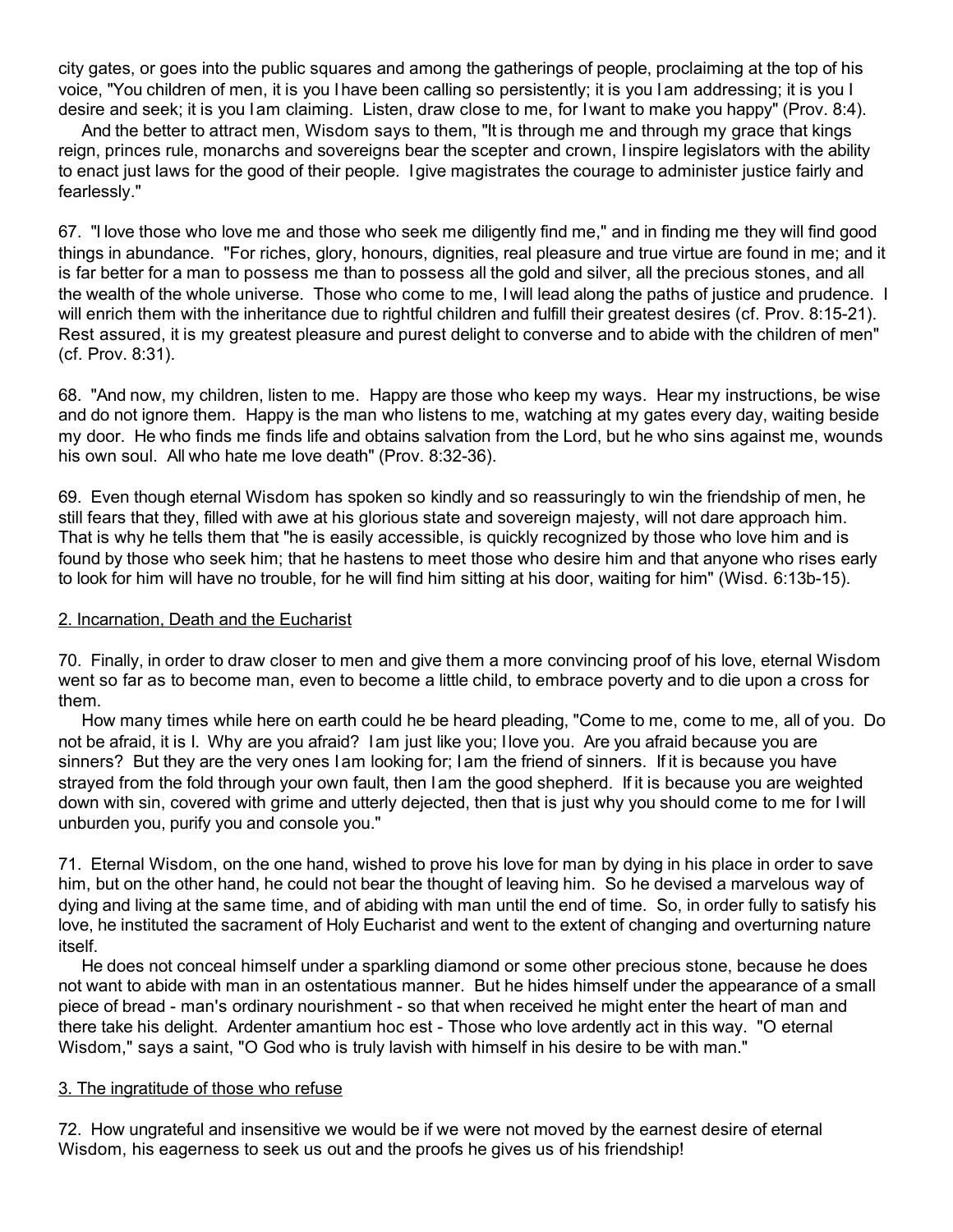How cruel we would be, what punishment would we not deserve even in this world, if, instead of listening to him, we turn a deaf ear; if, instead of loving him, we spurn and offend him. The Holy Spirit tells us, "Those who neglected to acquire Wisdom not only inherited ignorance of what is good, but they actually left in the world a memorial of their folly in that their sins could not go unnoticed" (Wisd. 10:8).

Those who during their lifetime do not strive to acquire Wisdom suffer a triple misfortune. They fall (a) into ignorance and blindness, (b) into folly, (c) into sin and scandal.

But how unhappy they will be at the door of death when, despite themselves, they hear Wisdom reproach them, "I called you and you did not answer (Prov. 1:24). All the day long I held out my hands to you and you spurned me. Sitting at your door, I waited for you but you did not come to me. Now it is my turn to deride you (Prov. 1:26). No longer do I have ears to hear you weeping, eyes to see your tears, a heart to be moved by your sobs, or hands to help you."

How great will be their misery in hell! Read what the Holy Spirit himself has to say about the miseries, the wailings, the regrets and the despair of the fools in hell who, all too late, realize their folly and misfortune in rejecting the eternal Wisdom of God. "They are now beginning to speak sensibly - but they are in hell" (Wisd. 5:14).

### 4. Conclusion

73. Above all else let us seek and long for divine Wisdom. "All other things that are desired are not to be compared with Wisdom" (Prov. 3:15). And again, "Nothing that you desire can be compared with him" (Prov. 8:11). You may desire the gifts of God and even heavenly treasures, but if you do not desire Wisdom you desire always something of far less worth.

If only we could realize what Wisdom actually is, i.e. an infinite treasure made for man - and I must confess that what I have said about him really amounts to nothing at all - we would be longing for him night and day. We would fly as fast as we could to the ends of the earth, we would cheerfully endure fire and sword, if need be, to merit this infinite treasure.

But we must beware of choosing a wrong wisdom, because there is more than one kind.

# **CHAPTER SEVEN**

# **CHOICE OF TRUE WISDOM**

74. God himself has his Wisdom, the one and only true Wisdom which we should love and seek as a great treasure. The corrupt world also has its wisdom which must be condemned and detested, for it is evil and destructive. Philosophers also have their wisdom which must be spurned as useless for it can often endanger our salvation.

So far we have been speaking of God's wisdom to those who are spiritually mature, as the Apostle calls them (cf. 1 Cor. 2:6), but lest they be deceived by the false glitter of worldly wisdom, let us unmask its hypocrisy and malice.

### 1. Wisdom of the world

75. The wisdom of the world is that of which it is said, "I will destroy the wisdom of the wise (1 Cor. 1:19; cf. Is. 29:14), i.e. those whom the world calls wise." "The wisdom of the flesh is an enemy of God" (Rom. 8:7), and does not come from above. It is earthly, devilish and carnal (Jas. 3:15).

This worldly wisdom consists in an exact conformity to the maxims and fashions of the world; a continual inclination towards greatness and esteem; and a subtle and endless pursuit of pleasure and self-interest, not in an uncouth and blatant way by scandalous sin, but in an astute, discreet, and deceitful way. Otherwise the world would no longer label it wisdom but pure licentiousness.

76. In the opinion of the world, a wise man is one with a keen eye to business; who knows how to turn everything to his personal profit without appearing to do so. He excels in the art of duplicity and well-concealed fraud without arousing suspicion. He thinks one thing and says or does another. Nothing concerning the graces and manners of the world is unknown to him. He accommodates himself to everyone to suit his own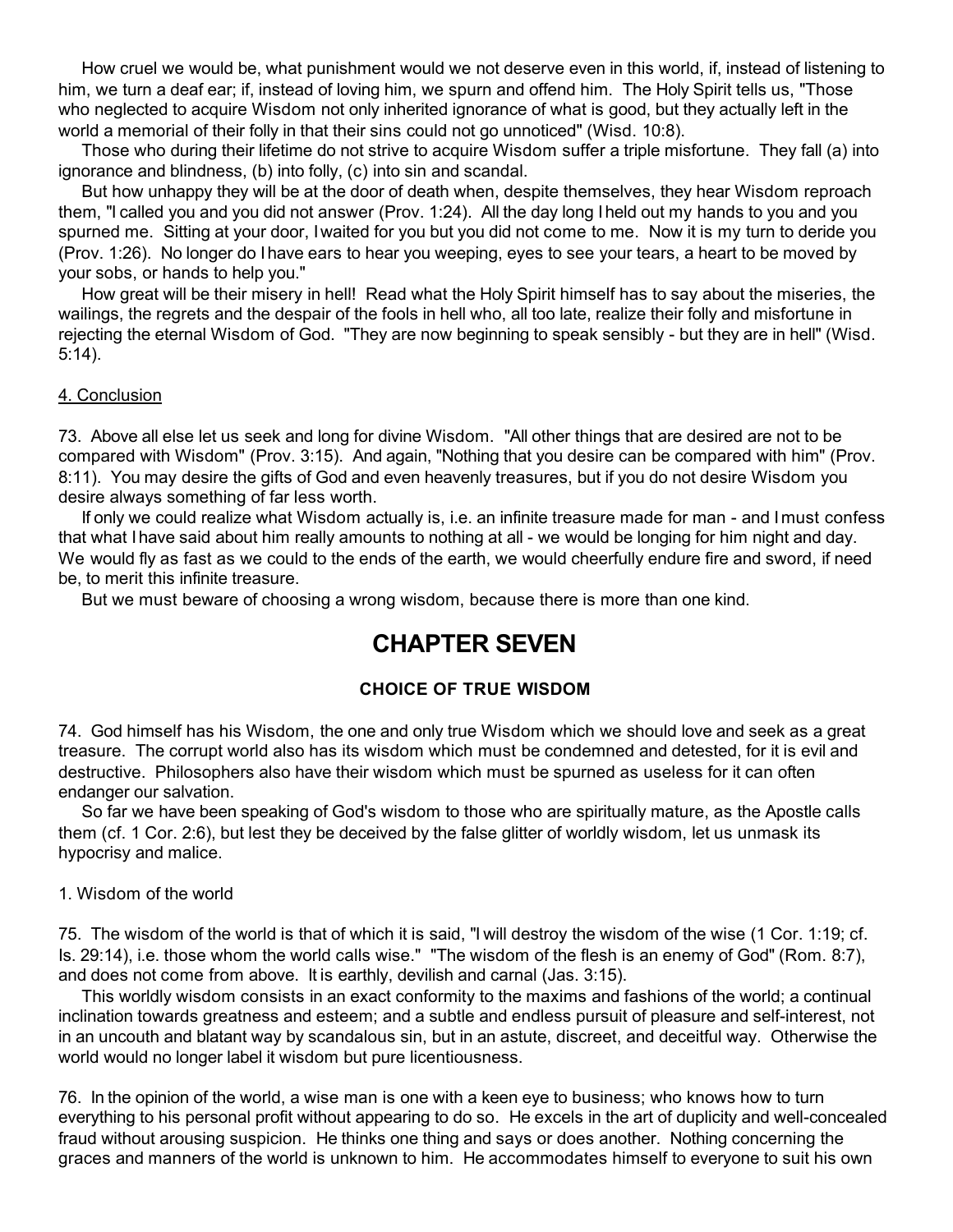end, completely ignoring the honour and interests of God. He manages to make a secret but fatal reconciliation of truth and falsehood, of the gospel and the world, of virtue and sin, of Christ and Belial. He wishes to be considered an honest man but not a devout man, and most readily scorns, distorts and condemns devotions he does not personally approve of. In short, a man is worldly-wise who, following solely the lead of his senses and human reasoning, poses as a good Christian and a man of integrity, but makes little effort to please God or atone by penance for the sins he has committed against him.

77. The worldly man bases his conduct on personal honour, on "What will people say?", on convention, on high living, on self-interest, on ceremonious manners, and on witty conversation. These seven principles are the irreproachable supports on which, he believes, he can safely depend to enjoy a peaceful life.

The world will canonise him for such virtues as courage, finesse, tactfulness, shrewdness, gallantry, politeness and good humour. It stigmatizes as serious offenses, insensitiveness, stupidity, poverty, boorishness and bigotry.

78. He obeys as faithfully as he can the commandments which the world gives him:

You shall be well acquainted with the world.

You shall be respectable.

You shall be successful in business.

You shall hold on to whatever is yours.

You shall rise above your background.

You shall make friends for yourself.

You shall frequent fashionable society.

You shall seek the good life.

You shall not be a kill-joy.

You shall not be singular, uncouth or over-pious.

79. Never has the world been so corrupt as it is now, for never has it been so cunning, so wise in its own way, and so crafty. It cleverly makes use of the truth to foster untruth, virtue to justify vice, and the very maxims of Jesus Christ to endorse its own so that even those who are wisest in the sight of God are often deceived.

"Infinite is the number of these men, wise in the sight of the world but foolish in the eyes of God" (Eccles. 1:15).

80. Earthly wisdom of which St James speaks, is love for the things of this world. Worldly men secretly subscribe to this wisdom when they set their hearts on worldly possessions and strive to become rich. They institute court proceedings and engage in needless disputes to acquire wealth or hold on to it. Most of the time they are thinking, speaking, acting with the sole aim of acquiring or keeping some temporal possession. They pay little or no attention to their eternal salvation or to the means of saving their souls, such as Confession, Holy Communion, prayer, etc.; except in an offhand way out of routine, once in a while, and for the sake of appearances.

81. The wisdom of the flesh is the love of pleasure. This is the wisdom shown by the worldly-wise who seek only the satisfaction of the senses. They want to have a good time. They shun everything that might prove unpleasant or mortifying for the body, such as fasting, and other austerities. Usually they think only of eating, drinking, playing, laughing, enjoying life and having a good time. They must always be comfortable and insist on having entertaining pastimes, the best of food and good company.

They regale themselves with all these pleasures without the least scruple, with no disapproval from the world and no inconvenience to their health. Then they can go looking for some broad-minded confessor (that is how they describe lax confessors who shirk their duty) to obtain from him on easy terms the peaceful sanction for their soft and effeminate way of living and a generous pardon for their sins. I say "on easy terms" because these worldly people usually want as a penance only a few prayers or a small offering to the poor. They detest anything that could possibly cause them any bodily discomfort.

82. Diabolical wisdom is the love and esteem of honours. This is the wisdom of the worldly-wise who, secretly, of course, long for distinctions, honours, dignities and high offices. They strive to be seen,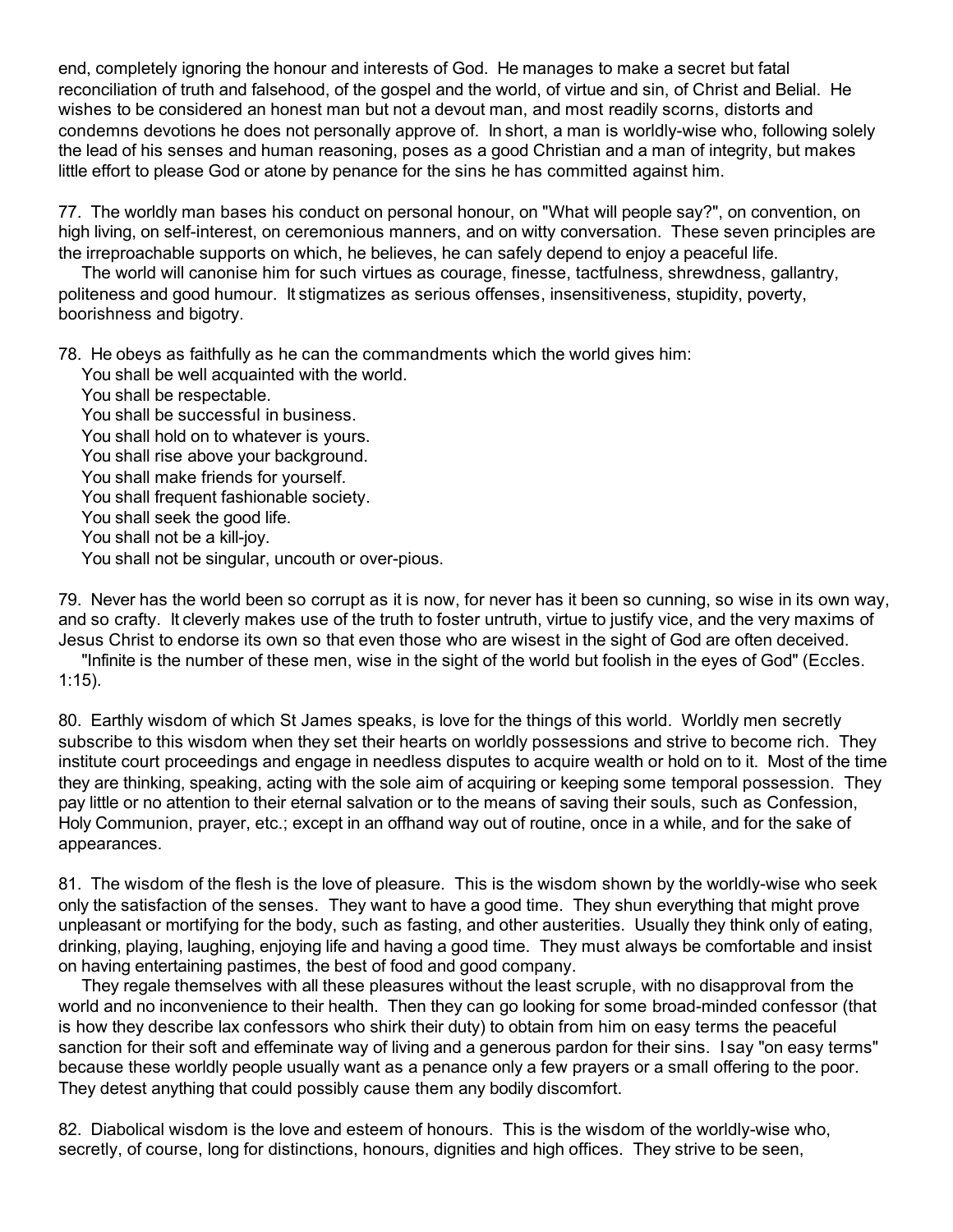esteemed, praised and applauded by men. In their studies, their work, their undertakings, their words and actions, all they want is the esteem and praise of men, to be reputed as devout or learned people, as great leaders, eminent lawyers, men of great and distinguished merit or deserving of high consideration. They cannot bear insult or blame and so they hide their shortcomings and parade their better qualities.

83. We must, like our Lord Jesus Christ, incarnate Wisdom, detest and condemn these three kinds of false wisdom if we are to possess the true one, which is not self-seeking, not found in the world nor in the heart of those who lead a comfortable life, and which loathes everything that men consider great and noble.

#### 2. Natural wisdom

84. Besides worldly wisdom, which is pernicious and must be condemned, there is the natural wisdom of philosophers.

It was this natural wisdom that the Egyptians and Greeks eagerly sought for, "The Greeks look for wisdom" (1 Cor. 1:22). Those who had acquired this wisdom were called magi or wise men. This wisdom consists in an eminent knowledge of nature in its primary elements. It was given in full to Adam before the Fall. It was conferred on Solomon, and down through the ages many great men have received it, as history testifies.

85. Philosophers boast that their wisdom is acquired through philosophical argumentation. Alchemists boast of cabalistic secrets for finding the philosopher's stone in which, they imagine, this wisdom is to be found.

It is true that scholastic philosophy, when studied in a truly Christian way, develops the mind and enables it to understand the higher sciences, but it will never confer that so-called natural wisdom which the ancients prided themselves on possessing.

86. The science of alchemists, which purports to teach that natural bodies can be reduced to their basic principles, is still more worthless and dangerous. This science, although valid in itself, has duped and deceived multitudes of people regarding the end it proposes to attain. Judging by my own experience, I am sure that the devil is using this false science to cause a loss of money and time, as well as grace, and even the soul itself, under the pretext of finding the philosopher's stone. No other science claims to accomplish such great effects by such obvious means.

This science claims to produce the philosopher's stone or a powder (which they call "projection") which, when thrown upon any metal in a liquid state, will change it into silver or gold, which will restore health, cure illnesses, even prolong life, and effect countless marvels which ignorant people believe are divine and miraculous.

There is a group of people who consider themselves experts in this science and who are called "Cabalists" and these keep such a close guard on the hidden mysteries of this science that they would rather lose their life than reveal its so-called secrets.

### 87. They justify what they teach by:

(1) The history of Solomon, whom they firmly believe had been given the secret of the philosopher's stone, and as proof they produce a secret book which is false and insidious, entitled "The Clavicle of Solomon".

(2) The history of Esdras, to whom God gave a heavenly liquid to drink and which gave him "wisdom", as is related in the seventh book of Esdras.

(3) The history of Raymond Lully and of several great philosophers who say they have found this philosopher's stone.

(4) Finally, the better to cover their imposture with a cloak of piety, they call it a gift of God, which is given only to those who have persevered in asking for it and who have merited it by their works and prayers.

88. I have given an account of the fantasies or illusions of this futile science so that like many others you may not be deceived. I know that some who, after having spent so much money and wasted so much time, under the most laudable and pious pretexts in the world and in a most devoted manner, have finally regretted everything and confessed their pretense and their delusions.

I do not admit that the philosopher's stone is a possibility. A learned man named Del Rio is certain it is and has given proofs; others deny it. Be that as it may, it is not befitting, it is even dangerous, for a Christian to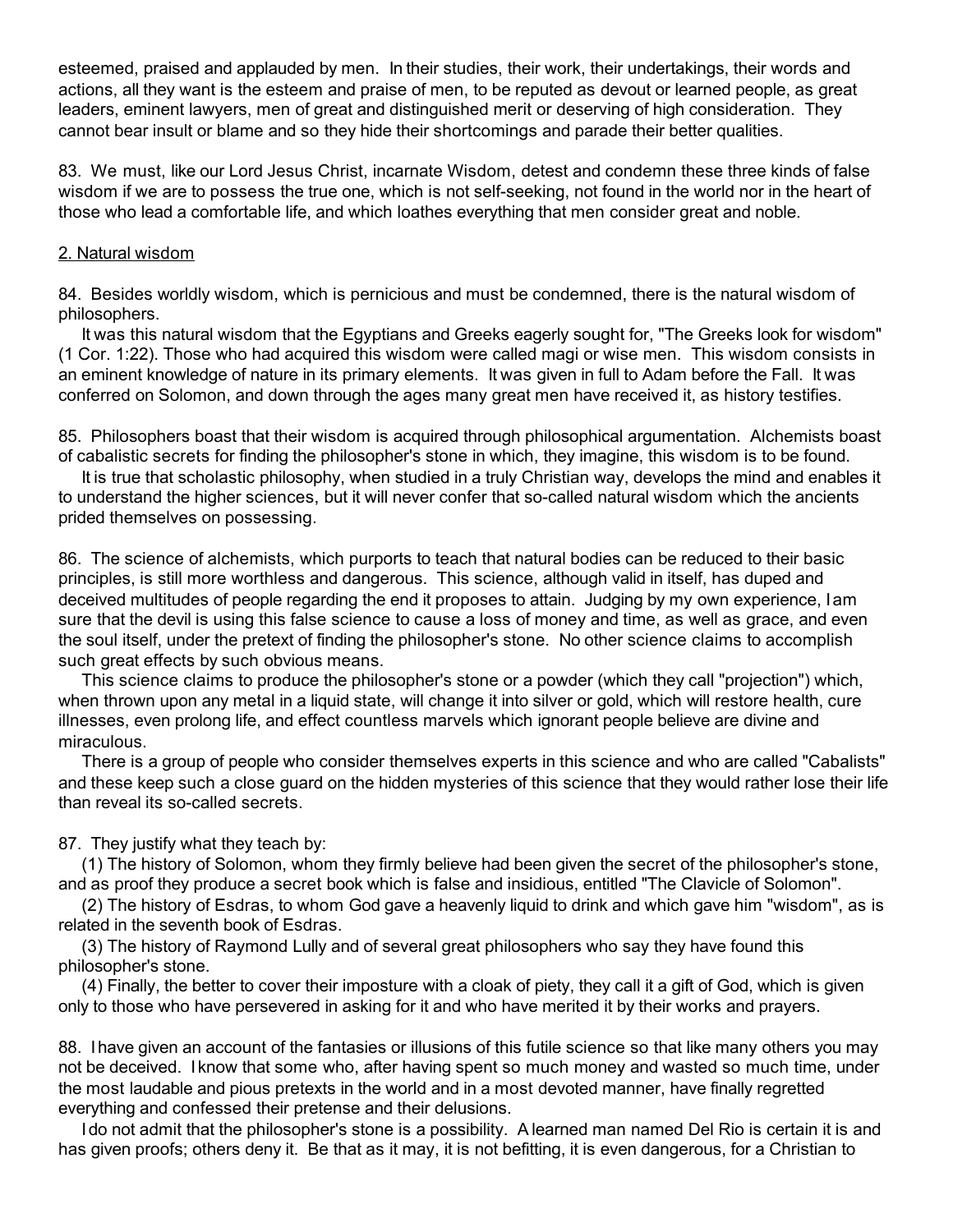occupy himself in seeking it. It would be an insult to Jesus Christ, Wisdom incarnate, in whom are found all the treasures of wisdom and knowledge of God (Col. 2:3) as well as every gift of nature, grace and glory. It implies disobedience to the Holy Spirit who tells us in Ecclesiasticus 3: "Do not seek what is beyond your capabilities" (Sir. 3:22).

### 3. Conclusion

89. So let us remain with Jesus, the eternal and incarnate Wisdom. Apart from him, there is nothing but aimless wandering, untruth and death. "I am the way, I am the truth, I am the life" (Jn. 14:6). Now let us see the effects of Wisdom in souls.

# **CHAPTER EIGHT**

## **MARVELOUS EFFECTS OF WISDOM IN THE SOULS OF THOSE WHO POSSESS HIM**

90. Eternal Wisdom, ever transcendent in beauty, by nature loves everything that is good, especially the good of man (Wisd. 7:22), and consequently nothing gives him more pleasure than to communicate himself. That is why the Holy Spirit tells us that Wisdom is for ever seeking throughout the world for souls worthy of him (Wisd. 6:17), and he fills these holy souls with his presence making them "friends of God and prophets" (Wisd. 7:27).

In former times he entered into the soul of God's servant Moses and filled him with abundant light to see great things, and endowed him with prodigious power to work miracles and gain victories. "He entered the soul of the servant of God and withstood fearsome kings with signs and wonders" (Wisd. 10:16).

When divine Wisdom enters a soul, he brings all kinds of good things with him and bestows vast riches upon that soul. "All good things came to me along with him and untold riches from his hand" (Wisd. 7:11). This is Solomon's own testimony to the truth after he had received Wisdom.

91. Among the countless effects eternal Wisdom produces in souls, often in such a secret way that the soul is not aware of them, the most usual are the following:

92. (1) Eternal Wisdom communicates his Spirit of enlightenment to the soul that possesses him, "I prayed, and understanding was given to me. I pleaded and the spirit of wisdom came upon me" (Wisd. 7:7). This subtle and penetrating spirit (cf. Wisd. 7:22-24) enables a man, as it enabled Solomon, to judge all things with keen discernment and deep penetration. "Because of Wisdom, who communicated his spirit to me, I shall be found keen in judgment and even the great shall be surprised in my presence" (Wisd. 8:11).

93. Eternal Wisdom communicates to man the great science of holiness as well as the natural sciences, and even the most secret ones when they are needed. "If anyone desires deep knowledge, eternal Wisdom knows the past and can forecast the future. He understands the subtleties of speech and the lessons of parables" (Wisd. 8:8). To Jacob he gave the science of the saints (Wisd. 10:10). To Solomon he gave a true knowledge of the whole of nature (Wisd. 7:17). He revealed to him countless secrets that no one before him had ever known (Wisd. 7:21).

94. From this infinite source of light the great Doctors of the Church, like St Thomas (as he himself testifies) drew that eminent knowledge for which they are renowned. Note that this enlightened understanding given by eternal Wisdom is not dry, barren and unspiritual, but radiating splendour, unction, vigour and devotion. It moves and satisfies the heart at the same time as it enlightens the mind.

95. (2) Wisdom gives man not only light to know the truth but also a remarkable power to impart it to others. "Wisdom has the voice to convey knowledge" (Wisd. 1:7). Wisdom knows what we want to say and communicates to us the art of saying it well, for "he opened the mouths of those who were dumb and made the tongues of babies eloquent" (Wisd. 10:21).

He cured Moses of his impediment of speech (cf. Ex. 4:10- 12). He imparted his words to the prophets, enabling them "to root up and to pull down, to destroy and to demolish, to build and to plant" (Jer. 1:10),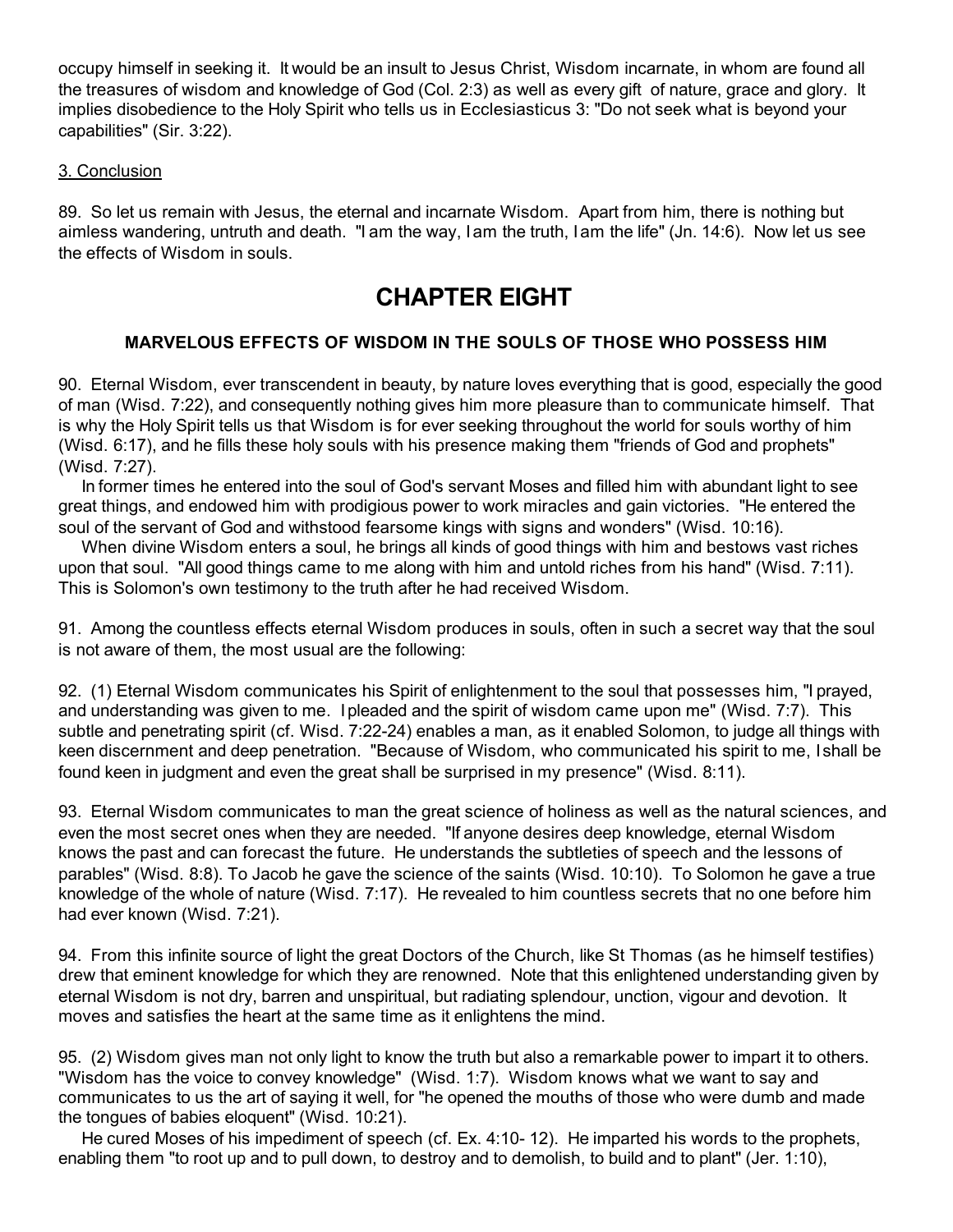although they acknowledged that left to themselves they could speak no better than children (Jer. 1:6).

It was eternal Wisdom who gave the apostles the facility they had to preach the gospel everywhere and to proclaim the wonderful works of God (Acts 2:11). "He made their mouths a real treasury of words."

Since divine Wisdom is the Word of God throughout time and eternity, he has never ceased speaking and by his word everything was made and everything was restored (cf. Jn. 1:3- 13). He spoke through the mouths of the prophets and apostles (Cf. No. 47) and he will go on speaking through the mouths of those to whom he gives himself until the end of time.

96. But the words that divine Wisdom communicates are not just ordinary, natural, human words; they are divine, "truly the words of God" (1 Thess. 2:13). They are powerful, touching, piercing words, "sharper than a two-edged sword" (Heb. 4:12), words that go from the heart of the one through whom he speaks straight to the heart of the listener. Solomon is referring to this gift of Wisdom he himself had received when he said that God gave him the grace to speak according to the feelings of his heart (Wisd. 7:15).

97. These are the words which our Lord promised to his apostles, "I will give you an eloquence and a wisdom that none of your adversaries will be able to resist" (Lk. 21:15).

How few preachers there are today who possess this most wonderful gift of eloquence and who can say with St Paul, "We preach the wisdom of God" (1 Cor. 2:7). Most of them speak according to the natural light of their minds, or from what they have taken from books. They do not speak under the impulse of divine Wisdom or from a heart filled to overflowing with wisdom (Mt. 12:34). That is why in these times we see so few conversions made through preaching. If a preacher had truly received from eternal Wisdom this gift of eloquence, his listeners would hardly be able to resist his words, as happened in the early days of the Church: "They could not resist the wisdom and the Spirit speaking in him" (Acts 6:10). Such a preacher would speak with so much unction and such authority (Mk. 1:22) that his words could never be ineffectual and void (cf. Is. 55:10-11).

98. (3) Eternal Wisdom, besides being the object of the eternal Father's delight, and the joy of angels (cf. Nos. 10,19,55), is also the source of purest joy and consolation for man who possesses him. He gives to man a relish for everything that comes from God and makes him lose his taste for things created. He enlightens his mind with the brightness of his own light and pours into his heart an indescribable joy, sweetness and peace even when he is in the midst of the most harrowing grief and suffering, as St Paul bears witness when he exclaims, "I exceedingly abound with joy in all our tribulations" (2 Cor. 7:4).

Whenever I go into my house, says Solomon, even though I am alone, I will take my rest with Wisdom because Wisdom's company is always pleasing, his companionship is never tedious but always satisfying and joyful (Wisd. 8:16). And not only at home did I find joy in conversing with him, but everywhere and in everything, because Wisdom went before me (Wisd. 7:12). There is a true and holy joy in Wisdom's friendship (Wisd. 8:18), while the joys and pleasures we find in created things are illusory, leading only to affliction of spirit.

99. (4) When eternal Wisdom communicates himself to a soul, he gives that soul all the gifts of the Holy Spirit and all the great virtues to an eminent degree. They are: the theological virtues - lively faith, firm hope, ardent charity; the cardinal virtues - well-ordered temperance, complete prudence, perfect justice, invincible fortitude; the moral virtues - perfect religion, profound humility, pleasing gentleness, blind obedience, complete detachment, continuous mortification, sublime prayer, etc. These are the wonderful virtues and heavenly gifts described briefly by the Holy Spirit when he says, "If anyone loves justice, great virtues are again Wisdom's handiwork, for he teaches temperance and prudence, justice and fortitude. Nothing in the world is more useful to man in this life than these" (Wisd. 8:7).

100. (5) Finally, as "nothing is more active than Wisdom" (Wisd. 7:24), he does not leave those who enjoy his friendship to languish in mediocrity and negligence. He sets them on fire, inspiring them to undertake great things for the glory of God and the salvation of souls. In order to discipline them and make them more worthy of himself, he permits them to engage in strenuous conflicts and in almost everything they undertake they encounter contradictions and disappointments.

At times, he allows the devil to tempt them, the world to calumniate and scorn them, their enemies to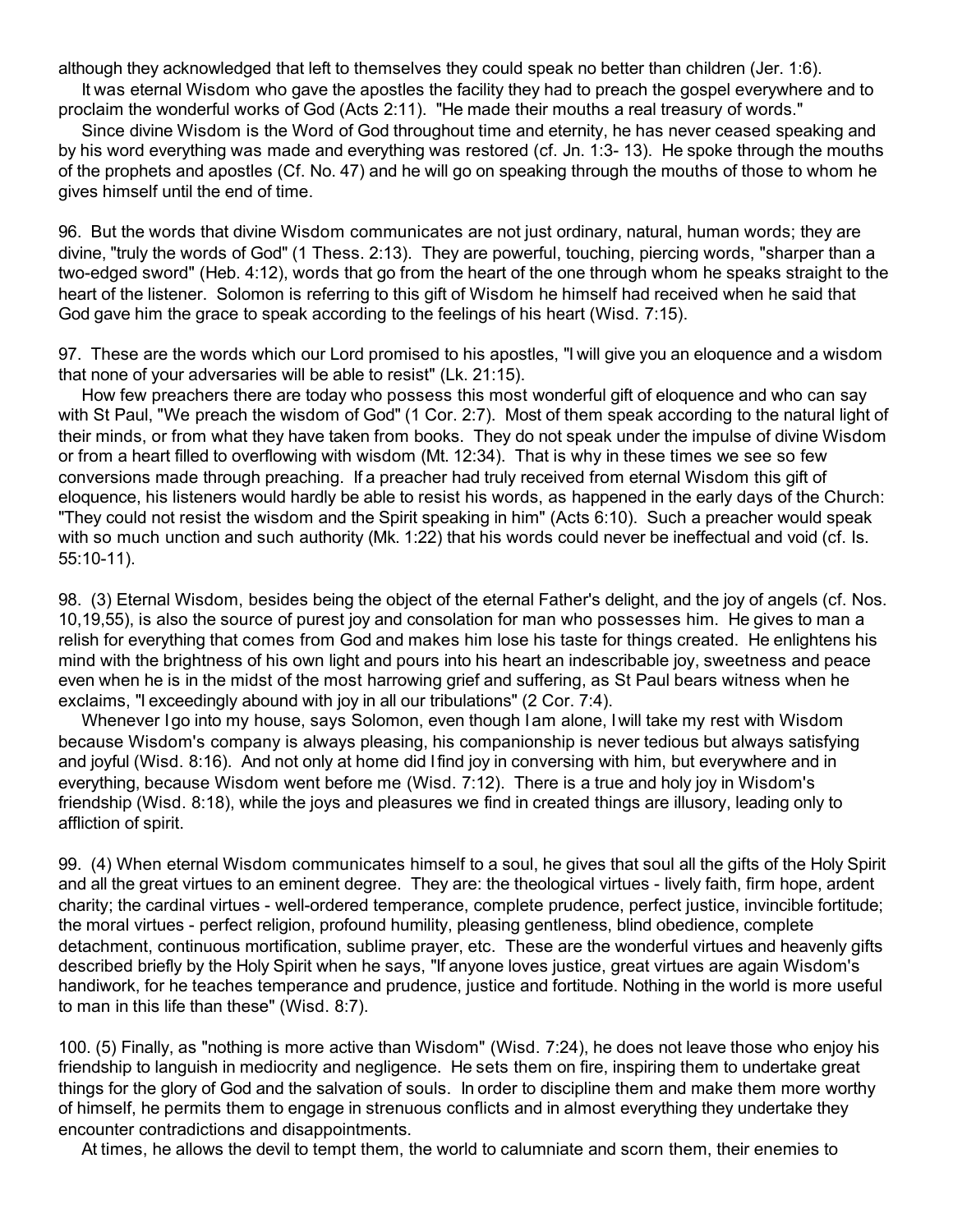defeat and crush them, their friends and relatives to forsake and betray them. Sometimes they may have to suffer illness or loss of possessions, and at other times endure insults, sadness and heartbreak. In short, Wisdom tests them thoroughly in the crucible of tribulation like god is tested in a furnace.

"But their affliction", says the Holy Spirit, "was light and their reward will be great, for God has put them to the test and found them worthy of himself. He has tried them like gold in a furnace and accepted them as sacrificial victims. When the time comes, he will look upon them with favour" (Wisd. 3:4,6).

It is Wisdom who enriched the virtuous man in his labours and enabled him to reap the fruit of his toil. He came to his aid against those who were trying to deceive him and made him prosperous. He protected him against his enemies, shielded him against seducers and engaged him in combat so that he might come through victorious and so convince him that Wisdom is more powerful than anything in the world (Wisd. 10:10).

101. We read in the life of Blessed Henry Suso, a Dominican friar, that in his eagerness to possess Wisdom, he often offered himself to undergo any torment in return for his friendship. One day he said to himself, "Do you not know that lovers endure suffering upon suffering for the sake of the one they love? For them wakeful nights are pleasant, fatigue is delightful, labour is restful, once they are assured that the one they love is pleased and grateful. If men go to such lengths to please a mere mortal, are you not ashamed to show weakness in your resolve to obtain Wisdom? No, eternal Wisdom, I will never falter in my love for you, even though I have to plunge through thicket and bush to reach you, even though I have to undergo a thousand torments in body and soul. I will always prize your friendship more than anything else on earth and you will always have the first place in my affections."

102. While travelling a few days later, he fell into the hands of robbers who beat him so unmercifully that they themselves could not help pitying him. Seeing himself in such a state, Henry Suso forgot his resolution to be brave no matter what might happen and gave way to deep depression, weeping and wondering why God had afflicted him in this way. As he pondered over his plight, he fell asleep. Early next morning he heard a voice reproaching him, "Look at this warrior of mine. He can scale mountains, climb over rocks, break into strongholds, cut to pieces his enemies when everything is going right for him. But when he meets with adversity his courage fades and he is helpless and useless. In time of consolation he is a fierce lion, but in time of tribulation he is a timid deer. Wisdom does not share his friendship with such faint-hearted cowards."

At this reprimand, Blessed Henry confessed he was wrong in giving way to excessive discouragement, and went on to ask divine Wisdom to allow him to weep and so unburden his heart weighed down by grief.

"No," replied the voice, "all the saints in heaven would lose their respect for you,. were you to cry like a baby or a woman. Wipe away your tears and show the world a cheerful face."

103. The cross, then, is the portion and reward of those who desire or already possess eternal Wisdom. But our loving Saviour numbers, weighs and measures everything and sends crosses to his friends in proportion to their strength, and tempers them with divine unction to such an extent that their hearts are filled with joy.

# **CHAPTER NINE**

### **THE INCARNATION AND LIFE OF ETERNAL WISDOM**

### 1. The Incarnation

104. When the eternal Word, eternal Wisdom, decided in the grand council of the Blessed Trinity (cf. Nos. 41-46) to become man in order to restore fallen humanity, it is possible he made it known to Adam, and Scripture tells us he promised the patriarchs of the Old Law that he would become man in order to redeem the world.

This explains why, during the 4,000 years since the creation of the world, all the holy people of the Old Law pleaded earnestly in their prayers for the coming of the Messiah. They groaned, they wept and cried out, "Clouds, rain forth the just one. Earth, bud forth the Saviour" (cf. Is. 45:8). "O Wisdom, who proceeded from the mouth of the Most High, come bring us deliverance."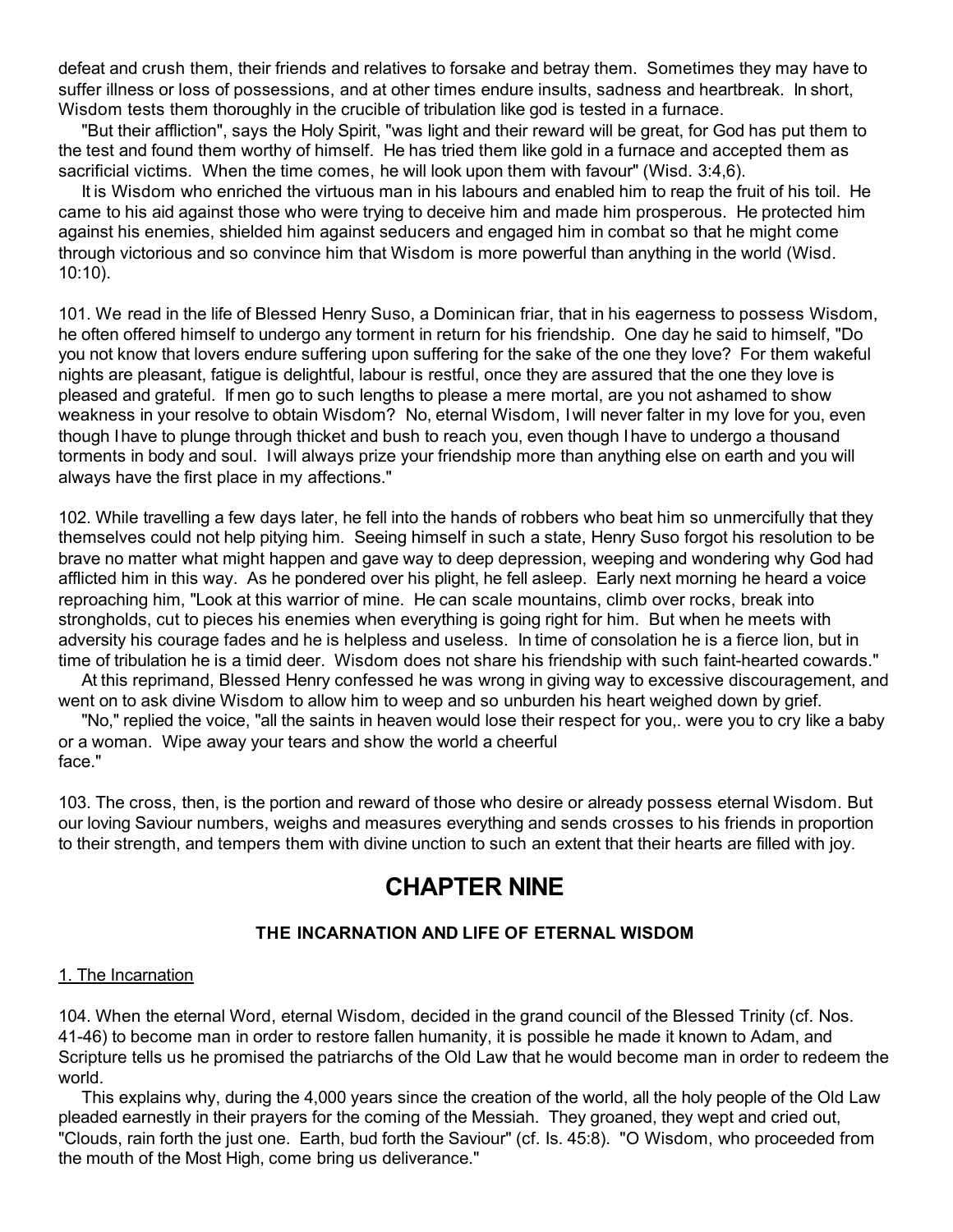But their cries, their prayers, and their sacrifices had not the power to draw the Son of God, Wisdom Eternal, from the bosom of his Father. They reached out towards heaven but their arms were not long enough to reach the throne of the Most High. They offered the sacrifice of their hearts unceasingly to God but they were not worthy enough to obtain the greatest of all graces.

105. At last, when the time appointed for the redemption of mankind came, eternal Wisdom built himself a house worthy to be his dwelling-place (Prov. 9:1). He created the most holy Virgin, forming her in the womb of St Anne with even greater delight than he had derived from creating the universe. It is impossible on the one hand to put into words the gifts with which the Blessed Trinity endowed this most fair creature, or on the other hand to describe the faithful care with which she corresponded to the graces of her Creator.

106. The torrential outpouring of God's infinite goodness which had been rudely stemmed by the sins of men since the beginning of the world, was now released precipitately and in full flood into the heart of Mary. Eternal Wisdom gave to her all the graces which Adam and his descendants would have received so liberally from him had they remained in their original state of justice. The fullness of God, says a saint, was poured into Mary, in so far as a mere creature is capable of receiving it. O Mary, masterpiece of the Most High, miracle of eternal Wisdom, prodigy of the Almighty, abyss of grace! I join all the saints in the belief that only the God who created you knows the height, the breadth and the depth of the grace he has conferred on you.

107. During the first fourteen years of her life the most holy Virgin Mary grew so marvelously in the grace and wisdom of God and responded so faithfully to his love that the angels and even God himself were filled with rapturous admiration for her. Her humility, deep as an abyss, delighted him. Her purity so other-worldly drew him down to her. He found her lively faith and her ceaseless entreaties of love so irresistible that he was lovingly conquered by her appeals of love. "So great was the love of Mary," explains St Augustine, "that it conquered the omnipotent God" - O quantus amor illius qui vincit omnipotentem.

Wondrous to relate, this divine Wisdom chose to leave the bosom of his Father and enter the womb of a virgin and there repose amid the lilies of her purity. Desiring to give himself to her by becoming man in her, he sent the archangel Gabriel to greet her on his behalf and to declare to her that she had won his heart and he would become man within her if she gave her consent. The archangel fulfilled his mission and assured her that she would still remain a virgin while becoming a mother. Notwithstanding her desire to be lowly, Mary wholeheartedly gave the angel that priceless consent which the Blessed Trinity, all the angels and the whole world awaited for so many centuries. Humbling herself before her Creator she said" "Behold the handmaid of the Lord. Let it be done to me according to your word" (Lk. 1:38).

108. Notice that at the very moment Mary consented to become the Mother of God, several miraculous events took place. The Holy Spirit formed from the most pure blood of Mary's heart a little body which he fashioned into a perfect living being: God created the most perfect soul that ever could be created. Eternal Wisdom, the Son of God, drew the body and soul into union with his person. Here we have the great wonder of heaven and earth, the prodigious excess of the love of God. "The Word was made flesh" (Jn. 1:14). Eternal Wisdom became incarnate. God became man without ceasing to be God. This God-man is Jesus Christ and his name means Saviour.

### 2. Life of Wisdom Incarnate

109. Here is a summary of his divine life on earth: 1. He wished to be born of a married woman, though she was indeed a virgin, lest he should be reproached as one born out of wedlock. Other important reasons are given by Fathers of the Church. His conception, as we have just said, was announced to the Blessed Virgin by the angel Gabriel. He became a child of Adam without inheriting Adam's sin.

110. 2. His conception took place on Friday, 25th March, and on 25th December the Saviour of the world was born at Bethlehem and was cradled in a manger in a poor stable. An angel brought the news of the Saviour's birth to shepherds who were keeping watch over their flocks in the fields. He invited them to go to Bethlehem to adore their Saviour. At the same time they heard celestial music, voices of angels singing, "Glory to God in the heavens and peace on earth to men who are God's friends" (Lk. 2:14).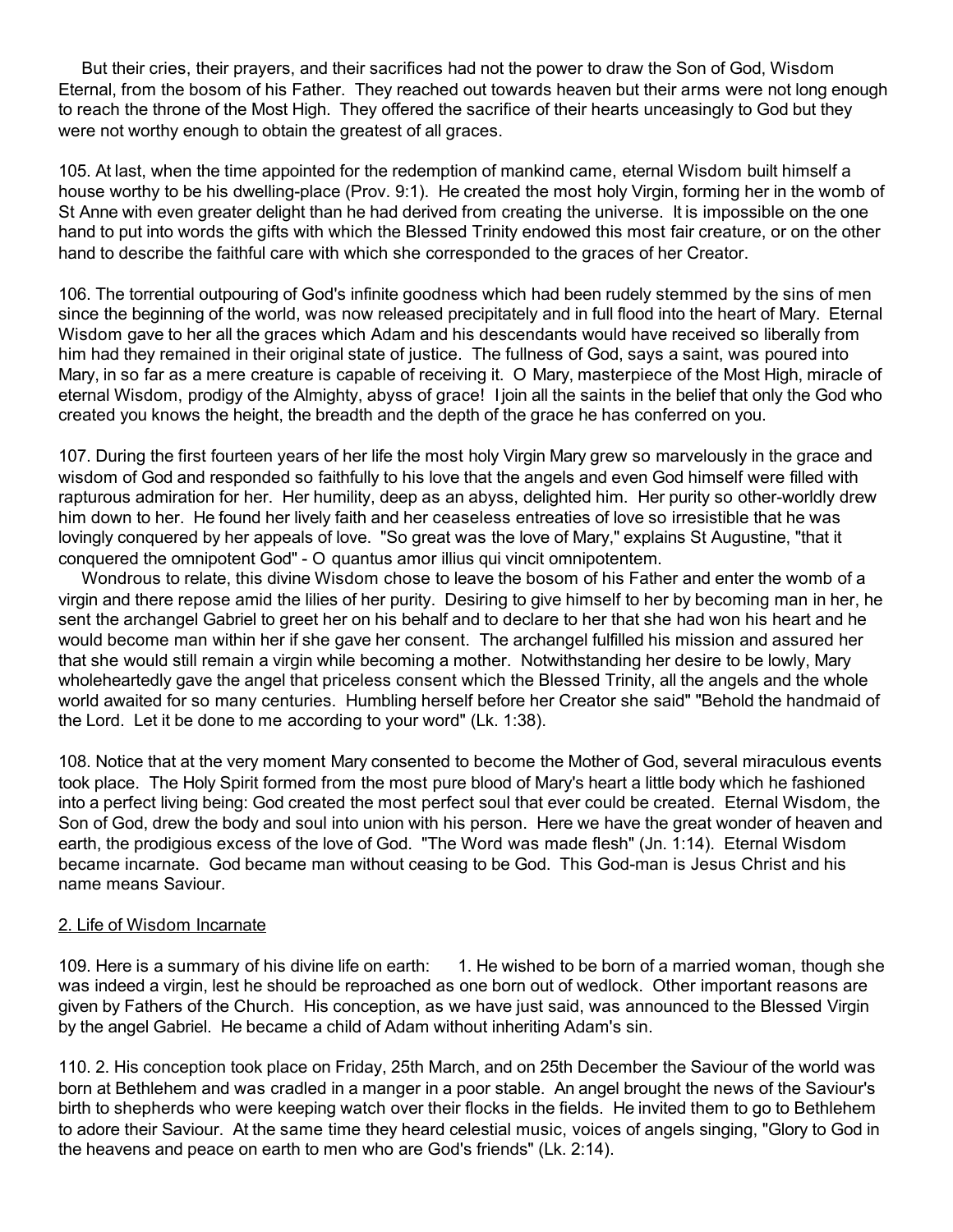111. 3. On the eighth day after his birth, as prescribed by the Law of Moses, he was circumcised, even though he was not subject to the law, and he was called Jesus, the name that came from heaven. Three wise men came from the east to adore him having learnt of his birth through the appearance of an extraordinary star which guided them to Bethlehem. This event is celebrated on 6th January, the feast of the Epiphany, that is, the manifestation of God.

112. 4. Forty days after his birth he chose to offer himself in the Temple, observing all that the Law of Moses prescribed for the redeeming of the first-born. Some time later the angel told St Joseph, spouse of the Blessed Virgin, to take the infant Jesus and his Mother into Egypt to escape the wrath of Herod. This he did. Some authors hold the opinion that our Lord stayed in Egypt for two years; others say for three, and others such as Baronius, think it was as many as eight years. He sanctified the whole of the country by his presence by making it worthy to be dwelt in by the holy hermits, as history has shown. Eusebius tells us that at the approach of Jesus the devils took to flight, and St Athanasius adds that the idols toppled over.

113. 5. At the age of twelve the Son of God, sitting among the doctors, questioned them with such wisdom that all his hearers were filled with admiration. After this incident the gospel makes no mention of him until his baptism when he was thirty years old. He then retired into the desert, abstaining from food and drink for forty days. There he fought the devil and vanquished him.

114. 6. After this he began to preach in Judea, choosing his apostles and working all the miracles related in the gospels. I need only mention that Jesus during the third year of his public preaching and at the age of thirty-three, raised Lazarus from the dead, made his triumphant entry into Jerusalem on the 29th day of March, and on the 2nd day of April which was Thursday, the fourteenth day of the month of Nisan, celebrated the Pasch with his disciples, washed the feet of the apostles and instituted the sacrament of the holy Eucharist under the species of bread and wine.

115. 7. On the evening of this day he was apprehended by his enemies with Judas the traitor at their head. The next day, 3rd April, even though it was a feast-day of the Jews, he was condemned to death after being scourged, crowned with thorns, and treated most shamefully.

That same day he was led to Calvary and nailed to a cross between two criminals. The God of all innocence thus chose to die the most shameful of all deaths and undergo the torments which should have been incurred by a robber named Barabbas whom the Jews had preferred to him. The ancient Fathers believed that Jesus was attached to the cross by four nails and that there was in the middle of the cross a wooden support on which his body rested.

116. 8. After languishing for three hours, the Saviour of the world died at the age of thirty-three. Joseph of Arimathea had the courage to ask Pilate for the body and laid it in a new sepulcher which he had built. We must not forget that nature showed its sorrow at the death of its maker by many marvelous happenings which took place at the moment of his death. He rose from the dead on the fifth day of April and appeared several times to his Mother and his disciples during forty days. On Thursday, 14th May, he took his disciples to Mount Olivet and there in their presence, by his own power he ascended into heaven to take his place at the right hand of his Father, leaving on this earth the imprint of his sacred feet.

# **CHAPTER TEN**

# **THE CAPTIVATING BEAUTY AND THE INEXPRESSIBLE GENTLENESS OF INCARNATE WISDOM**

117. As the divine Wisdom became man only to stir the hearts of men to love and imitate him, he took pleasure in gracing his human nature with every kind of quality, especially an endearing gentleness and a kindness without any defect or blemish.

1. Wisdom is gentle in his origin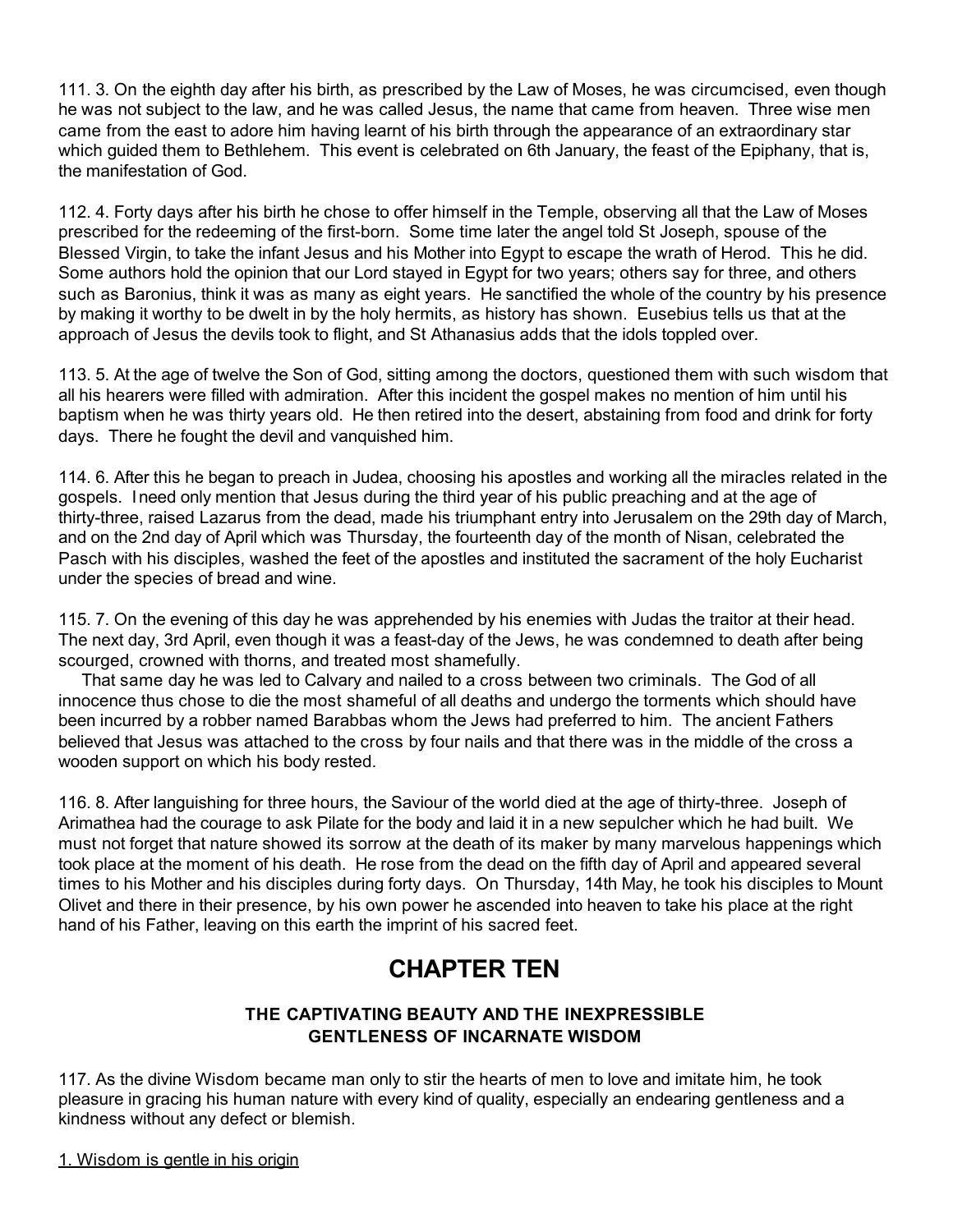118. If we consider him in his origin he is everything that is good and gentle. He is a gift sent by the love of the eternal Father and a product of the love of the Holy Spirit. He was given out of love and fashioned by love (Jn. 3:16). He is therefore all love, or rather the very love of the Father and the Holy Spirit.

He was born of the sweetest, tenderest and the most beautiful of all mothers, Mary, the divinely favoured Virgin. To appreciate the gentleness of Jesus we must first consider the gentleness of Mary, his Mother, whom he resembles by his pleasing nature. Jesus is Mary's child; consequently there is no haughtiness, or harshness, or unpleasantness in him and even less, infinitely less, in him than in his Mother, since he is the eternal Wisdom and therefore pure gentleness and beauty.

### 2.He is declared gentle by the Prophets

119. The prophets, who had in advance been shown the incarnate Wisdom, referred to him as a sheep and a lamb because of his gentleness. They foretold that because of his gentleness "he would not break the bruised reed nor quench the smoking flax" (Is. 42:3). He is so full of kindness that even if a poor sinner be weighed down, blinded, and depraved by his sins, with already, as it were, one foot in hell, he will not condemn him unless the sinner compels him to do so.

St John the Baptist for almost thirty years lived in the desert practising austerities to gain the knowledge and love of incarnate Wisdom. No sooner had he seen Jesus approaching than he pointed him out to his disciples, exclaiming, "Behold the Lamb of God. Behold him who takes away the sins of the world." (Jn. 1:29). He did not say, as seemingly he should, "Behold the Most High, behold the King of Glory, behold the Almighty." But knowing him more thoroughly than any man at any time, he said: Behold the Lamb of God, behold that eternal Wisdom who, to captivate our hearts and to take away our sins, has gathered into his person all that is meek in God and in man, in heaven and on earth.

### 3. He is gentle in his name

120. But what does the name of Jesus, the proper name of incarnate Wisdom signify to us if not ardent charity, infinite love and engaging gentleness? The distinctive characteristic of Jesus, the Saviour of the world, is to love and save men. "No song is sweeter, no voice is more pleasing, no thought is more appealing, than Jesus Son of God." How sweet the name of Jesus sounds to the ear and the heart of a chosen soul! Sweet as honey to the lips, a delightful melody to the ears, thrilling joy to the heart.

### 4. He is gentle in his looks

121. "Gentle is Jesus in his looks, and in his words and actions." The face of our loving Saviour is so serene and gentle that it charmed the eyes and hearts of those who beheld it. The shepherds who came to the stable to see him were so spellbound by the serenity and beauty of his face that they tarried for many days gazing in rapture upon him. The three Kings, proud though they were, had no sooner seen the tender features of this lovely child than, forgetting their high dignity, they fell down on their knees beside his crib. Time and again they said to one another,"Friend, how good it is to be here! There are no enjoyments in our palaces comparable to those we are experiencing in this stable looking at this dear Infant-God."

When Jesus was still very young, children and people in trouble came from the country around to see him and find comfort and joy. They would say to each other, "Let us go and see young Jesus, the lovely child of Mary." St John Chrysostom says, "The beauty and majesty of his face were at once so sweet and so worthy of respect that those who knew him could not prevent themselves from loving him, and distant kings, hearing of his beauty, desired to have a painting of him. It is even said that our Lord by special favour sent his portrait to King Abogare. Some writers tell us that the Roman soldiers and the Jews covered his face in order to strike and buffet him freely because there was in his eyes and face such a kindly and ravishing radiance as would disarm the most cruel of men.

### 5. He is gentle in his words

122. Jesus is also gentle in his words. When he dwelt on earth he won everyone over by his gentle speech.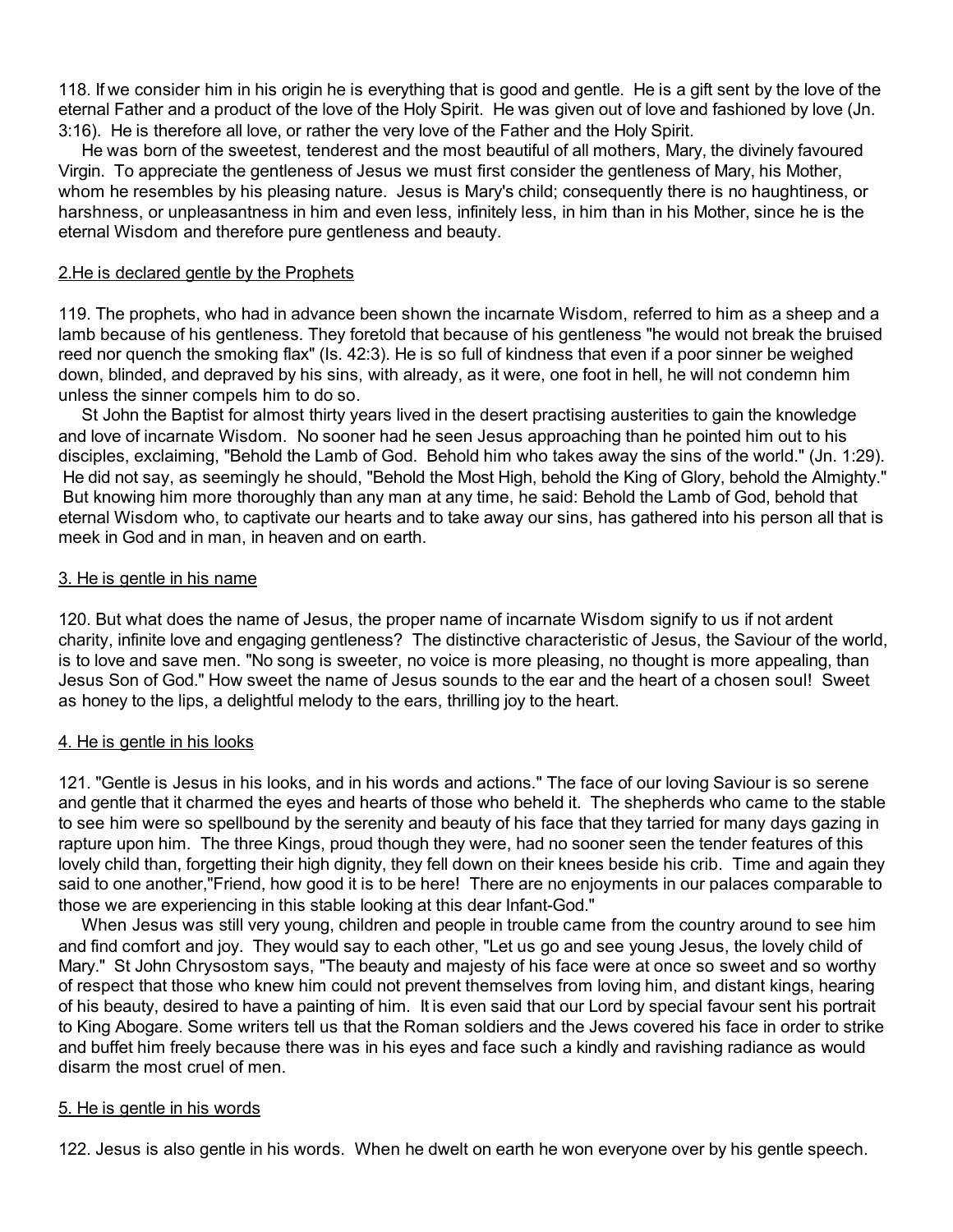Never was he heard to raise his voice or argue heatedly. The prophets foretold this of him (Is. 42:2). Those who listened to him with good intentions were charmed by the words of life which fell from his lips and they exclaimed, "No man has ever spoken as this man" (Jn. 7:46). Even those who hated him were so surprised at his eloquence and wisdom that they asked one another, "Where did he get such wisdom?" (Mt. 13:54). No man has ever spoken with such meekness and unction. "Where did he acquire such wisdom in his speech?" they asked.

Multitudes of poor people left their homes and families and went even as far as the desert to hear him, going several days without food or drink, for his gentle words were food enough for them. The apostles were led to follow him by his kindly manner of speaking. His words healed the incurable and comforted the afflicted. He spoke only one word, - "Mary" - to the grief-stricken Mary Magdalene and she was overwhelmed with joy and happiness.

# **CHAPTER ELEVEN**

## **THE GENTLENESS OF THE INCARNATE WISDOM IN HIS ACTIONS**

### 6. He is gentle in his actions

123. Finally, Jesus is gentle in his actions and in the whole conduct of his life. "He did everything well" (Mt. 7:37), which means that everything he did was done with such uprightness, wisdom, holiness and gentleness that nothing faulty or distorted could be found in him. Let us consider what gentleness our loving Saviour always manifested in his conduct.

124. Poor people and little children followed him everywhere seeing him as one of their own. The simplicity, the kindliness, the humble courtesy and the charity they witnessed in our dear Saviour made them press close about him. One day when he was preaching in the streets the children who were usually about him, pressed upon him from behind. The apostles who were nearest to our Lord pushed them back. On seeing this Jesus rebuked his apostles and said to them, "Do not keep the children away from me" (Mt. 19:14). When they gathered about him he embraced and blessed them with gentleness and kindness.

The poor, on seeing him poorly dressed and simple in his ways, without ostentation or haughtiness, felt at ease with him. They defended him against the rich and the proud when these calumniated and persecuted him, and he in his turn praised and blessed them on every occasion.

125. But how describe the gentleness of Jesus in his dealings with poor sinners: his gentleness with Mary Magdalene, his courteous solicitude in turning the Samaritan woman from her evil ways, his compassion in pardoning the adulterous woman taken in adultery, his charity in sitting down to eat with public sinners in order to win them over? Did not his enemies seize upon his great kindness as a pretext to persecute him, saying that his gentleness only encouraged others to transgress the law of Moses, and tauntingly called him the friend of sinners and publicans? With what kindness and concern did he not try to win over the heart of Judas who had decided to betray him, even when Jesus was washing his feet and calling him his friend! With what charity he asked God his Father to pardon his executioners, pleading their ignorance as an excuse.

126. How beautiful, meek and charitable is Jesus, the incarnate Wisdom! Beautiful from all eternity, he is the splendour of his Father, the unspotted mirror and image of his goodness. He is more beautiful than the sun and brighter than light itself. He is beautiful in time, being formed by the Holy Spirit pure and faultless, fair and immaculate, and during his life he charmed the eyes and hearts of men and is now the glory of the angels. How loving and gentle he is with men, and especially with poor sinners whom he came upon earth to seek out in a visible manner, and whom he still seeks in an invisible manner every day.

### 7. He continues to be gentle in heaven

127. Do you think that Jesus, now that he is triumphant and glorious, is any the less loving and condescending? On the contrary, his glory, as it were, perfects his kindness. He wishes to appear forgiving rather than majestic, to show the riches of his mercy rather than the gold of his glory.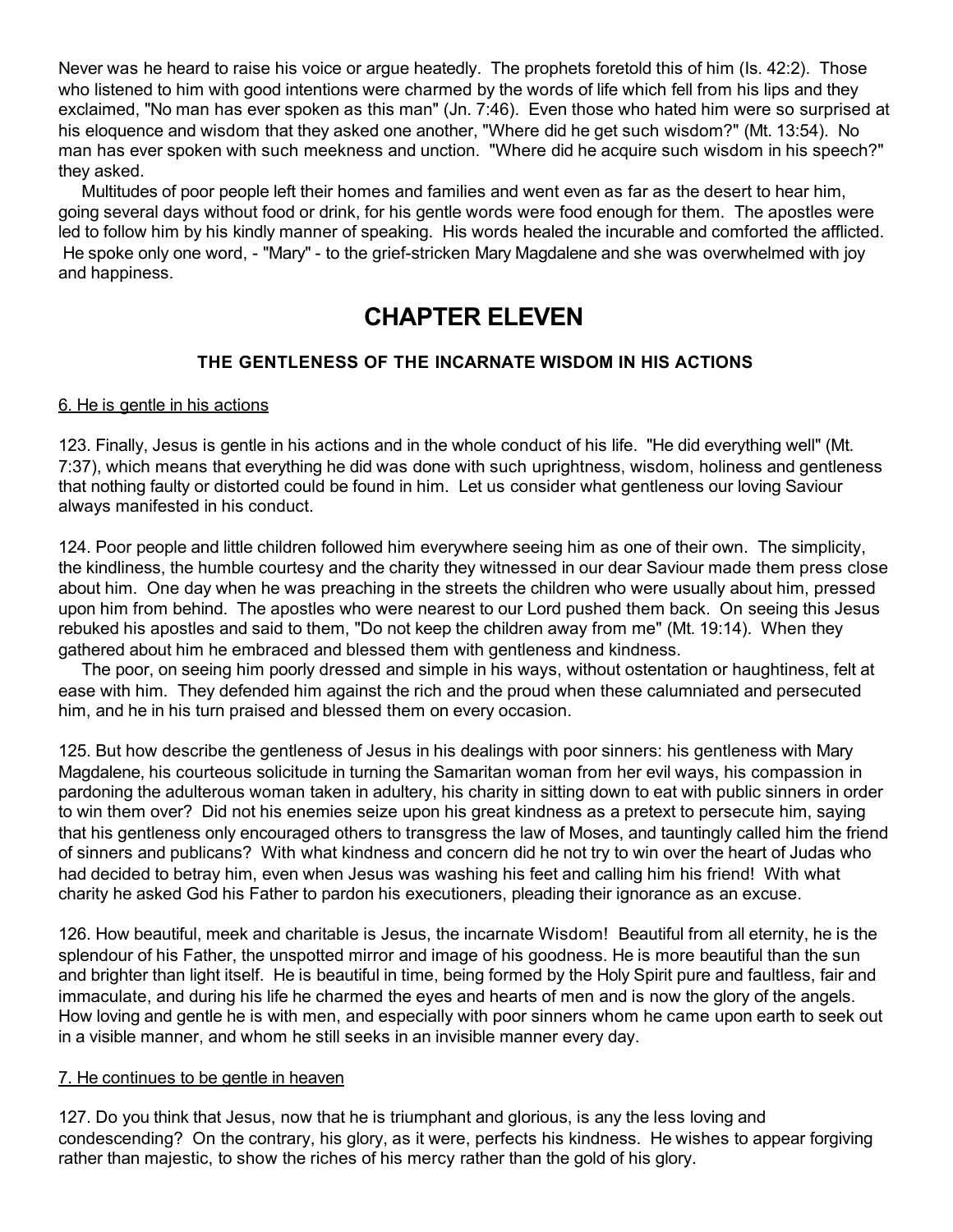128. Read the accounts of his apparitions and you will see that when Wisdom incarnate and glorified showed himself to his friends, he did not appear accompanied by thunder and lightning but in a kindly and gentle manner. He did not assume the majesty of a King or of the Lord of hosts, but the tenderness of a spouse and the kindliness of a friend. On some occasions he has shown himself in the Blessed Sacrament, but I cannot remember having read that he ever did so otherwise than in the form of a gentle and beautiful child.

129. Not long ago an unhappy man, enraged because he had lost all his money at gambling, drew his sword against heaven, blaming our Lord for the loss of his money. Then, instead of thunderbolts and fiery darts falling upon this man, there came fluttering down from the sky a little piece of paper. Quite taken aback, he caught the paper, opened it and read, "O God, have mercy on me." The sword fell from his hands, and, stirred to the depths of his heart, he fell on his knees and begged for mercy.

130. St Denis the Areopagite relates that a certain bishop, Carpas by name, had, after a great deal of trouble, converted a pagan. On hearing afterwards that a fellow-pagan had lost no time in making the new convert abjure the faith, Carpas earnestly prayed to God all night to wreak vengeance and punishment upon the guilty one for his attack on the supreme authority of God. Suddenly, when his fervour and his entreaties were reaching their peak, he saw the earth opening and on the brink of hell he saw the apostate and the pagan whom the demons were trying to drag into the abyss. Then lifting up his eyes, he saw the heavens open and Jesus Christ accompanied by a multitude of angels coming to him and saying, "Carpas, you asked me for vengeance, but you do not know me. You do not realize what you are asking for, nor what sinners have cost me. Why do you want me to condemn them? I love them so much that if it were necessary I would be ready to die again for each one of them." Then our Lord approached Carpas, and, uncovering his shoulders, said to him, "Carpas, if you want to take vengeance, strike me rather than these poor sinners."

131. With this knowledge of eternal Wisdom, shall we not love him who has loved us and still loves us more than his own life; and whose beauty and meekness surpass all that is loveliest and most attractive in heaven and on earth?

132. We read in the life of Blessed Henry Suso that one day the eternal Wisdom, whom he so ardently desired, appeared to him. It happened in this way. Our Lord appeared in human form surrounded by a bright transparent cloud and seated upon a throne of ivory. A brightness like the rays of the sun at noonday radiated from his eyes and face. The crown he wore signified eternity; his robe blessedness; his word meekness; his embrace the fullness of bliss possessed by all the blessed. Henry contemplated this spectacle of the divine Wisdom. What surprised him most was to see Jesus at one moment appearing as a young maiden of incomparable heavenly and earthly beauty and, at the next moment, appearing as a young man who, judging from his face, would seem to have espoused all that is beautiful in God's creation. Sometimes he saw him raise his head higher than the heavens and at the same time tread the chasms of the earth. Sometimes he looked wholly majestic and at other times condescending, gentle, meek and full of tenderness for those who came to him. Then he turned to Henry and said with a smile, "My son, give me your heart" (Prov. 23:26). At once Henry threw himself at his feet and offered him for all time the gift of his heart.

Following the example of this holy man, let us offer eternal Wisdom for all time the gift of our heart. That is all he asks for.

# **CHAPTER TWELVE**

### **THE PRINCIPAL UTTERANCES OF WISDOM INCARNATE WHICH WE MUST BELIEVE AND PRACTISE IF WE ARE TO BE SAVED**

133. 1. If anyone wishes to follow me, let him deny himself, take up his cross and follow me. Lk. 9:23.

2. If anyone loves me, he will keep my commandments, and my Father will love him and we will come to him. Jn. 14:23.

3. If you present your gift at the altar and you remember that your brother has something against you, leave your gift before the altar and go make peace with your brother. Mt. 23:24.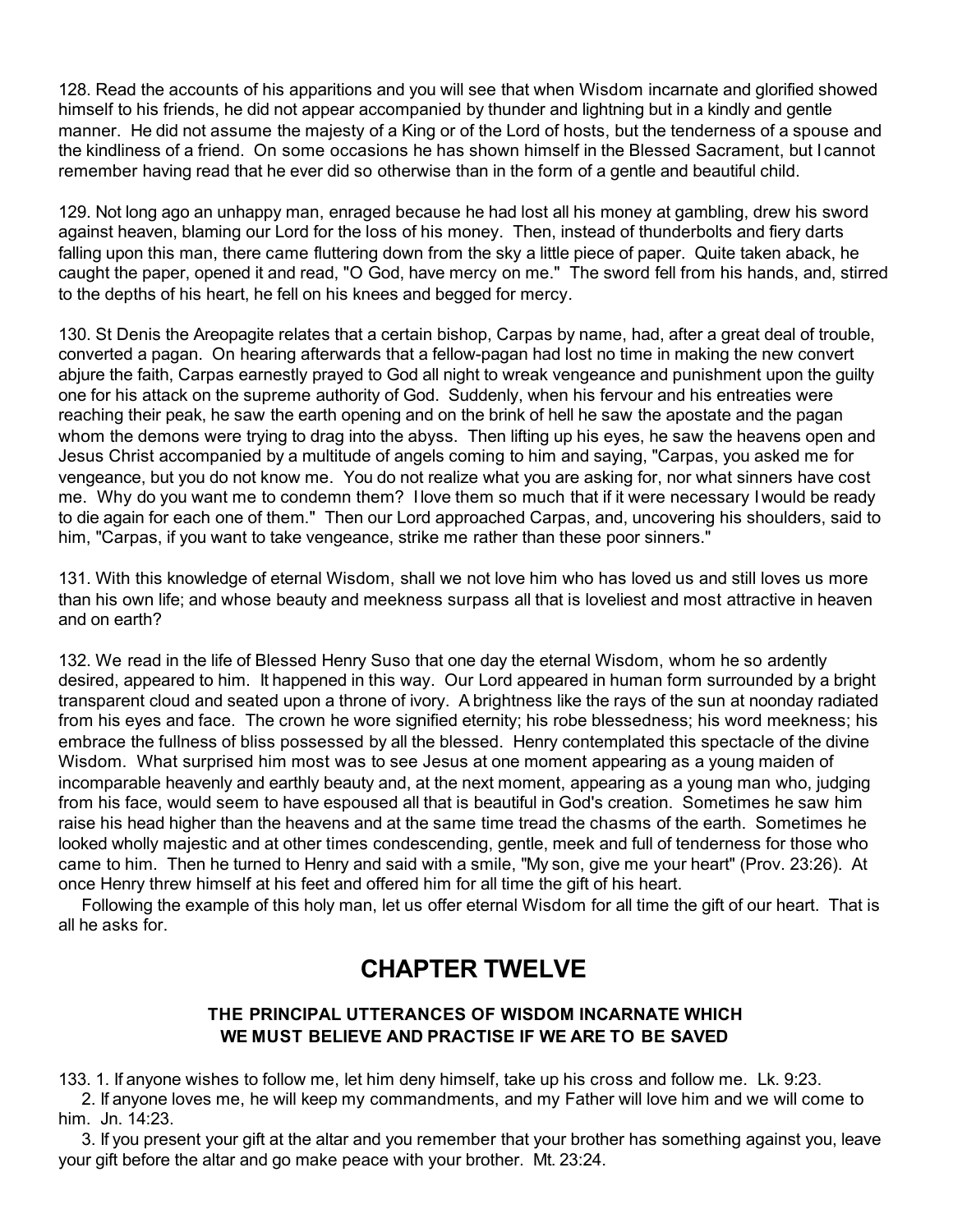134. 4. If someone comes to me and does not hate his father, mother, wife, children, brothers and sisters and even his own life, he cannot be my disciple. Lk. 14:26.

5. Whoever has left his house, or brothers or sisters, or children, or inheritance, out of love for me, will receive a hundredfold reward and will possess eternal life. Mt. 19:29.

6. If you wish to be perfect, go sell what you possess and give to the poor and you will have treasure in heaven. Mt. 19:21.

135. 7. Not everyone who cries out to me, "Lord, Lord" will enter the kingdom of heaven, but only he who obeys the will of my heavenly Father will enter there. Mt. 7:21.

8. Whoever hears my words and obeys them is like a wise man who builds upon solid rock. Mt. 7:24.

9. I tell you solemnly, if you do not change and become as children you will not enter the kingdom of heaven. Mt. 18:3.

10. Learn from me, for I am gentle and humble of heart and you will find rest for your souls. Mt. 11:29.

136. 11. When you pray, beware of acting like those hypocrites who love to stand and pray in their synagogues so that men may notice them. Mt. 6:5.

12. Of what use is it when you pray to use many words, since your heavenly Father knows your needs before you place them before him. Mt. 6:7.

13. As you prepare to pray, forgive your neighbour the wrongs he may have committed against you so that your heavenly Father may show mercy to you. Mk. 11:25.

14. When you ask God in prayer for anything, believe that you will receive it, and you will indeed receive it. Mk. 11:24.

137. 15. When you are fasting, do not imitate those gloomy hypocrites who go about looking worn out to show others they are fasting. I tell you solemnly, they have already received their reward. Mt. 6:16.

138. 16. There will be greater rejoicing in heaven when one sinner is seen to be penitent than when ninety-nine just people show no repentance. Lk. 15:7.

17. I have not come to call the just, but to call sinners and draw them to repentance. Lk. 5:32.

139. 18. Blessed are they who suffer persecution for the sake of justice, for theirs is the kingdom of heaven. Mt. 5:10.

19. Blessed are you when men hate you and reject you from their company because of the Son of man; rejoice, for your reward will be great in heaven. Lk. 6:22.

20. If the world hates you and persecutes you, recall that it hated me before you. If you belonged to the world, the world would love you as its own; but because I have chosen you, it will hate you. Jn. 15:18.

140. 21. Come to me all you who are afflicted and heavily- burdened and I will refresh you. Mt. 11:28.

22. I am the bread of life come down from heaven. If anyone eats of this bread he will live for ever, and the bread that I give is my flesh. Jn. 6:51.

23. My food is the real food and my blood is the real drink. Whoever eats my flesh and drinks my blood lives in me and I live in him. Jn. 6:55,56.

141. 24. You will be hated by all men because of me, but I promise you, not a single hair of your head will be lost. Lk. 21:17-18.

142. 25. No one can serve two masters. Either he will hate one and love the other, or he will uphold one and despise the other. Mt. 6:24.

143. 26. Evil thoughts which come from the heart make a person unclean: but eating with unwashed hands does not make a person unclean. Mt. 15:19.

27. A good man draws only what is good from his store of goodness; but the wicked man can only draw what is evil from his store. Mt. 12:35.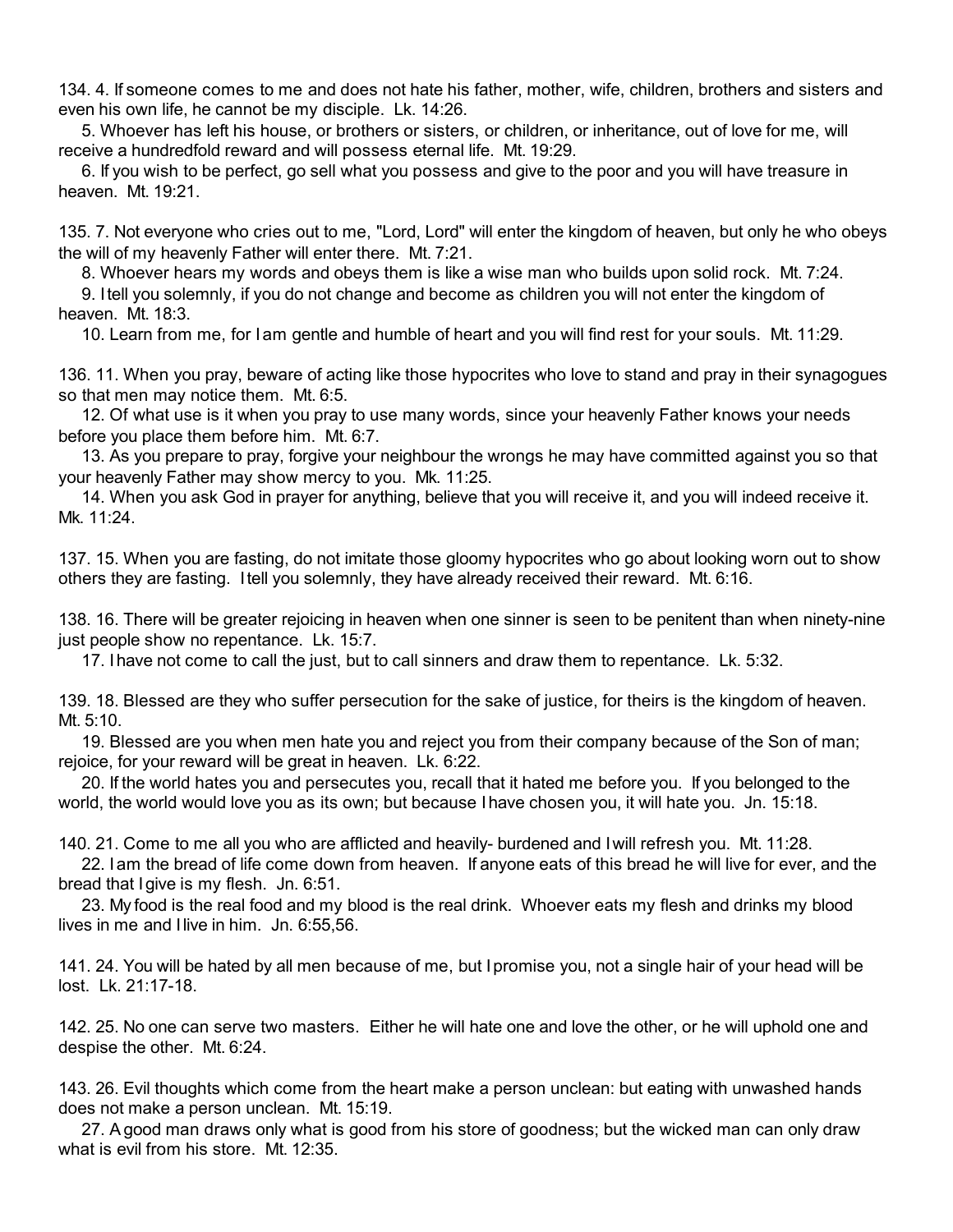144. 28. No one is worthy of the kingdom of God, if, after putting his hand to the plough, he looks behind him. Lk. 9:62.

29. Every hair of your head is counted; so never fear, you are worth more than many sparrows. Lk. 12:7.

30. God did not send his son into the world to judge and condemn the world, but that he might save the world. Jn. 3:17.

145. 31. Every man who does evil avoids the light; he is afraid his evil deeds will be exposed. Jn. 3:20.

32. God is a spirit and those who adore him must do so in spirit and in truth. Jn. 4:24.

33. It is the spirit that gives life to everything; the flesh has nothing to offer. The words I have spoken to you are words of life. Jn. 6:63.

34. Whoever commits sin becomes the servant and slave of sin, and the servant does not remain in the house for ever. Jn. 8:34-35.

35. Whoever is faithful in small things will be faithful in the greater; and whoever is dishonest in small things will be yet more dishonest in greater things. Lk. 16:10.

36. It is more likely that heaven and earth should perish than that one detail of the law should not be accomplished. Lk. 16:17.

37. Your light must shine before men so that they will see your good works and they will glorify your Father who is in heaven. Mt. 5:16.

146. 38. If your virtue is no better than that of the scribes and pharisees, you will never enter the kingdom of heaven. Mt. 5:20.

39. If your eye causes you to sin, pluck it out; for it is better for you to lose one part of your body than to have your whole body thrown into hell. Mt. 5:29.

40. The kingdom of heaven suffers violence and only those who are violent can take it by force. Mt. 11:12.

41. Do not store up a treasure on earth to be destroyed by moths and rust or stolen by thieves; rather store up a treasure in heaven which no one can steal. Mt. 6:19.

42. Do not judge, and you will not be judged; for God will judge you in the same way as you judge others. Mt. 7:1.

147. 43. Beware of false prophets who come to you in sheep's clothing but who in their hearts are ravenous wolves; you will recognize them by their fruits. Mt. 7:15.

44. Beware of showing contempt for any of my little ones; their angels see the face of my Father who is in heaven. Mt. 18:10.

45. Be on the watch, for you do not know the day or the hour when the Lord will come. Mt. 25:13.

148. 46. Do not be afraid of those who can kill the body; fear rather the one who can kill the body, and then is able to cast the soul into hell. Lk. 12:4,5.

47. Do not worry over what you are to eat or how you are to clothe your body; your heavenly Father is well aware of all your needs. Lk. 12:22,30.

48. All that is hidden will be made known and all that is covered up will be revealed. Lk. 8:17.

149. 49. Anyone who aspires to be the greatest among you must become the servant of all, and anyone who wishes to be the first must serve as if he were the last. Mt. 20:26,27.

50. How difficult it is for those who have riches to enter the kingdom of heaven. Mk. 10:23.

51. It is easier for a camel to pass through the eye of a needle than for a rich person to enter the kingdom of heaven. Lk. 18:25.

52. And I say to you, love your enemies; do good to those who hate you, and pray for those who persecute and calumniate you. Mt. 5:44.

53. Alas for you who are rich; you have your consolation in this world. Lk. 6:24.

150. 54. Enter by the narrow gate, for the road that leads to perdition is broad and spacious and many pass along that way. But the gate and the road that lead to eternal life are narrow and only a few find them. Mt. 7:13,14.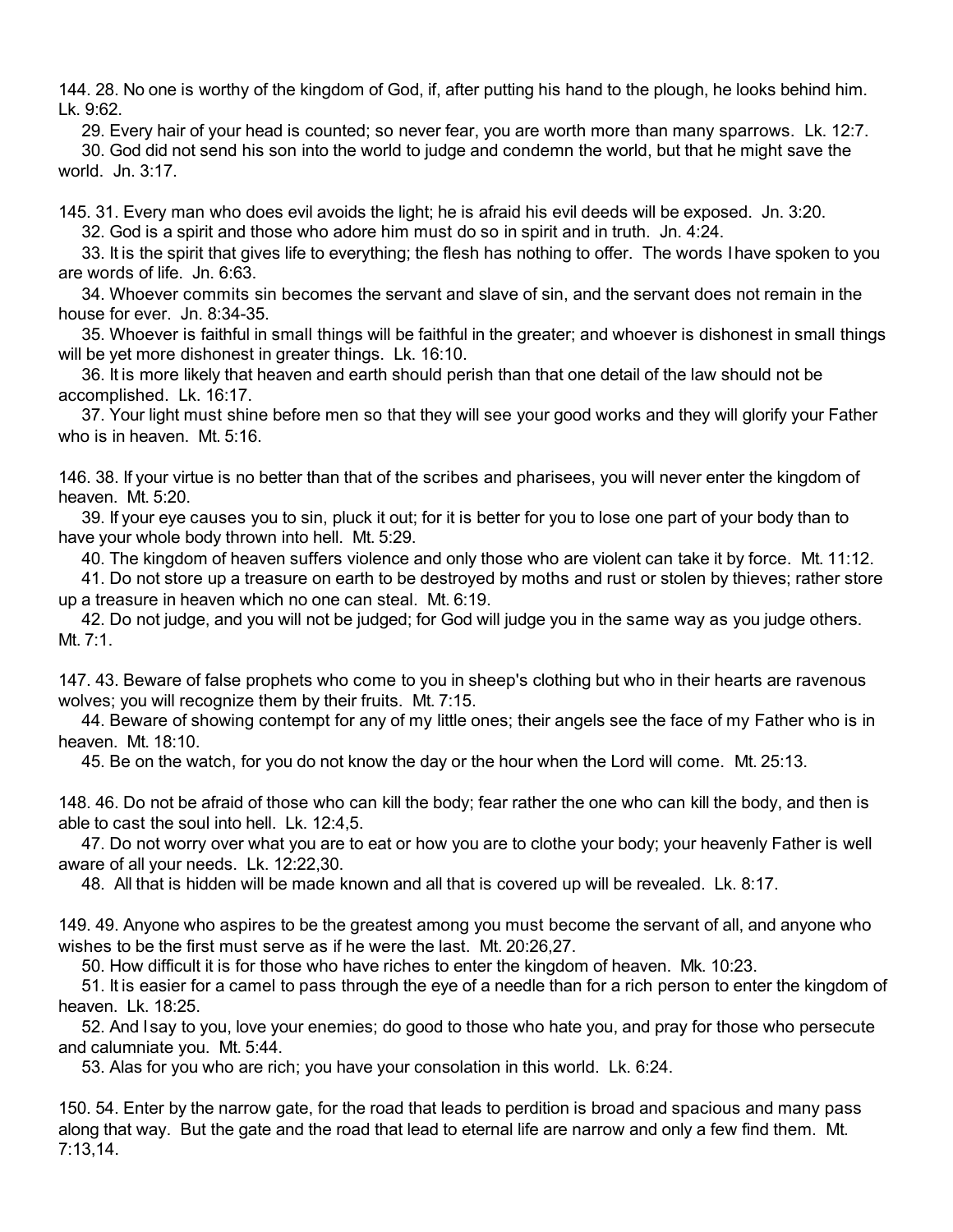55. The last will be first and the first will be last; for many are called but few are chosen. Mt. 20:16.

56. If anyone strikes you on the right cheek turn to him the other, and if anyone takes you to court to claim your tunic, let him have your cloak as well. Mt. 5:39,40.

57. You must always pray and never become discouraged. Lk. 18:1. Keep watch and pray, lest you fall into temptation. Mt. 26:41.

58. Everyone who exalts himself will be humbled, and everyone who humbles himself will be exalted. Lk. 14:11.

59. Give alms and everything will be clean for you. Lk. 11:41.

60. If your hand or your foot become a cause of sin for you, cut it off and cast it from you. If your eye is a cause of sin for you, pluck it out and cast it from you. It is better that you enter heaven with only one hand or foot or one eye than to enter hell with two hands, two feet, and two eyes. Mt. 18:8,9.

151 61. The eight beatitudes:

- 1. Blessed are the poor in spirit, for the kingdom of heaven is theirs.
- 2. Blessed are the meek, for they shall inherit the earth.
- 3. Blessed are those who mourn, for they shall find consolation.
- 4. Blessed are those who hunger and thirst for righteousness, for they will be fully satisfied.
- 5. Blessed are the merciful, for mercy shall be shown to them.
- 6. Blessed are the pure in heart, for they shall see God.
- 7. Blessed are the peacemakers, for they shall be called children of God.
- 8. Blessed are those who suffer persecution for the sake of righteousness, for the kingdom of heaven is theirs. Mt. 5:3-10.

152. 62. I thank you, Father, Lord of heaven and earth, for having hidden these things from the wise and prudent of this world and for revealing them to humble and little ones; yes, Father, for that is what it has pleased you to do. Mt. 11:25.

153. Such is the summary of the great and important truths which eternal Wisdom came on earth to teach us, having first put them into practice himself. His aim was to rid us of the blindness and waywardness caused by our sins.

Blessed are those who understand these eternal truths.

Still more blessed are those who believe them.

Most blessed of all are those who believe them, put them into practice and teach them to others; for they will shine in heaven like stars for all eternity (Dan. 12:13).

# **CHAPTER THIRTEEN**

# **SUMMARY OF THE UNBELIEVABLE SORROWS THE INCARNATE WISDOM CHOSE TO ENDURE OUT OF LOVE FOR US**

### 1. The most convincing reason for loving Wisdom

154. Among all the motives impelling us to love Jesus Christ, the Wisdom incarnate, the strongest, in my opinion, is the sufferings he chose to endure to prove his love for us.

"There is," says St Bernard, "one motive which excels all others which I feel most keenly and which urges me to love Jesus. It is, dear Jesus, the bitter chalice which you drank for our sakes, and the great work of our Redemption which makes you so lovable to us. Indeed this supreme blessing and incomparable proof of your love makes us want to return your love. This motive attracts us more agreeably, makes most just demands upon us, moves us more pressingly and influences us more forcibly." And he gives the reason in a few words, "Our dear Saviour has laboured and suffered much to accomplish our redemption. What pain and anguish he has endured!"

### 2. The circumstances of his Passion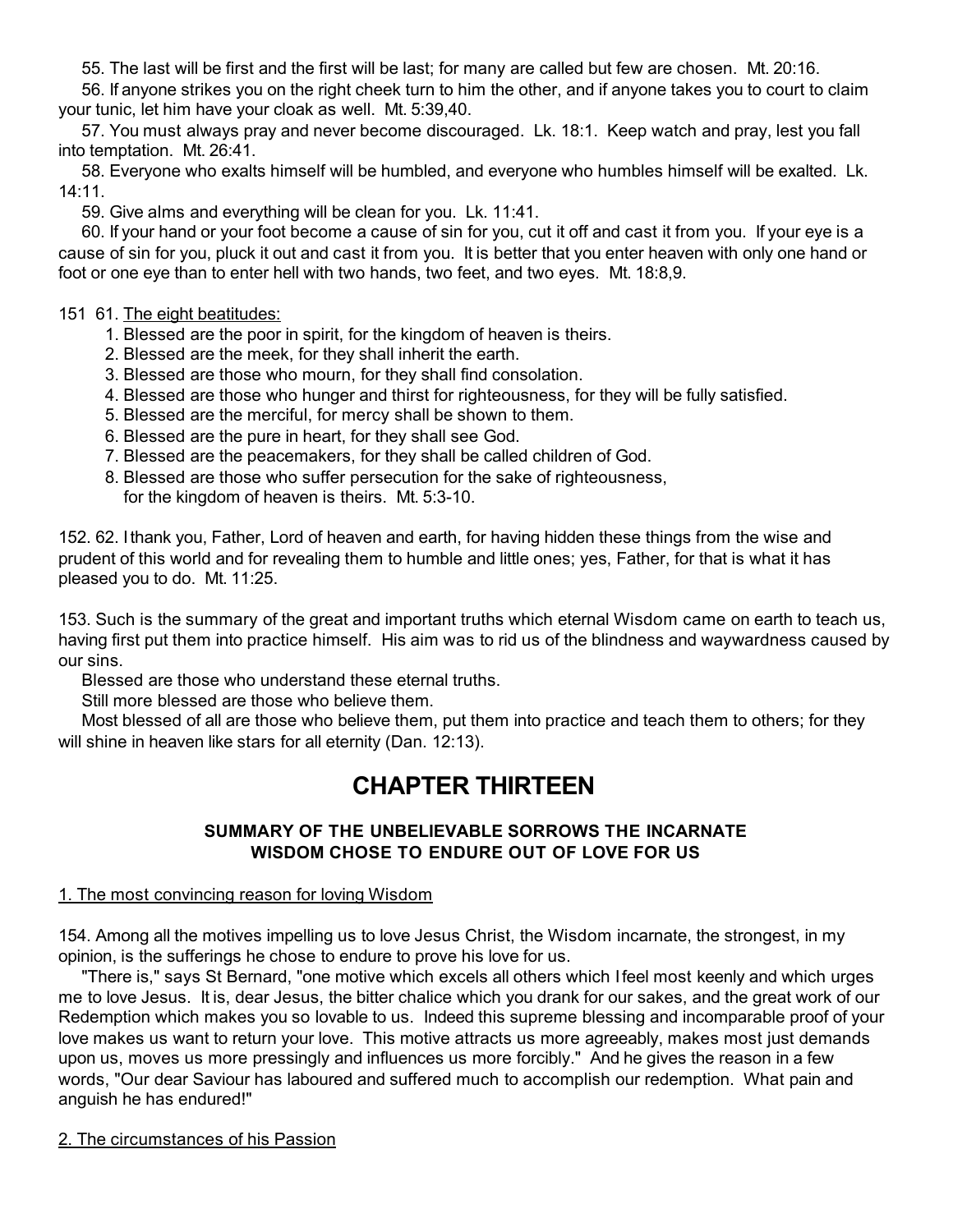155. But what makes us realize more clearly the infinite love of eternal Wisdom for us is the circumstances surrounding his sufferings.

(a) The first of these is the perfection of his person. Being infinite he gave infinite value to all the sufferings of his passion. Had God sent a seraph or an angel of the lowest order to become man and die for us, it would have been a stupendous thing and worthy of our eternal gratitude. But that the Creator of heaven and earth, the only Son of God, eternal Wisdom himself should come and offer up his life! This is inconceivable charity, for, compared with his life, the lives of all angels and all men and all creatures together are of infinitely less value than say, the life of a gnat when compared with the lives of the kings of this earth. Such an excess of love is shown to us in this mystery that our admiration and our gratitude should be great indeed.

156. (b) A second circumstance is the condition of the people for whom he suffered. They were human beings - unworthy creatures and his enemies, from whom he has nothing to fear nor anything to hope for. We sometimes hear of people dying for their friends; but are we ever likely to hear of anyone but the Son of God dying for his enemies?

But Jesus Christ proved how well he loved us because though we were sinners - and consequently his enemies - he died for us.

157. (c) The third circumstance is the amount, the grievousness and the duration of his sufferings. Their extent was so great that he is called "Man of sorrows". "A man of every sorrow in whom there is no soundness from the sole of the foot to the top of the head." (Is 53.3)

This dear friend of our souls suffered in every way exteriorly and inwardly, in body and soul.

158. He suffered even in material things, apart from the poverty of his birth, of his flight into Egypt and his stay there, and the poverty of his entire life; during his passion he was stripped of his garments by soldiers who shared them among themselves, and then fastened him naked to a cross without as much as a rag to cover his body.

159. He suffered in honour and reputation, for he was overwhelmed with insults and called a blasphemer, a revolutionary, a drunkard, a glutton and a possessed person.

He suffered in his wisdom when they classed him as an ignorant man and an imposter, and treated him as a fool and a madman. He suffered in his power, for his enemies considered him a sorcerer and a magician who worked false miracles through a compact with the devil.

He suffered in his disciples, one of whom bartered him for money and betrayed him; another, their leader, denied him; and the rest abandoned him.

160. He suffered from all kinds of people; from kings, governors, judges, courtiers, soldiers, pontiffs, priests, officials of the temple and lay members; from Jews and gentiles, from men and women; in fact, from everyone. Even his Blessed Mother's presence added painfully to his sufferings for, as he was dying, he saw her standing at the foot of the cross engulfed in a sea of sorrow.

161. Moreover, our dear Saviour suffered in every member of his body. His head was pierced with a crown of thorns. His hair and beard were torn out; his cheeks were buffeted; his face covered with spittle; his neck and arms bound with cords; his shoulders weighed down and bruised by the weight of the cross. His hands and feet were pierced by the nails, his side and heart opened by a lance; his whole body lacerated by more then five thousand strokes of the scourge, so that his almost fleshless bones became visible.

All his senses were almost immersed in a sea of sufferings. He suffered in his sight as he beheld the mocking faces of his enemies and the tears of grief of his friends. He suffered in his hearing as he listened to insulting words, false testimonies, calumnious statements and horrible blasphemies which evil tongues vomited against him. He suffered in his sense of smell by the foulness of the filth they spat into his face. He suffered in his sense of taste by a feverish thirst in which he was only given gall and vinegar to drink. He suffered in his sense of touch by the excruciating pain of the lashes, thorns and nails.

162. His most holy soul was grievously tormented because every sin committed by man was an outrage against his Father whom he loved infinitely; because sin was the cause of the damnation of so many souls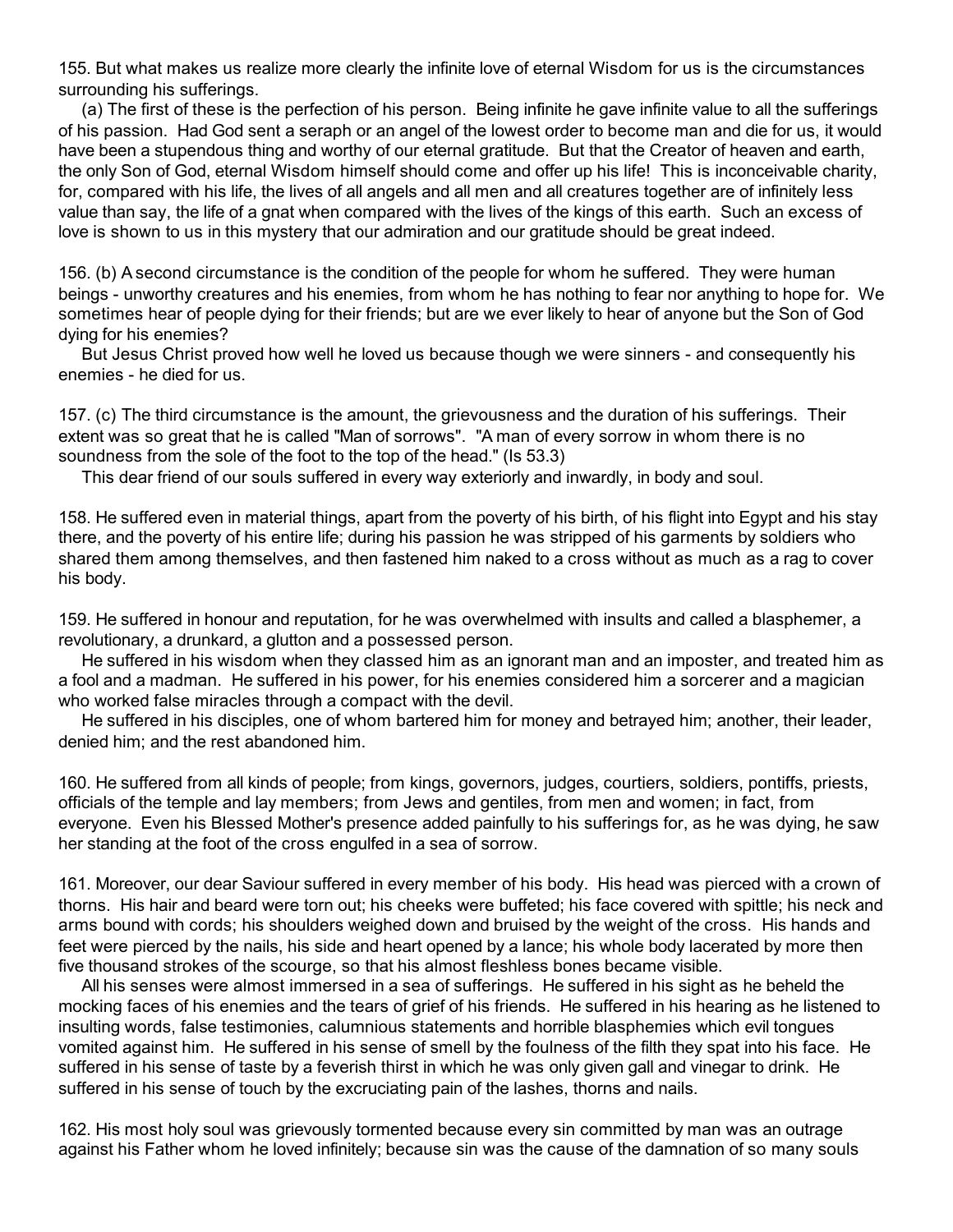who would be lost despite his passion and death; and because he had compassion not only for all men in general but for each one in particular, as he knew them all individually.

All these torments were much increased by the length of time they lasted, that is, from the first instance of his conception to the moment of his death, because all the sufferings he was to endure were, in the timeless view of his wisdom, always distinctly present to his mind.

To all these torments we must add the most cruel and the most fearful one, namely his abandonment upon the cross which caused him to cry out, "My God, my God, why have you forsaken me?"

### 3. The great love with which he suffered

163. From all this we must conclude with St. Thomas and the Fathers of the Church that our good Jesus suffered more than all the martyrs both those of past ages and those of the future up to the end of the world. Now if the smallest pain of the Son of God is more precious and more likely to stir our hearts than all the sufferings of angels and men together had they died and given up everything for us, how deep then should be our grief, our love and our gratitude for our Lord who endured for our sakes freely and with the utmost love all that a man could possibly suffer. "For the joy set before him, he endured the cross." (Heb 12.2) According to the Fathers of the Church, these words mean that Jesus Christ, Eternal Wisdom, could have remained in his heavenly glory, infinitely distant from our misfortunes. But he chose on our account to come down upon earth, take the nature of man and be crucified. Even when he had become man he could have imparted to his body the same joy, the same immortality, the same blessedness which he now enjoys. But he did not choose this because he wanted to be free to suffer.

164. Rupert adds to this that at the Incarnation, the eternal Father proposed to his Son the saving of the world either by joyful means or by suffering, by acquiring honours or by suffering contempt, by richness or by poverty, by living or by dying. Hence while remaining himself glorious and triumphant, he could have redeemed men and taken them with him along a way paved with joys, delights, honours and riches had he wished to do so. But he chose rather to endure the cross and sufferings in order to give to God his Father greater glory and to men a proof of greater love.

165. Further, he loved us so much that instead of shortening his sufferings he chose to prolong them and to suffer even more. That is why when he was hanging on the cross, covered with opprobrium and plunged deep in sorrow, as if not suffering enough, he cried out, "I thirst." For what was he thirsting? St. Laurence Justinian gives us the answer. "His thirst arose from the ardour of his love, from the depth and abundance of his charity. He was thirsting for us, thirsting to give himself to us and suffer for us."

### 4. Conclusion

166. Knowing all this are we not right in exclaiming with St. Francis of Paula, "O God who is love, what excesses of love you have shown us in suffering and in dying!" Or with St. Mary Magdalene of Pazzi, kissing the crucifix, "O Love, how little are you known!" Or St. Francis of Assisi, trudging along the dusty streets, "Jesus, my crucified Love, is not loved."

Holy Church makes us repeat every day, "The world does not know Jesus Christ," (Jn 1.10) incarnate Wisdom; and in truth, to know what our Lord has endured for us, and yet like the world not to love him ardently, is morally impossible.

# **CHAPTER FOURTEEN**

### **THE TRIUMPH OF ETERNAL WISDOM IN AND BY THE CROSS**

167. The Cross is according to my belief the greatest secret of the King (Tob 12.7) - the greatest mystery of Eternal Wisdom.

1. Wisdom and the Cross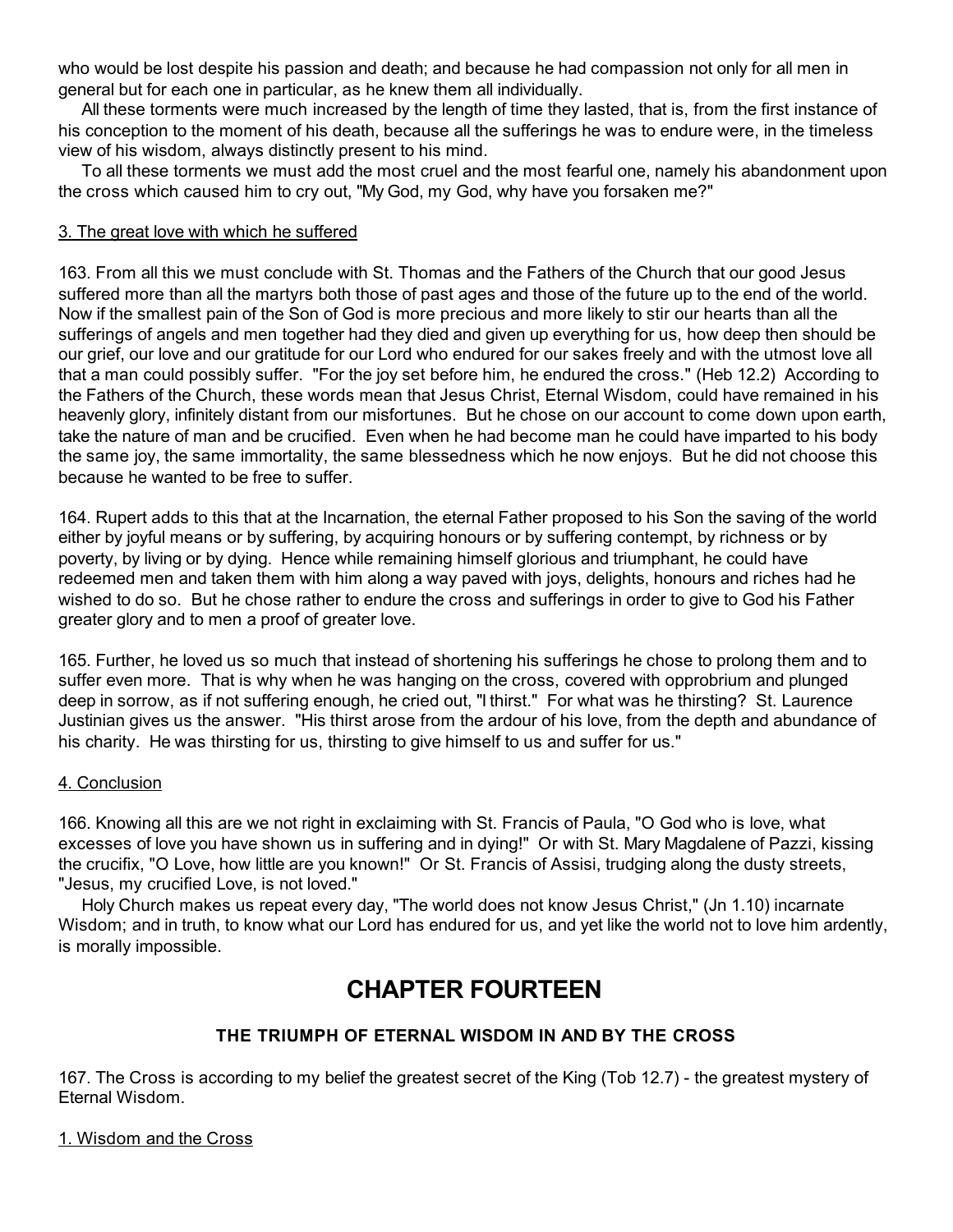How remote and how different are the thoughts and the ways of eternal Wisdom from those of even the wisest of men. (cf Is 55.8) This great God wished to redeem the world, to cast out and chain up the devils, to seal the gates of hell and open heaven to men, and give infinite glory to his eternal Father. Such was his purpose, his arduous task, his great undertaking. What means will be chosen by divine Wisdom, whose knowledge reaches from one end of the universe to the other and orders all things well? (cf Wis 8.1) His arm is almighty; at a stroke he can destroy all that is opposed to him and do whatever he wills. By a single word he can annihilate and create. What more can I say? He has but to will and all is done.

168. But his power is regulated by his love. He wishes to become incarnate in order to convince men of his friendship; he wishes to come down upon earth to help men to go up to heaven. So be it! It would be expected then that this Wisdom incarnate would appear glorious and triumphant, accompanied by millions and millions of angels, or at least by millions of chosen men and women. With these armies, majestic in his splendour and untouched by poverty, dishonour, humiliations and weaknesses, he will crush all his enemies and win the hearts of men by his attractiveness, his delights, his magnificence and his riches.

Surely nothing less than that. But O wonder! He perceives something which is a source of scandal and horror to Jews and an object of foolishness to pagans. (cf 1 Cor 1.23) He sees a piece of vile and contemptible wood which is used to humiliate and torture the most wicked and the most wretched of men, called a gibbet, a gallows, a cross. It is upon this cross that he casts his eyes; he takes his delight in it; he cherishes it more than all that is great and resplendent in heaven and on earth. He decides that that will be the instrument of his conquests, the adornment of his royal state. He will make it the wealth and joy of his empire, the friend and spouse of his heart. O the depths of the wisdom and knowledge of God! How amazing is his choice and how sublime and incomprehensible are his ways! But how inexpressible his love for that cross! (Rom 11.33)

169. Incarnate Wisdom loved the cross from his infancy. (cf Wis 8.2) At his coming into the world, while in his Mother's womb, he received it from his eternal Father. He placed it deep in his heart, there to dominate his life, saying, "My God and my Father, I chose this cross when I was in your bosom. (Ps 39.9) I choose it now in the womb of my Mother. I love it with all my strength and I place it deep in my heart to be my spouse and my mistress." (cf Wis. 8.2)

170. Throughout his life he eagerly sought after the Cross. If, like a thirsting deer, (cf Ps 41.2) he hastened from village to village, from town to town; if with giant strides (cf Ps 18.6) he pursued his way towards Calvary; if he spoke so frequently of his sufferings and death to his apostles and disciples, (cf Mt 16.21; 17.12,22,23; 20.17-19) and even to his prophets during his Transfiguration; (cf Lk 9.31) if he so often exclaimed, "I have longed for it with an infinite desire" (Lk 22.15); it was because all his journeying, all his eagerness, all his pursuits, all his desires were directed towards the Cross and because to die in its embrace was for him the very height of glory and success.

He espoused the Cross at his Incarnation with indescribable love. He sought it out and carried it with the utmost joy, throughout his whole life, which became but one continuous cross. After having made several efforts to embrace it in order to die upon it on Calvary, he asked, "How great is my distress until it is completed!" How am I hindered? What is delaying me? Why can I not embrace you yet, dear cross of Calvary? (Lk 12.50)

171. At last his wishes were fully satisfied. Bearing a stigma of shame he was attached to the cross, indissolubly joined to it, and died joyfully upon it as if in the arms of a dear friend and upon a couch of honour and triumph.

172. Do not think that, wanting to be more triumphant, he rejected the cross after his death. Far from it; he united himself so closely to it that neither angel nor man, nor any creature in heaven or on earth, could separate him from it. The bond between them is indissoluble, their union is eternal. Never the Cross without Jesus, or Jesus without the Cross.

Through his dying upon it the Cross of ignominy became so glorious, its poverty and starkness so enriching, its sorrows so agreeable, its austerity so attractive, that it became as it were deified and an object to be adored by angels and by men. Jesus now requires that all his subjects adore it as they adore him. It is not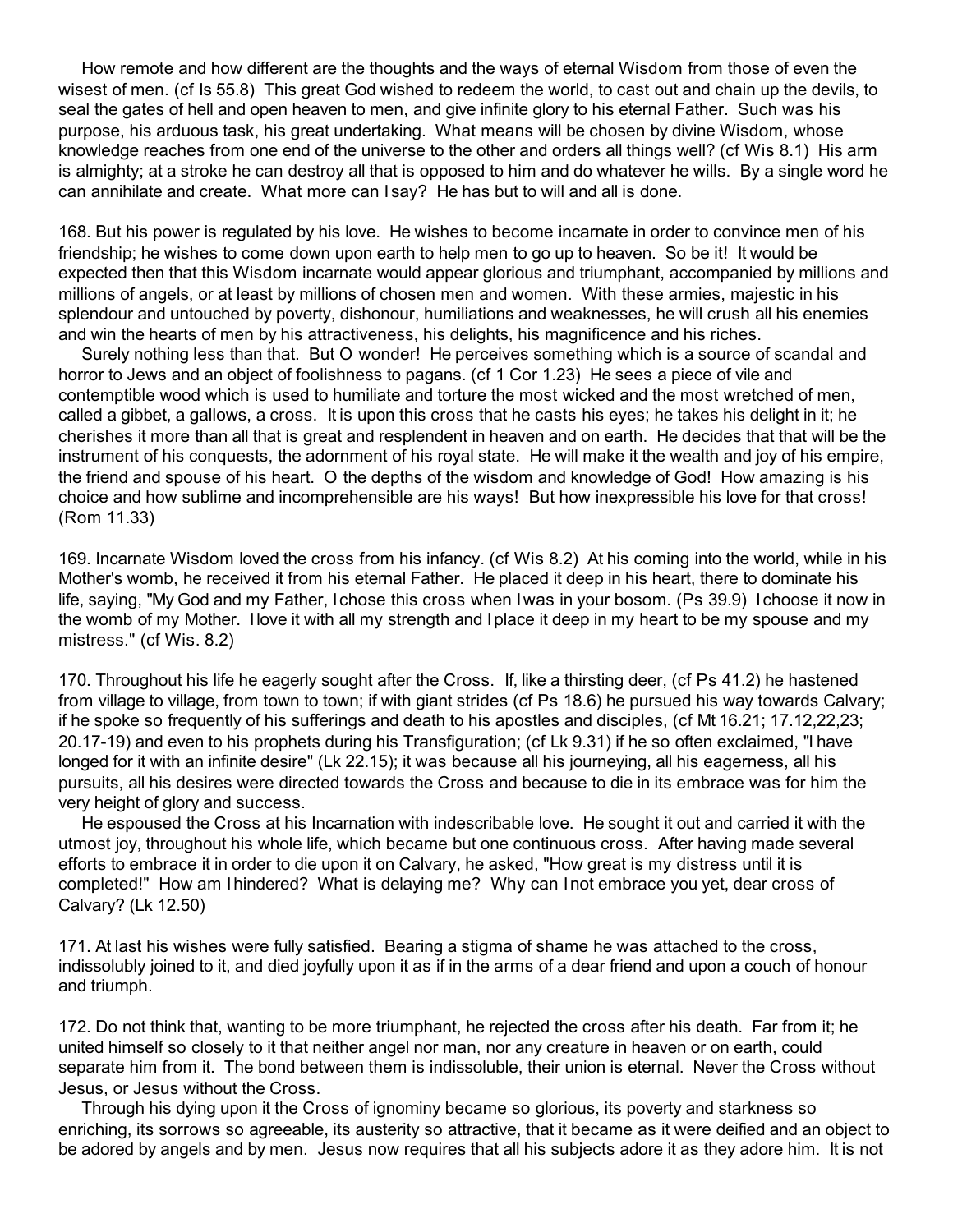his wish that the honour even of a relative adoration be given to any other creature however exalted, such as his most Blessed Mother. This special worship is due and given only to his dear Cross. On the day of the last judgment he will bring to an end all veneration to the relics of the saints, even those most venerable, but not to those of his Cross. He will command the chief Seraphim and Cherubim to collect from every part of the world all the particles of the true Cross. By his loving omnipotence he will re-unite them so well that the whole Cross will be re- formed, the very Cross on which he died. He will have his Cross borne in triumph by angels joyfully singing its praises. It will go before him, borne upon the most brilliant cloud that has ever been seen. And with this Cross and by it, he will judge the world.

Great will be the joy of the friends of the Cross on beholding it. Deep will be the despair of its opponents who, not being able to bear the brilliant and fiery sight of this Cross, will plead for the mountains to fall upon them and for hell to swallow them. (cf Lk 23.30)

#### 2. The Cross and ourselves

173. While waiting for that great day of the last judgment, Eternal Wisdom has decreed the Cross to be the sign, the emblem and the weapon of his faithful people.

He welcomes no child that does not bear its sign. He recognizes no disciple who is ashamed to display it, or who has not the courage to accept it, or who either drags it reluctantly or rejects it outright. He proclaims, "If anyone wishes to come after me, let him renounce himself and take up his cross and follow me." (Mt 16.24; Lk 9.23)

He enlists no soldier who does not take up the cross as the weapon to defend himself against all his enemies, to attack, to overthrow and to crush them. And he exclaims, "In this sign you will conquer. Have confidence, soldiers of mine, I am your leader; I have conquered my enemies by the cross (Jn 16.33), and by it you also will be victorious."

174. He has enclosed in the cross such an abundance of grace, life and happiness that only those who enjoy his special favour know about them. He often reveals to his friends his other secrets, as he did to his Apostles: "All things I have made known to you," (Jn 15.15) but he reveals the secrets of the Cross only to those who make themselves worthy by their great fidelity and great labours. One must be humble, little, self-disciplined, spiritual and despised by the world to learn the mystery of the Cross. The Cross even today is a source of scandal and an object of folly not only to Jews and pagans, Moslems and heretics, the worldly-wise and bad Catholics, but even to seemingly devout and very devout people. Yes, the Cross remains an object of scandal, folly, contempt and fear: not in theory, for never has so much been spoken or written about its beauty and its excellence than in these times; but in practice, because people lose courage, complain, excuse themselves, and run away as soon as a possibility of suffering arises.

"Father," said this incarnate Wisdom, when beholding in joyful rapture the beauty of the Cross, "I thank you for having hidden these things - the treasures and graces of my cross - from the wise and prudent of this world and revealed them to the little ones." (Lk 10.21)

175. If the knowledge of the mystery of the Cross is such a special grace, how great must be the enjoyment when one actually possesses it? This is a favour Eternal Wisdom bestows only on his best friends and only after they have prayed for it, longed for it, pleaded for it. However excellent is the gift of faith by which we please God, draw near to him and overcome our enemies, and without which we would be lost, the Cross is an even greater gift.

"It was a greater happiness for St. Peter," says St. John Chrysostom, "to be imprisoned for Jesus Christ than to be a witness of his glory on Mount Thabor; he was more glorious bound in chains than holding the keys of paradise in his hand." (Acts 12.3-7; Mt 16.19) St. Paul esteemed it a greater glory to wear a prisoner's chains for his Saviour than to be raised to the third heaven (Eph 3.1; 4.1; 2 Cor 12.2). God bestowed a greater favour on the Apostles and martyrs in giving them his Cross to carry in their humiliations, privations and cruel tortures than in conferring on them the gift of miracles or the grace to convert the world.

All those to whom Eternal Wisdom gave himself have desired the Cross, sought after it, welcomed it. Whatever sufferings came their way, they exclaimed from the depths of their heart with St. Andrew, "O wonderful Cross, so long have I yearned for you!"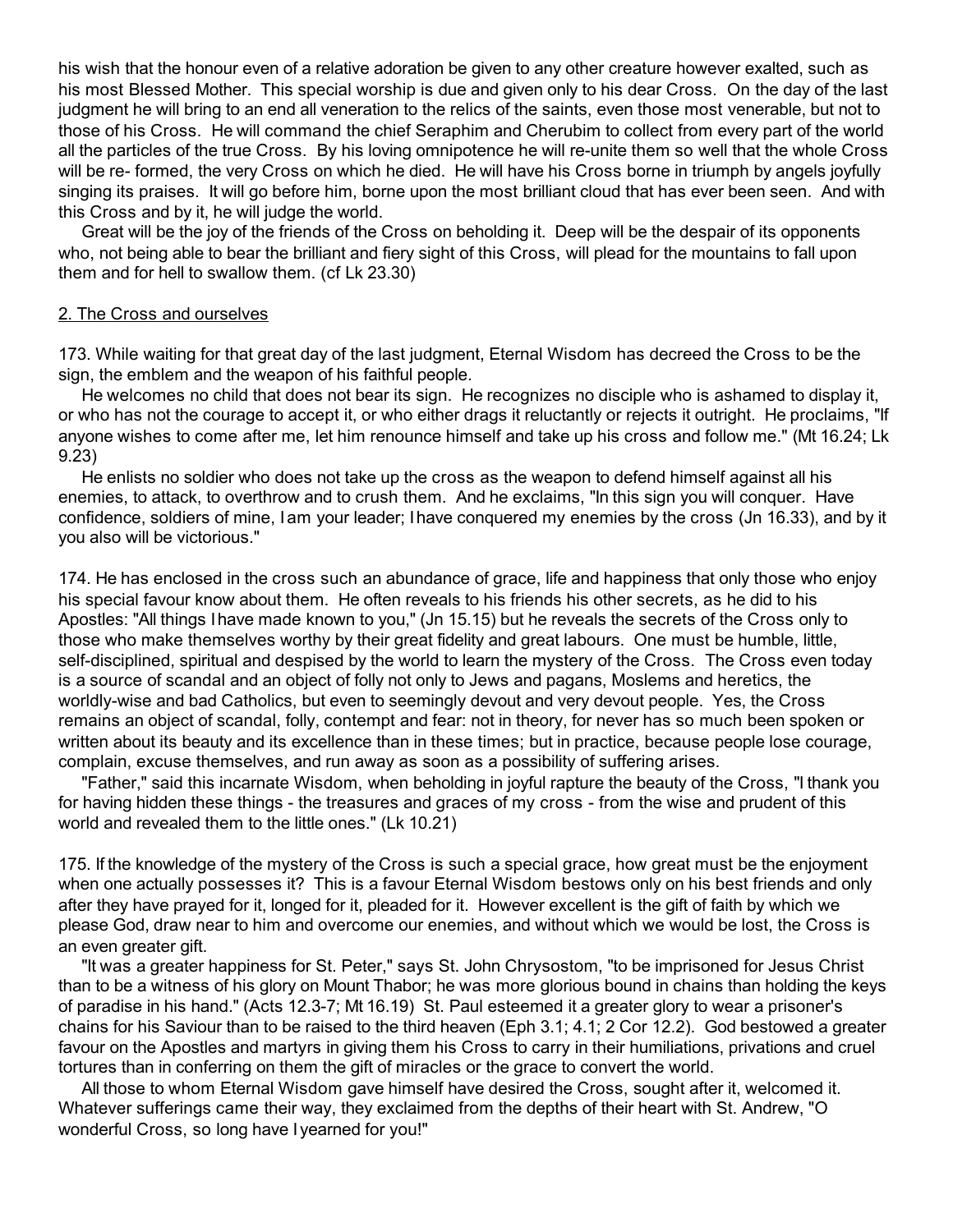176. The Cross is precious for many reasons:

1. Because it makes us resemble Jesus Christ;

2. Because it makes us worthy children of the eternal Father, worthy members of Jesus Christ, worthy temples of the Holy Spirit. "God the Father chastises every son he accepts;" (Heb 12.6) Jesus Christ accepts as his own only those who carry their crosses. The Holy Spirit cuts and polishes all the living stones of the heavenly Jerusalem, that is, the elect (cf 1 Pet 2.5; Apoc 21.2,10). These are revealed truths.

3. The Cross is precious because it enlightens the mind and gives it an understanding which no book in the world can give. "He who has not been tried, what can he know?" (Sir 34.9)

4. Because when it is well carried it is the source, the food and the proof of love. The Cross enkindles the fire of divine love in the heart by detaching it from creatures. It keeps this love alive and intensifies it; as wood is the food of flames, so the Cross is the food of love. And it is the soundest proof that we love God. The Cross was the proof God gave us of his love for us; and it is also the proof which God requires to show our love for him.

5. The Cross is precious because it is an abundant source of every delight and consolation; it brings joy, peace and grace to our souls.

6. The Cross is precious because it brings the one who carries it "a weight of everlasting glory." (2 Cor 4.17)

177. If we knew the value of the Cross, we would, like St. Peter of Alcantara, have novenas made in order to acquire such a delightful morsel of paradise. We would say, like St. Theresa, "Either to suffer or to die;" or with St. Mary Magdalene of Pazzi, "Not to die but to suffer." Like blessed John of the Cross we would ask only for the grace to suffer and be despised. Heaven esteems nothing in this world except the Cross, he said after his death to a saintly person. And our Lord said to one of his servants, "I have crosses of such great value that my Mother, most powerful as she is, can procure from me nothing more precious for her faithful servants."

178. Wise and honest people living in this world, you do not understand the mysterious language of the Cross. You are too fond of sensual pleasures and you seek your comforts too much. You have too much regard for the things of this world and you are too afraid to be held up to scorn or looked down upon. In short, you are too opposed to the Cross of Jesus. True, you speak well of the Cross in general, but not of the one that comes your way. You shun this as much as you can or else you drag it along reluctantly, grumbling, impatient and protesting. I seem to see in you the oxen that drew the Ark of the Covenant against their will, bellowing as they went, unaware that what they were drawing contained the most precious treasure upon earth. (1 Kgs 6.12)

179. The number of fools and unhappy people is infinite, says Wisdom (Ecc 1.15), because infinite is the number of those who do not know the value of the Cross and carry it reluctantly. But you, true disciples of Eternal Wisdom, if you have trials and afflictions, if you suffer much persecution for justice's sake, if you are treated as the refuse of the world, be comforted, rejoice, be glad, and dance for joy because the cross you carry is a gift so precious as to arouse the envy of the saints in heaven, were they capable of envy. All that is honourable, glorious and virtuous in God and in his Holy Spirit is vested in you, for your reward is great in heaven and even on earth, because of the spiritual favours it obtains for you.

### 3. Practical conclusion

180. Friends of Jesus Christ, drink of his bitter cup and your friendship with him will increase. Suffer with him and you will be glorified with him. Suffer patiently and your momentary suffering will be changed into an eternity of happiness.

Make no mistake about it; since incarnate Wisdom had to enter heaven by the Cross, you also must enter by the same way. No matter which way you turn, says the Imitation of Christ, you will always find the Cross. Like the elect you may take it up rightly, with patience and cheerfulness out of love for God; or else like the reprobate you may carry it impatiently and unwillingly as those doubly unfortunate ones who are constrained to repeat perpetually in hell, "We have laboured and suffered in the world and after it all, here we are with the damned." (Wis 5.7)

True wisdom is not to be found in the things of this world nor in the souls of those who live in comfort. He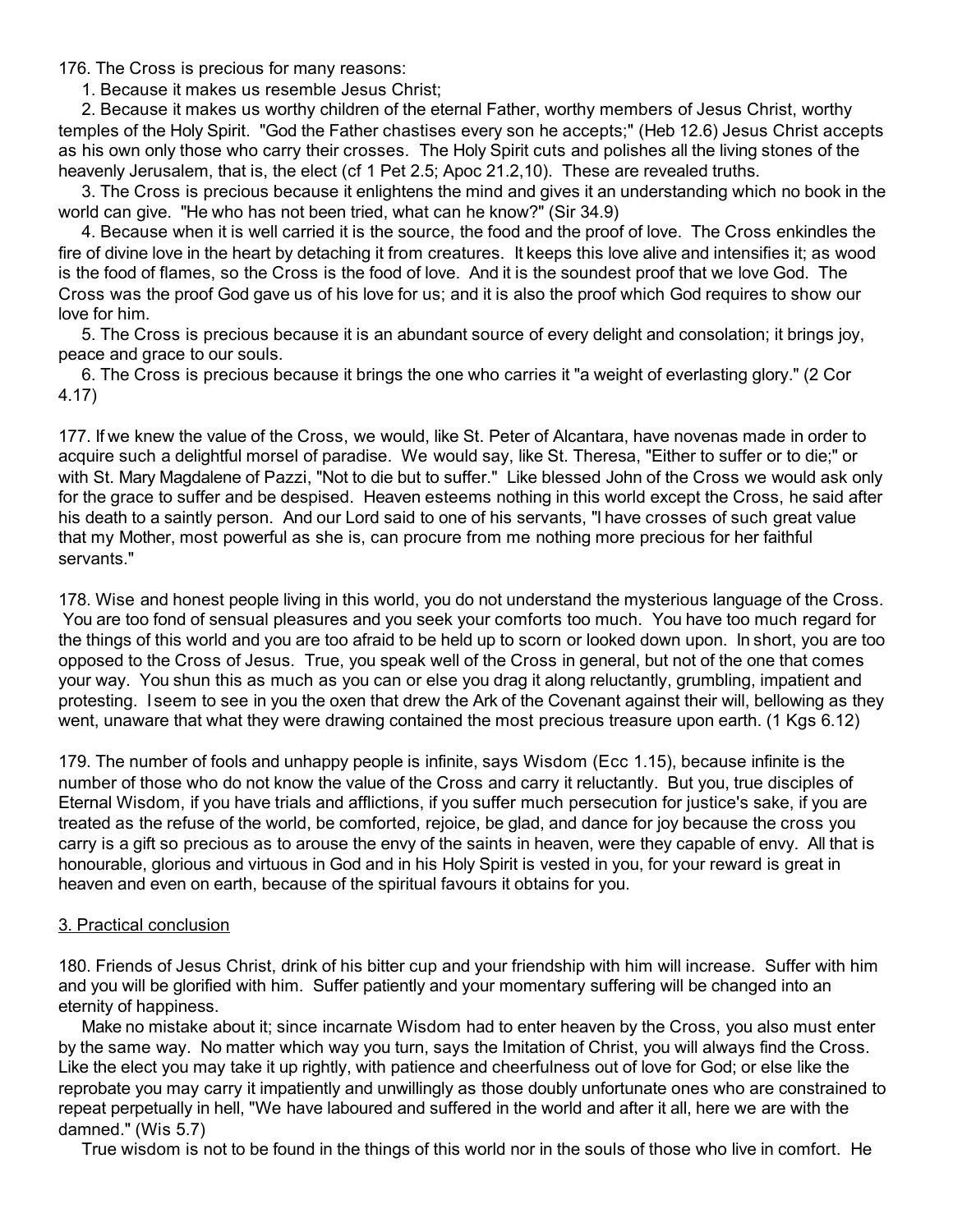has fixed his abode in the Cross so firmly that you will not find him anywhere in this world save in the Cross. He has so truly incorporated and united himself with the Cross that in all truth we can say: Wisdom is the Cross, and the Cross is Wisdom.

# **CHAPTER FIFTEEN**

## **MEANS TO ACQUIRE DIVINE WISDOM THE FIRST MEANS: AN ARDENT DESIRE**

181. Children of men, how long will your hearts remain heavy and earthbound? How long will you go on loving vain things and seeking what is false? (Ps 4.3) Why do you not turn your eyes and your hearts towards divine Wisdom who is supremely desirable and who, to attract our love, makes known his origin, shows his beauty, displays his riches, and testifies in a thousand ways how eager he is that we should desire him and seek him? "Be desirous, therefore, of hearing my words," (Wis 6.12) he tells us. "Wisdom anticipates those who want her. (Wis 6.14) The desire of Wisdom leads to the everlasting kingdom." (Wis 6.21)

182. The desire for divine Wisdom must indeed be a great grace from God because it is the reward for the faithful observance of his commandments. "Son, if you rightly desire wisdom, observe justice and God will give it to you. Reflect on what God requires of you and meditate continually on his commandments and he himself will give you insight, and your desire for wisdom will be granted." (Sir 1.26; 6.37) "For Wisdom will not enter into a deceitful soul, nor dwell in a body subject to sin." (Wis 1.4)

This desire for Wisdom must be holy and sincere, and fostered by faithful adherence to the commandments of God. There are indeed an infinite number of fools and sluggards moved to be good by countless desires, or rather would-be desires, which, by not bringing them to renounce sin and do violence to themselves, are but spurious and deceitful desires which are fatal and lead to damnation. (Prov 21.25) The Holy Spirit, who is the teacher of true knowledge, shuns what is deceitful and withdraws himself from thoughts that are without understanding; iniquity banishes him from the soul. (Wis 1.5)

183. Solomon, the model given us by the Holy Spirit in the acquiring of Wisdom, only received this gift after he had desired it, sought after it and prayed for it for a long time. "I desired wisdom and it was given to me. I called upon God and the spirit of wisdom came to me." (Wis 7.7) "I have loved and sought wisdom from my youth, and in order to have her as my companion and spouse I went about seeking her." (Wis 8.2,18) Like Solomon and Daniel we must be men of desire if we are to acquire this great treasure which is wisdom. (cf Dan 9.23)

### THE SECOND MEANS: CONTINUOUS PRAYER

184. The greater the gift of God, the more effort is required to obtain it. Much prayer and great effort, therefore, will be required to obtain the gift of Wisdom, which is the greatest of all God's gifts.

Let us listen to the voice of Wisdom himself: "Seek and you shall find, knock and it shall be opened to you, ask and it shall be given you." (Mt 7.7; Lk 11.9) It is as if he said: If you wish to find me, you must seek me; if you wish to enter my palace, you must knock at my door; If you wish to receive me, you must ask for me. Nobody finds me unless he searches for me; nobody enters my house unless he knocks at my door; nobody possesses me unless he asks for me. We can only do this by prayer.

Prayer is the usual channel by which God conveys his gifts, especially his Wisdom. The world was asking for the incarnation of divine Wisdom for four thousand years. For fourteen years Mary prepared herself by prayer to receive him in her womb. Solomon received Wisdom only after praying most fervently for a long time: "I went to the Lord and besought him, and I said with all my heart... Give me that Wisdom that sits by your throne." (Wis 8.21; 9.4) "If any of you lacks wisdom let him ask God, and it shall be given him, for God gives his gifts to all men abundantly and ungrudgingly." (Jas 1.5) Note here that the Holy Spirit does not say, "If anyone lack charity, humility, patience, etc.," although these are most excellent virtues, but he says, "If anyone lacks Wisdom." For by asking for Wisdom we ask for all the virtues possessed by incarnate Wisdom.

185. Therefore to possess Wisdom we must pray. But how should we pray?

First, we should pray for this gift with a strong and lively faith, not wavering, because he who wavers in his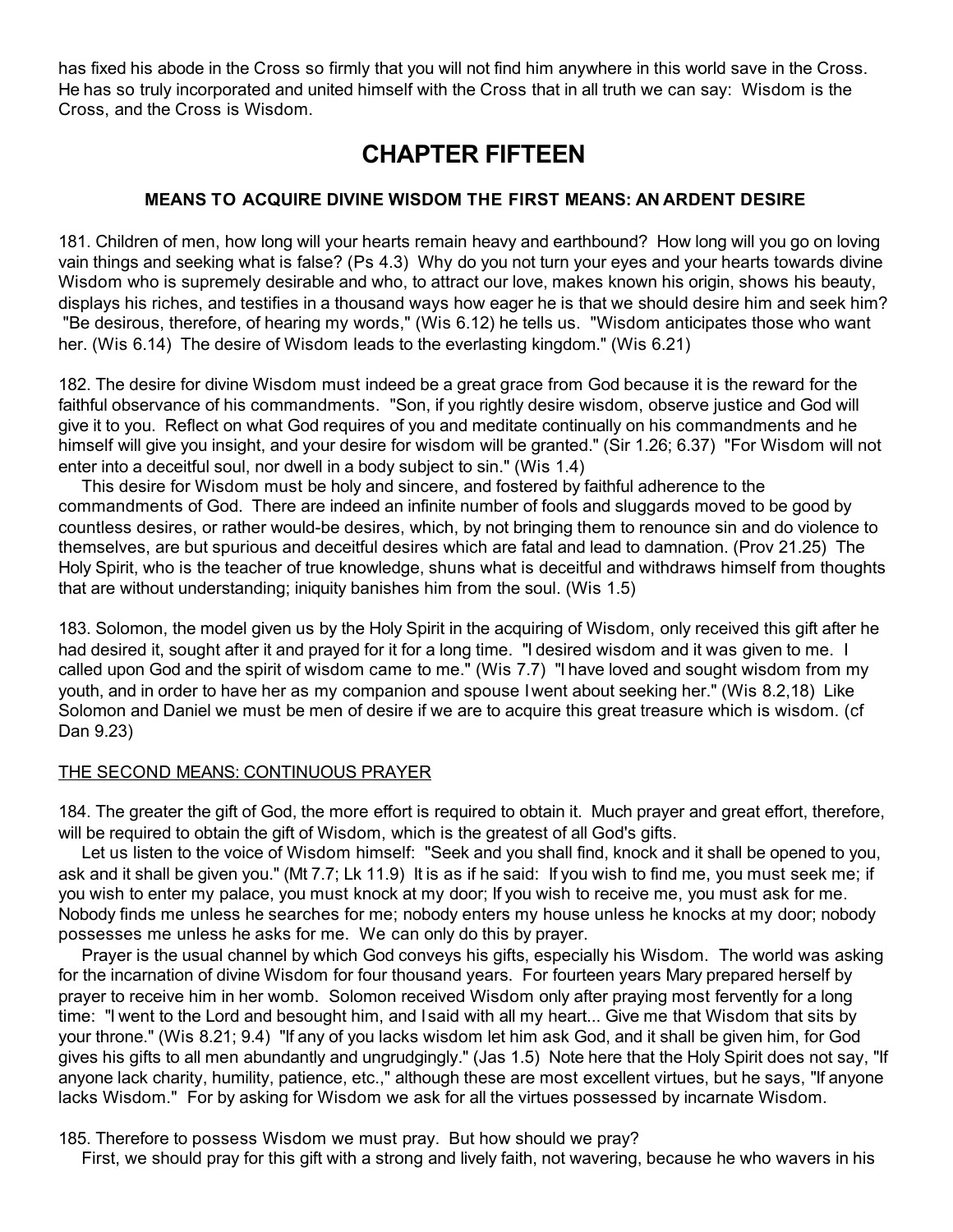faith must not expect to receive any gift from the Lord. (Jas 1.6,7)

186. Secondly, we must pray for it with a pure faith, not counting on consolations, visions or special revelations. Although such things may be good and true, as they have been in some saints, it is always dangerous to rely on them. For the more our faith is dependent on these extraordinary graces and feelings, the less pure and meritorious it is. The Holy Spirit has revealed to us the grandeur and the beauty of Wisdom, and the desire of God to bestow this gift upon us, and our own need of it. Here we find motives strong enough to make us want it and pray God for it with unbounded faith and eagerness.

187. Simple faith is both the cause and the effect of Wisdom in our soul. The more faith we have, the more we shall possess wisdom. The more we possess it, the stronger our faith (cf Rom 1.17) without seeing, without feeling, without tasting and without faltering. "God has said it or promised it;" these words form the basis of all the prayers and actions of every wise man, although from a natural point of view it may seem that God is blind to his plight, deaf to his prayers, powerless to crush his enemies, seemingly empty-handed when help is needed, even though he may be troubled by distractions and doubts, by darkness of the mind, by illusions of the imagination, by weariness and boredom of the heart, by sadness and anguish of soul.

The wise man does not ask to see extraordinary things such as saints have seen, nor to experience sensible sweetness in his prayers. He asks with faith for divine Wisdom. And he will feel surer that this Wisdom will be given him than if it were vouched for by an angel come down from heaven, because God has said that all who pray in the right manner will receive what they ask for. (Lk 11.10) "If you, then, being evil, know how to give good things to your children, how much more will your heavenly Father give the good spirit (of Wisdom) to those who ask him?" (Lk 11.13)

188. Thirdly, we must pray perseveringly to obtain this Wisdom. The acquisition of this precious pearl and infinite treasure requires from us a holy importunity in praying to God, without which we shall not obtain it. We ought not to act as so many do when praying for some grace: after they have prayed for a long time, perhaps for years, and God has not granted their request, they become discouraged and give up praying, thinking that God does not want to listen to them. Thus they deprive themselves of the benefit of their prayers and offend God, who loves to give and who always answers, in some way or another, prayers that are well said.

Whoever then wishes to obtain Wisdom must pray for it day and night without wearying or becoming disheartened. Blessings in abundance will be his if, after ten, twenty, thirty years of prayer, or even an hour before he dies, he comes to possess it. And if he does obtain this treasure after having spent his whole life seeking for it and praying for it and meriting it with much toil and suffering, let him remind himself that it is not a gift due to him in justice, a recompense that he has earned, but rather a charitable alms given to him out of mercy.

189. No, it is not those who are careless and inconstant in their prayers and searchings who obtain Wisdom, but those rather who are like the man in the Gospel who goes during the night to knock at the door of a friend, wanting to borrow three loaves of bread (cf Lk 11.15). Note that it is divine Wisdom himself who in this parable or story teaches us how we should pray if we wish to be heard. This man knocked and repeated his knocking and entreaties four or five times with increased force and insistence, in spite of the untimely hour, near midnight, and his friend having already gone to bed; and in spite of having been rebuffed and told repeatedly to be off and not make himself a selfish nuisance. At length the friend became so annoyed by the persistence of the man that he got out of bed, opened the door and gave him all he asked for. (cf Lk 11.5-8)

190. That is how we must pray to obtain Wisdom. And assuredly God wants to be importuned, will sooner or later rise up, open the door of his mercy and give us the three loaves of Wisdom, that is, the bread of life, the bread of understanding and the bread of angels. (cf Sir 15.3; Jn 6.35)

Here is a prayer composed by the Holy Spirit to ask for divine Wisdom:

### Prayer of Solomon

191. God of my fathers, God of mercy, you created all things by your word, and by your wisdom you formed man that he might have dominion over all the creatures you have made; that he might govern the world in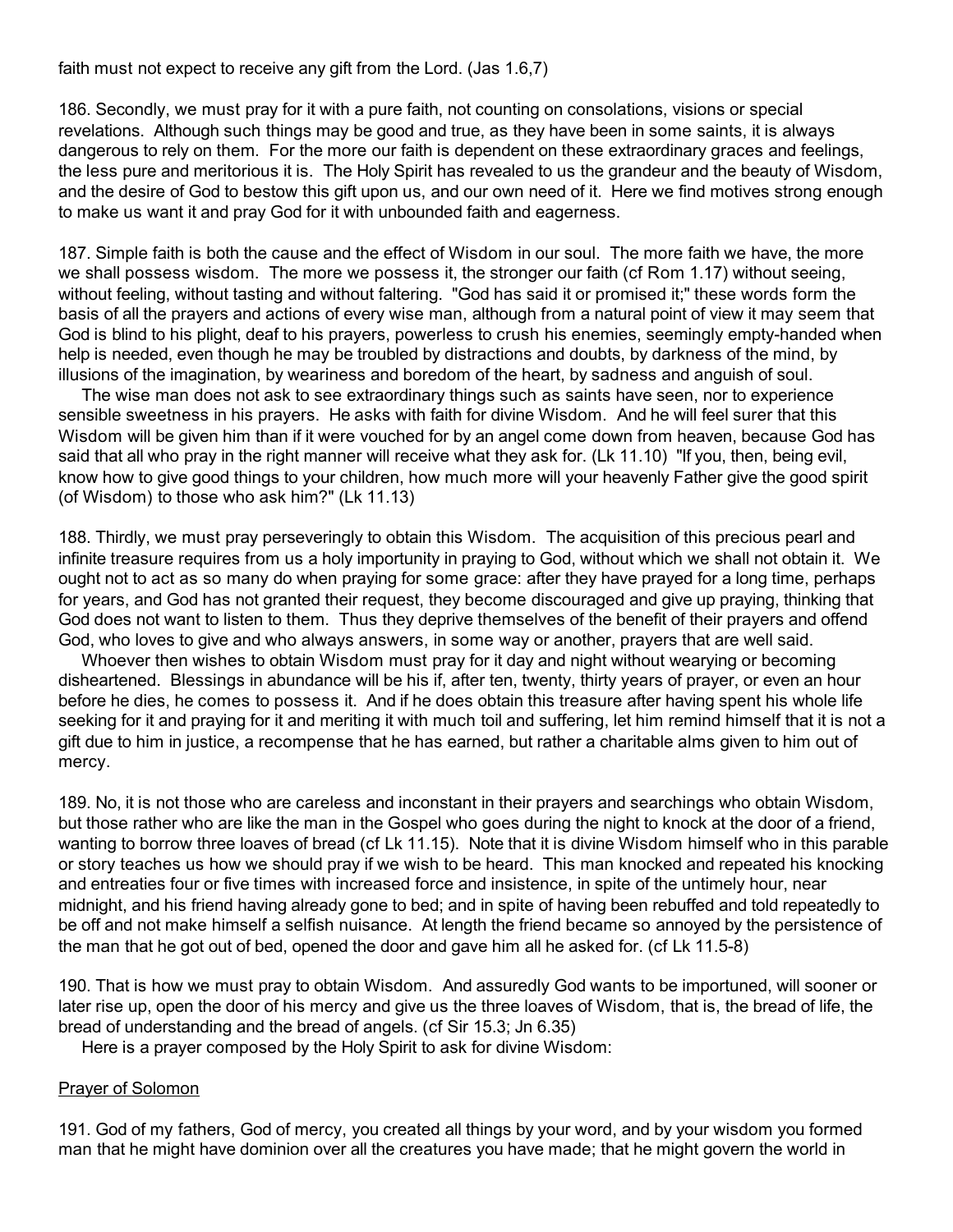fairness and justice and pronounce judgment with an upright heart; give me this Wisdom that sits with you on your throne.

Do not exclude me from the number of your children for I am your servant and the son of your handmaid, a man who is weak and short-lived, with little understanding of judgment and laws. For even though a person be considered perfect among the children of men, he is nonetheless worthless if your Wisdom does not dwell in him.

192. It is your Wisdom who has knowledge of your works, who was with you when you made the world, and who knows what is pleasing in your sight and shows what is right according to your commandments.

Send him then from your sanctuary in heaven and from the throne of your majesty, for him to be with me and work with me so that I may know what is pleasing to you; for he possesses the knowledge and understanding of all things. He will lead me in all my works with true perception, and by his power will guard me. My actions then will be pleasing to you and I will lead your people with justice and be worthy of the throne of my father; for what man can know the designs of God, or can discover what is his will?

The thoughts of men are unsure and their plans uncertain, for a perishable body weighs heavily upon their soul, and the earthly dwelling depresses the spirit disturbed by many cares. We understand only with difficulty what is happening upon earth and we find it hard to discern even what is before our eyes. How can we know what is happening in heaven, and how can we know your thoughts unless you give us your Wisdom and send us your Holy Spirit from heaven so that he may straighten out the paths of those living on earth and teach us what is pleasing to you. Lord, it is through your Wisdom that all those who have been pleasing to you since the beginning of time have been saved. (Wis 9.1-6, 9-19)

193. To vocal prayer we must add mental prayer, which enlightens the mind, inflames the heart and disposes the soul to listen to the voice of Wisdom, to savour his delights and possess his treasures.

For myself, I know of no better way of establishing the kingdom of God, Eternal Wisdom, than to unite vocal and mental prayer by saying the holy Rosary and meditating on its fifteen mysteries.

# **CHAPTER SIXTEEN**

# **THE THIRD MEANS: UNIVERSAL MORTIFICATION**

### 1. Necessity of Mortification

194. The Holy Spirit tells us that Wisdom is not found in the hearts of those who live in comfort, (Job 28.13) gratifying their passions and bodily desires, because "they who are of the flesh cannot please God," and "the wisdom of the flesh is an enemy to God." (Rom 8.8,7) "My spirit will not remain in man, because he is flesh." (Gen 6.3)

All those who belong to Christ, incarnate Wisdom, have crucified their flesh with its passions and desires. They always bear about in their bodies the dying of Jesus. They continually do violence to themselves, carry their cross daily. They are dead and indeed buried with Christ. (Gal 5.24; 2 Cor 4.10; Lk 9.23; Rom 6.4,8)

These words of the Holy Spirit show us more clearly than the light of day that, if we are to possess incarnate Wisdom, Jesus Christ, we must practice self-denial and renounce the world and self.

195. Do not imagine that incarnate Wisdom, who is purer than the rays of the sun, will enter a soul and a body soiled by the pleasures of the senses. Do not believe that he will grant his rest and ineffable peace to those who love worldly company and vanities. "To him that overcomes the world and himself, I will give the hidden manna." (Apoc 2.17)

Although this lovable prince knows and perceives all things in an instant by his own infinite light, he still looks for persona worthy of him. (Wis 6.17) He has to search because there are so few and he can scarcely find any sufficiently unworldly or sufficiently interior and mortified to be worthy of him, of his treasures, and of union with him.

### 2. Qualities required for mortification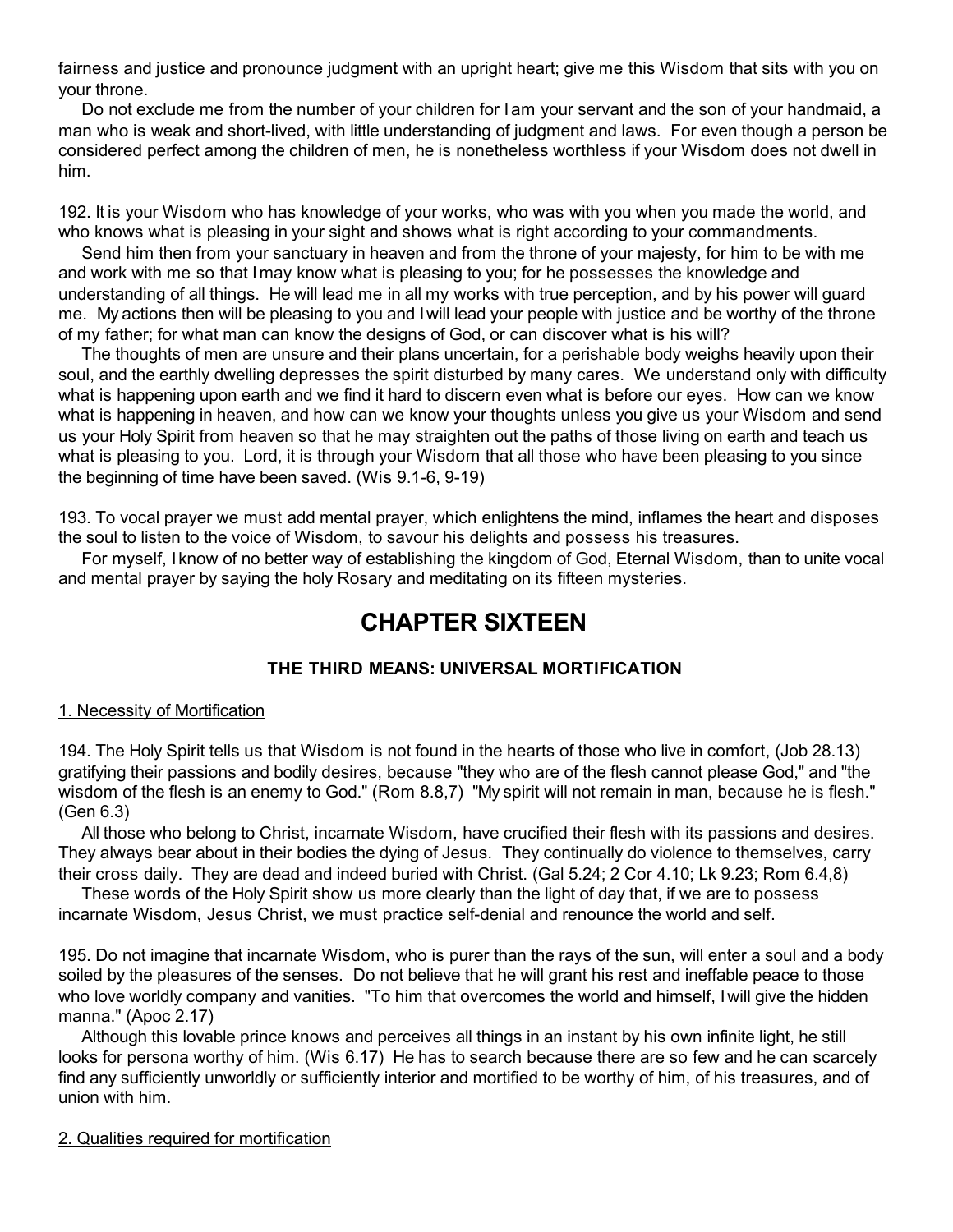196. Wisdom is not satisfied with half-hearted mortification or mortification of a few days, but requires one that is total, continuous, courageous and prudent if he is to give himself to us.

If we would possess Wisdom:

197. 1. We must either give up actually our worldly possessions as did the apostles, the disciples and the first Christians, and as religious do now - this is the quickest, the best and the surest means to possess Wisdom or at least we must detach our heart from material things, and possess them as though not possessing them, (cf 1 Cor 7.30) not eager to acquire more or being anxious to retain any of them, and not complaining or worrying when they are lost. This is something very difficult to accomplish.

198. 2. We must not follow the showy fashions of the world in our dress, our furniture or our dwellings. Neither must we indulge in sumptuous meals or other worldly habits and ways of living. "Be not conformed to this world." (Rom 12.2) Putting this into practice is more necessary than is generally thought.

199. 3. We must not believe or follow the false maxims of the world or think, speak or act like people of the world. Their doctrine is as opposed to that of incarnate Wisdom as darkness is to light, and death to life. Look closely at their opinions and their words: they think and speak disparagingly of all the great truths of our religion. True, they do not tell brazen lies, but they cover their falsehood with an appearance of truth; they do not think they are being untruthful, but they lie nonetheless. In general, they do not teach sin openly, but they speak of it as if it were virtuous, or blameless, or a matter of indifference and of little consequence. This guile which the devil has taught the world in order to conceal the heinousness of sin and falsehood is the wickedness spoken of by St. John when he wrote, "The whole world lies in the power of evil" (1 Jn 5.19) and now more than ever before.

200. 4. We must flee as much as possible from the company of others, not only from that of worldly people, which is harmful and dangerous, but even from that of religious people when our association with them would be useless and a waste of time. Whoever wishes to become wise and perfect must put into practice these three golden counsels which eternal Wisdom gave to St. Arsenius, "Flee, hide, be silent." Flee as much as possible the company of men, as the greatest saints have done. Let your life be hidden with Christ in God. (Col 3.3) In short, be silent with others, so as to converse with divine Wisdom. "He who knows how to keep silent is a wise man." (Sir 20.5)

201. 5. If we would possess Wisdom, we must mortify the body, not only by enduring patiently our bodily ailments, the inconveniences of the weather and the difficulties arising from other people's actions, but also by deliberately undertaking some penances and mortifications, such as fasts, vigils and other austerities practised by holy penitents.

It requires courage to do that because the body naturally idolizes itself, and the world considers all bodily penances as pointless and rejects them. The world does and says everything possible to deter people from practising the austerities of the saints. Of every saint, it can be said, with due allowances, "the wise or the saintly man has brought his body into subjection by vigils, fasts and disciplines, by enduring the cold and nakedness and every kind of austerity, and he has made a compact not to give it any rest in this world" (cf Rom. Brev. St. Peter of Alcantara). The Holy Spirit says of all the saints, that they were enemies of the stained robe of the flesh (Jude 23).

202. 6. For exterior and voluntary mortification to be profitable, it must be accompanied by the mortifying of the judgment and the will through holy obedience, because without this obedience all mortification is spoiled by self-will and often becomes more pleasing to the devil than to God.

That is why no exceptional mortification should be undertaken without seeking counsel. "I, Wisdom, dwell in counsel." (Prov 8.12) "He who trusts in himself, trusts in a fool." (Prov 28.26) "The prudent man does all things with counsel." (Prov 13.16) And the great counsel given by the Holy Spirit is this: Do nothing without counsel and you shall have nothing to regret afterwards. (Sir 32.24) Seek counsel always of a wise man. (Tob 4.19)

By holy obedience we do away with self-love, which spoils everything; by obedience the smallest of our actions become meritorious. It protects us from illusions of the devil, enables us to overcome our enemies,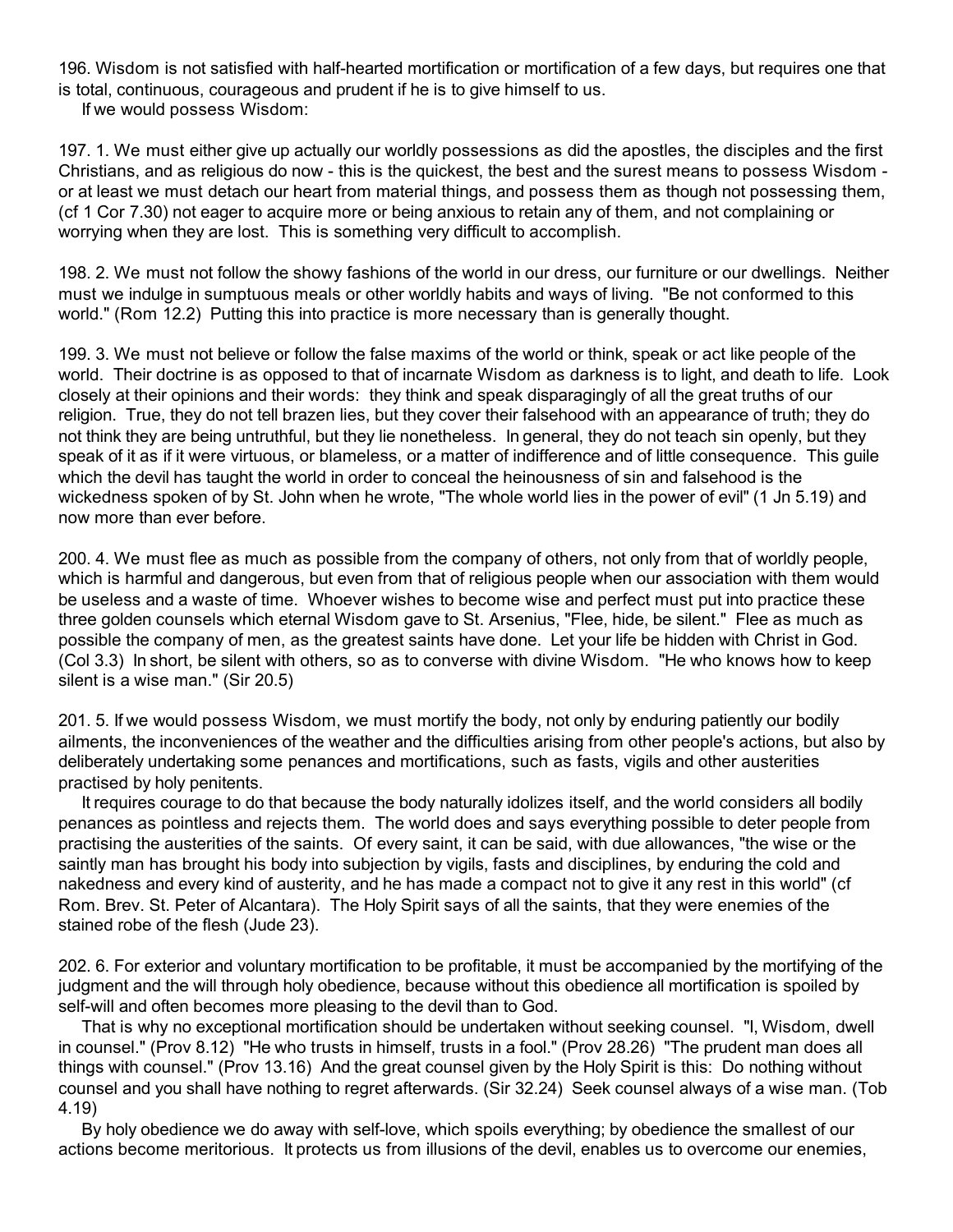and brings us surely, as though while sleeping, into the harbour of salvation.

All that I have just said is contained in this one great counsel: "Leave all things and you will find all things by finding Jesus Christ, incarnate Wisdom." (Imitation of Christ, III, c. 32, No. 1)

# **CHAPTER SEVENTEEN**

## **FOURTH MEANS: A LOVING AND GENUINE DEVOTION TO THE BLESSED VIRGIN**

203. The greatest means of all, and the most wonderful of all secrets for obtaining and preserving divine Wisdom is a loving and genuine devotion to the Blessed Virgin.

### 1 Necessity of genuine devotion to Mary

No one but Mary ever found favour with God (cf Lk 1.30) for herself and for the whole human race. To no other person was given the power to conceive and give birth to Eternal Wisdom. No one else had the power to "incarnate" him, so to speak, in the predestinate by the operation of the Holy Spirit.

The patriarchs, prophets and saints of the Old Testament yearned and prayed for the incarnation of Eternal Wisdom, but none of them was able to merit it. Only Mary, by her exalted holiness, could reach the throne of the Godhead and merit this gift of infinite value.

She became the mother, mistress and throne of divine Wisdom.

204. Mary is his most worthy Mother because she conceived him and brought him forth as the fruit of her womb. "Blessed is the fruit of thy womb, Jesus." (Lk 1.42)

Hence it is true to say that Jesus is the fruit and product of Mary wherever he is present, be it in heaven, on earth, in our tabernacles or in our hearts. She alone is the tree of life and Jesus alone is the fruit of that tree.

Therefore anyone who wishes to possess this wonderful fruit in his heart must first possess the tree that produces it; whoever wishes to possess Jesus must possess Mary.

205. Mary is also mistress of divine Wisdom. Not that she is above him who is truly God, or even equal to him. To think or say such a thing would be blasphemous. But because the Son of God, Eternal Wisdom, by making himself entirely subject to her as his Mother, gave her a maternal and natural authority over himself which surpasses our understanding. He not only gave her this power while he lived on earth but still gives it now in heaven, because glory does not destroy nature but makes it perfect. And so in heaven Jesus is as much as ever the Son of Mary, and Mary the Mother of Jesus.

As his Mother, Mary has authority over Jesus, who because he wills it, remains in a sense subject to her. This means that Mary by her powerful prayers and because she is the Mother of God, obtains from Jesus all she wishes. It means that she gives him to whom she decides, and produces him every day in the souls of those she chooses.

206. Happy are those who have won Mary's favours! They can rest assured that they will soon possess divine Wisdom, for as she loves those who love her (cf Prov 8.17), she generously shares her blessings with them, including that infinite treasure which contains every good, Jesus, the fruit of her womb.

207. If it is true to say that Mary is, in a sense, mistress of Wisdom incarnate, what control must she have over all the graces and gifts of God, and what freedom must she enjoy in giving them to whom she chooses.

The Fathers of the Church tell us that Mary is an immense ocean of all the perfections of God, the great storehouse of all his possessions, the inexhaustible treasury of the Lord, as well as the treasurer and dispenser of all his gifts.

Because God gave her his Son, it is his will that we should receive all gifts through her, and that no heavenly gift should come down upon earth without passing through her as through a channel.

Of her fullness we have all received, and any grace or hope of salvation we may possess is a gift which comes to us from God through Mary. So truly is she mistress of God's possessions that she gives to whom she wills, all the graces of God, all the virtues of Jesus Christ, all the gifts of the Holy Spirit, every good thing in the realm of nature, grace and glory. These are the thoughts and expressions of the Fathers of the Church,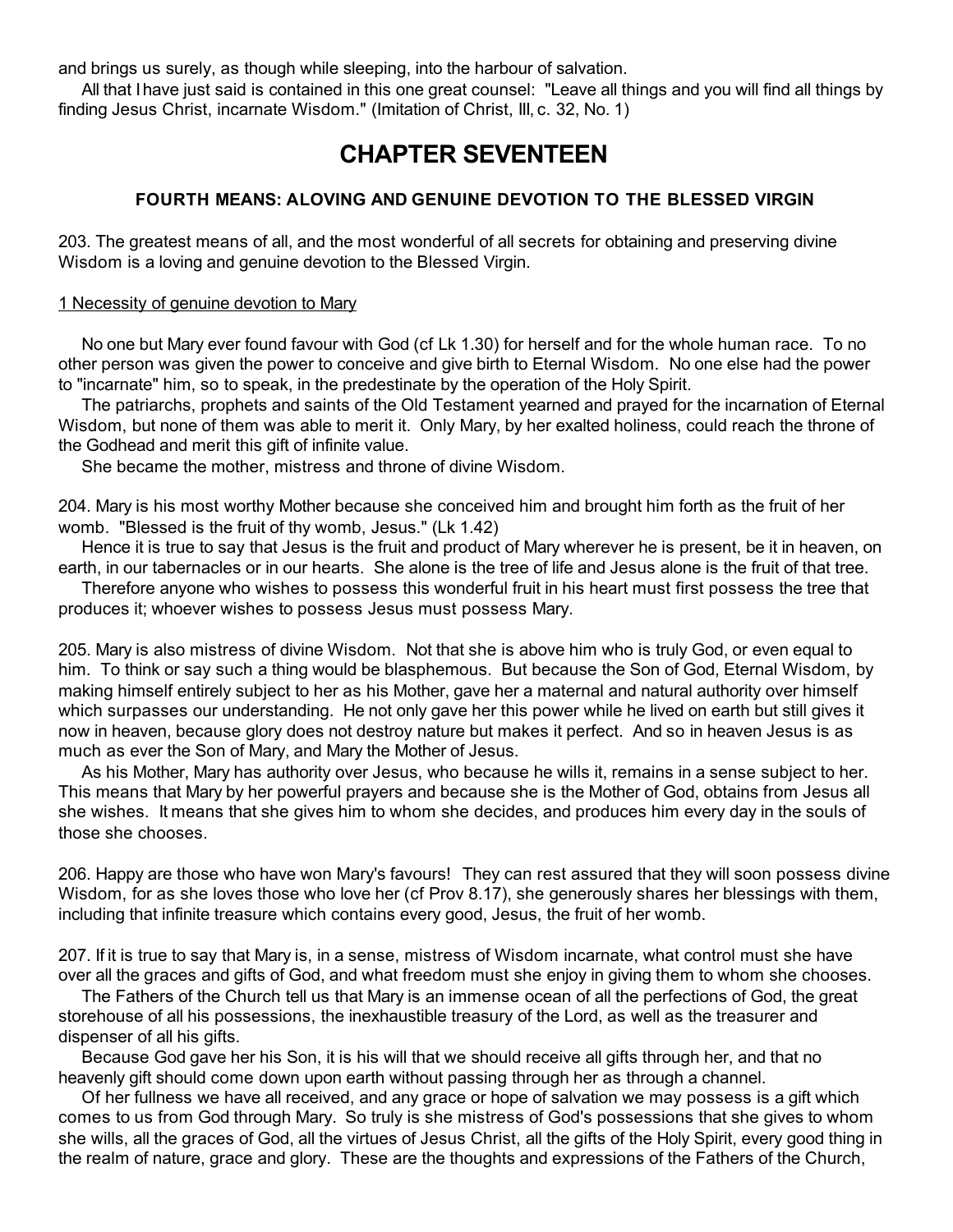whose words, for the sake of brevity, I do not quote in the Latin.

But whatever gifts this sovereign and lovable Queen bestows upon us, she is not satisfied until she has given us incarnate Wisdom, Jesus her Son; and she is ever on the look- out for those who are worthy of Wisdom (Wis 6.17), so that she may give him to them.

208. Moreover, Mary is the royal throne of Eternal Wisdom. It is in her that he shows his perfection, displays his treasures, and takes his delight. There is no place in heaven or on earth where Eternal Wisdom shows so much magnificence or finds more delight than in the incomparable Virgin Mary.

That is why the Fathers of the Church call her the tabernacle of the divinity, the place of rest and contentment of the Blessed Trinity, the throne of God, the city of God, the altar of God, the temple of God, the world of God and the paradise of God. All these titles are most correct with regard to the different wonders which the most high God has worked in Mary.

209. Only through Mary, then, can we possess divine Wisdom.

But if we do receive this great gift, where are we to lodge him? What dwelling, what seat, what throne are we to offer this Prince who is so dazzling that the very rays of the sun are dust and darkness in his presence? No doubt we will be told that he has asked only for our heart, that it is our heart we must offer him, and it is there we must lodge him.

210. But we know that our heart is tainted, carnal, full of unruly inclinations and consequently unfit to house such a noble and holy guest. If we had a thousand hearts like our own and offered him the choice of one of them as his throne, he would rightly reject our offer, turn a deaf ear to our entreaties, and even accuse us of boldness and impertinence in wanting to house him in a place so unclean and so unworthy of his royal dignity.

211. What then can we do to make our hearts worthy of him? Here is the great way, the wonderful secret. Let us, so to speak, bring Mary into our abode by consecrating ourselves unreservedly to her as servants and slaves. Let us surrender into her hands all we possess, even what we value most highly, keeping nothing for ourselves. This good mistress who never allows herself to be surpassed in generosity will give herself to us in a real but indefinable manner; and it is in her that Eternal Wisdom will come and settle as on a throne of splendour.

212. Mary is like a holy magnet attracting Eternal Wisdom to herself with such power that he cannot resist. This magnet drew him down to earth to save mankind, and continues to draw him every day into every person who possesses it. Once we possess Mary, we shall, through her intercession, easily and in a short time possess divine Wisdom.

Mary is the surest, the easiest, the shortest, and the holiest of all the means of possessing Jesus Christ. Were we to perform the most frightful penances, undertake the most painful journeys, or the most fatiguing labours, were we to shed all our blood in order to acquire divine Wisdom, all our efforts would be useless and inadequate if not supported by the intercession of the Blessed Virgin and a devotion to her. But if Mary speaks a word in our favour, if we love her and prove ourselves her faithful servants and imitators, we shall quickly and at little cost possess divine Wisdom.

213. Note that Mary is not only the Mother of Jesus, Head of all the elect, but is also Mother of all his members. Hence she conceives them, bears them in her womb and brings them forth to the glory of heaven through the graces of God which she imparts to them. This is the teaching of the Fathers of the Church, and among them St. Augustine, who says that the elect are in the womb of Mary until she brings them forth into the glory of heaven. Moreover, God has decreed that Mary should dwell in Jacob, make Israel her inheritance and place her roots in his elect and predestinate (cf Sir 24.13).

214. From these truths we must conclude:

1. that it is futile for us to compliment ourselves on being the children of God and disciples of Wisdom, if we are not children of Mary;

2. that to be numbered among the elect we must have a loving and sincere devotion to our Lady, so that she may dwell in us and plant the roots of her virtues in us;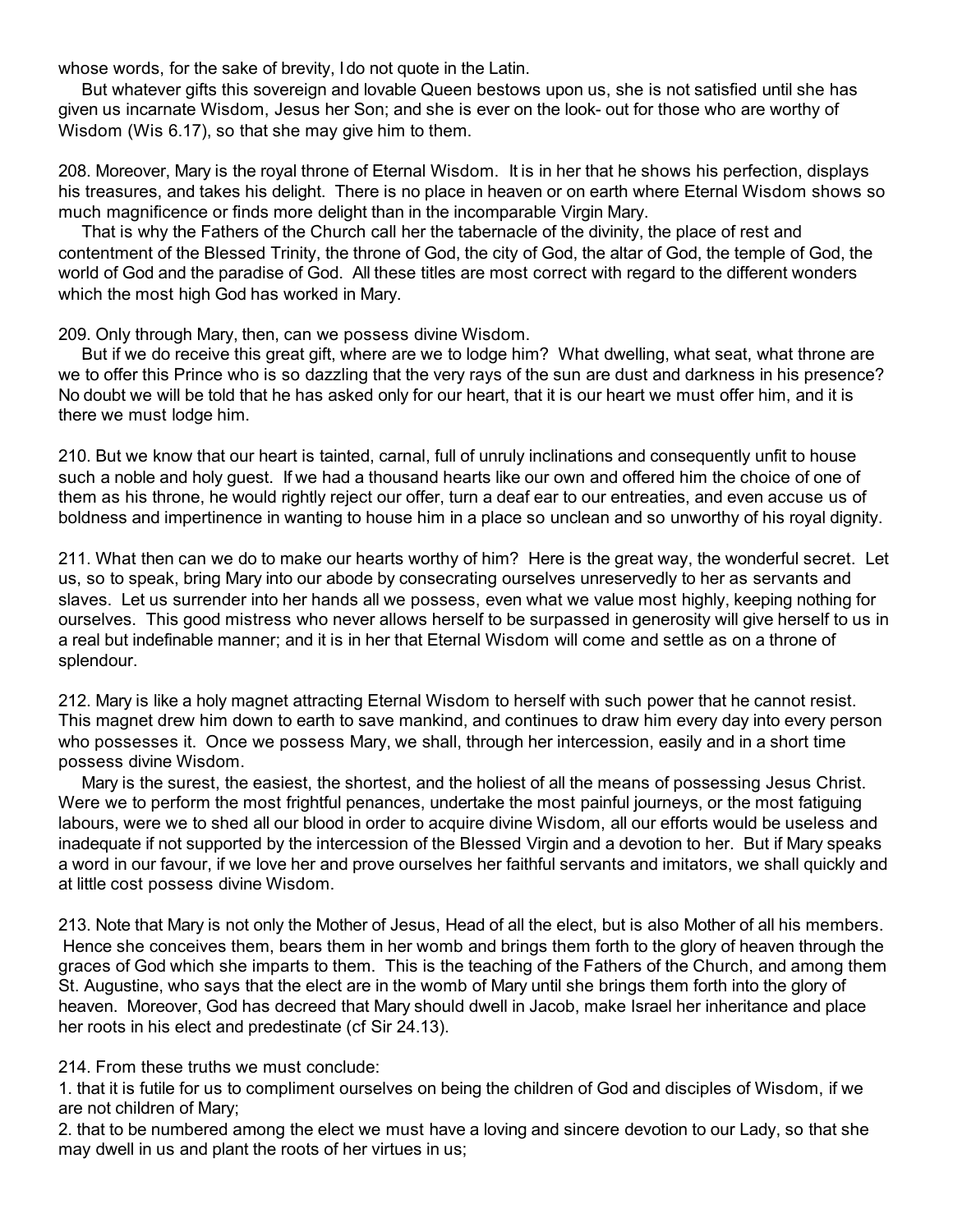3. that Mary must beget us in Jesus Christ and Jesus Christ in us, nurturing us towards the perfection and the fullness of his age (Eph 4.13), so that she may say more truthfully than St. Paul, "My dear children, I am in travail over you afresh until Jesus Christ my Son is perfectly formed in you" (Gal 4.19).

### 2 What genuine devotion to Mary consists in

215. If I were asked by someone seeking to honour our Lady, "What does genuine devotion to her involve?" I would answer briefly that it consists in a full appreciation of the privileges and dignity of our Lady; in expressing our gratitude for her goodness to us; in zealously promoting devotion to her; in constantly appealing for her help; in being completely dependent on her; and in placing firm reliance and loving confidence in her motherly goodness.

216. We must beware of those false devotions to our Lady which the devil makes use of to deceive and ruin many souls.

I shall not describe them here. I shall only say that genuine devotion to Mary must be sincere, free from hypocrisy and superstition; loving, not lukewarm or scrupulous; constant, not fickle or unfaithful; holy, without being presumptuous or extravagant.

217. We must avoid joining those whose devotion is false and hypocritical, being only on their lips and in their outward behavior.

Neither must we be among those who are critical and scrupulous, who are afraid of going too far in honouring our Lady, as if honour given to our Lady could detract from her Son.

We must not be among those who are lukewarm or self- interested, who have no genuine love for our Lady or filial confidence in her, and who only pray to her to obtain or keep some temporal benefit.

We must not be like those who are inconstant and casual in their devotion to the Blessed Virgin, who serve her in fits and starts, honour her for a short time and fall away when temptation comes.

Lastly, we must avoid joining those whose devotion is presumptuous, who under the cloak of some exterior practices of devotion to Mary, conceal a heart corrupted by sin, and who imagine that because of such devotion to Mary they will not die without the sacraments but will be saved, no matter what sins they commit.

218. We must not neglect to become members of our Lady's confraternities, especially the Confraternity of the Holy Rosary, fulfilling faithfully the duties prescribed which can only make us holy.

219. But the most perfect and most profitable of all devotions to the Blessed Virgin consists in consecrating ourselves entirely to her, and to Jesus through her, as their slaves. It involves consecrating to her completely and for all eternity our body and soul, our possessions both spiritual and material, the atoning value and the merits of our good actions and our right to dispose of them. In short, it involves the offering of all we have acquired in the past, all we actually possess at the moment, and all we will acquire in the future.

As there are several books treating of this devotion, I will content myself with saying that I have never found a practice of devotion to our Lady more solid than this one, since it takes its inspiration from the example of Jesus Christ. Neither have I found any devotion which redounds more to God's glory, is more salutary to the soul, and more feared by the enemies of our salvation; nor, finally, have I found a devotion that is more attractive and more satisfying.

220. This devotion, if well practised, not only draws Jesus Christ, Eternal Wisdom, into our soul, but also makes it agreeable to him and he remains there to the end of our life. For, I ask you, what would be the good of searching for secrets of finding divine Wisdom and of making every effort to possess this treasure, if after acquiring it, we were, like Solomon, to have the misfortune to lose it by our unfaithfulness? Solomon was wiser than we perhaps shall ever be, and consequently stronger and more enlightened. He went astray, was overcome by temptation, and fell into sin and folly. Thus he left to all those who came after him a double source of wonderment, that he should be so enlightened and still not see; so wise and still be so foolish in his sins. We can say that, if his example and writings have moved so many who came after him to desire and seek Wisdom, the example of his fall - a fact, as far as we can judge - has kept multitudes of souls from effectively going after something which, although priceless, could easily be lost.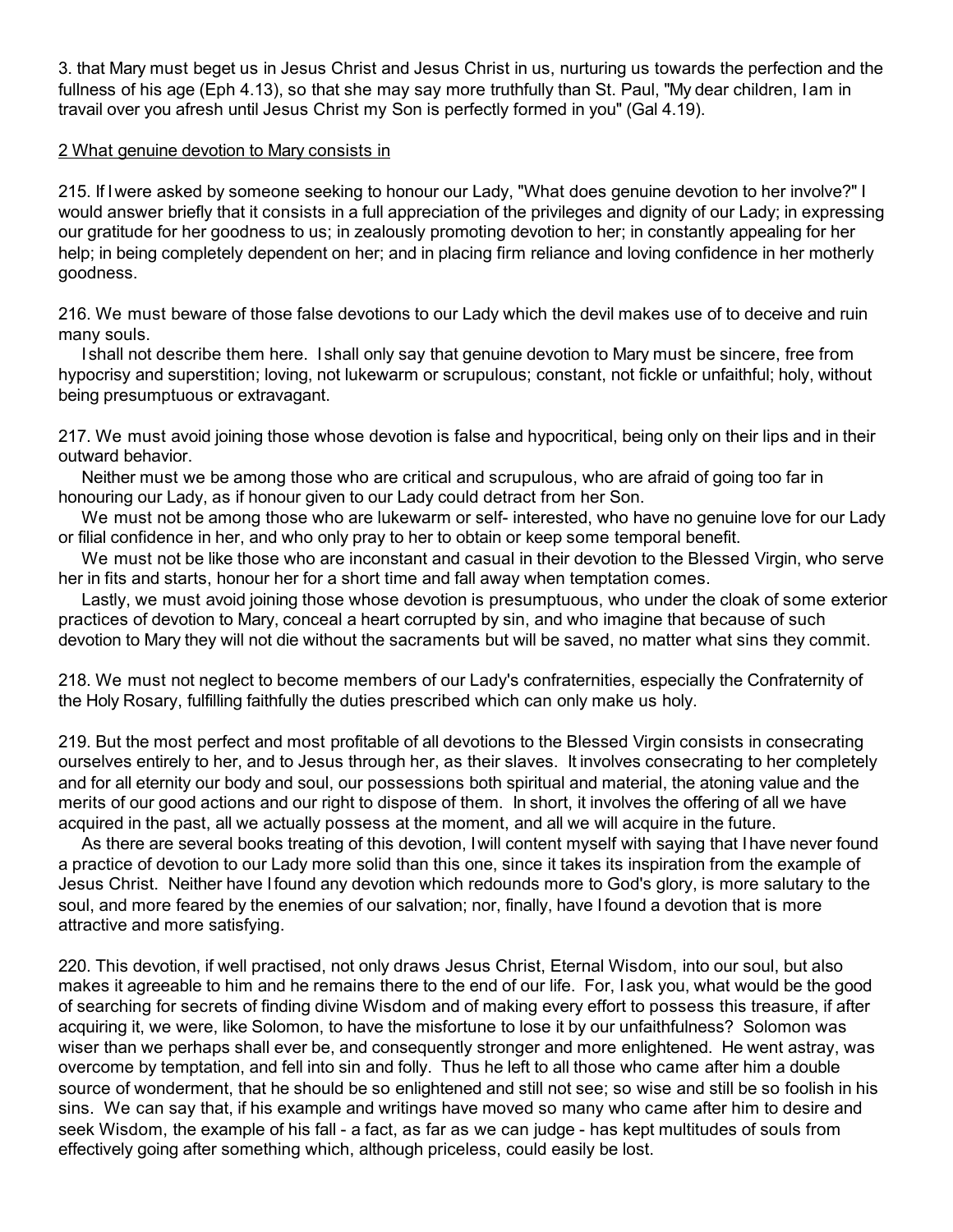221. To be then in some way wiser than Solomon, we should place in Mary's care all that we possess and the treasure of all treasures, Jesus Christ, that she may keep him for us. We are vessels too fragile to contain this precious treasure, this heavenly manna. We are surrounded by too many cunning and experienced enemies to trust in our own prudence and strength. And we have had too many sad experiences of our fickleness and natural thoughtlessness. Let us be distrustful of our own wisdom and fervour.

222. Mary is wise: let us place everything in her hands. She knows how to dispose of us and all that we have for the greater glory of God.

Mary is charitable: she loves us as her children and servants. Let us offer everything to her and we will lose nothing by it; she will turn everything to our gain.

Mary is liberal: she returns more than we give her. Let us give her unreservedly all that we own without any reservation; she will give us a hundredfold in return.

Mary is powerful: nothing on earth can take from her what we have placed in her keeping. Let us then commit ourselves to her care; she will defend us against our enemies and help us to triumph over them.

Mary is faithful: she will not permit anything we give her to be lost or wasted. She stands alone as the Virgin most faithful to God and to men. She faithfully guarded and kept all that God entrusted to her, never allowing the least bit to be lost; and she still keeps watch every day, with a special care, over all those who have placed themselves entirely under her protection and guidance.

Let us, then, confide everything to the faithful Virgin Mary, binding ourselves to her as to a pillar that cannot be moved, as to an anchor that cannot slip, or, better still, as to Mount Sion which cannot be shaken.

Thus whatever may be our natural blindness, our weakness, and our inconstancy, however numerous and wicked our enemies may be, we shall never go wrong or go astray or have the misfortune to lose the grace of God and that infinite treasure which is Eternal Wisdom.

# **CONSECRATION OF ONESELF TO JESUS CHRIST, WISDOM INCARNATE, THROUGH THE HANDS OF MARY**

223. Eternal and incarnate Wisdom, most lovable and adorable Jesus, true God and true man, only Son of the eternal Father and of Mary always Virgin, I adore you profoundly, dwelling in the splendour of your Father from all eternity and in the virginal womb of Mary, your most worthy Mother, at the time of your incarnation.

I thank you for having emptied yourself in assuming the condition of a slave to set me free from the cruel slavery of the evil one.

I praise and glorify you for having willingly chosen to obey Mary, your holy Mother, in all things, so that through her I may be a faithful slave of love.

But I must confess that I have not kept the vows and promises which I made to you so solemnly at my baptism. I have not fulfilled my obligations, and I do not deserve to be called your child or even your loving slave.

Since I cannot lay claim to anything except what merits your rejection and displeasure, I dare no longer approach the holiness of your majesty on my own. That is why I turn to the intercession and the mercy of your holy Mother, whom you yourself have given me to mediate with you. Through her I hope to obtain from you contrition and pardon for my sins, and that Wisdom whom I desire to dwell in me always.

224. I turn to you, then, Mary immaculate, living tabernacle of God, in whom eternal Wisdom willed to receive the adoration of both men and angels.

I greet you as Queen of heaven and earth, for all that is under God has been made subject to your sovereignty.

I call upon you, the unfailing refuge of sinners, confident in your mercy that has never forsaken anyone. Grant my desire for divine Wisdom and, in support of my petition, accept the promises and the offering of myself which I now make, conscious of my unworthiness.

225. I, an unfaithful sinner, renew and ratify today through you my baptismal promises. I renounce for ever Satan, his empty promises, and his evil designs, and I give myself completely to Jesus Christ, the incarnate